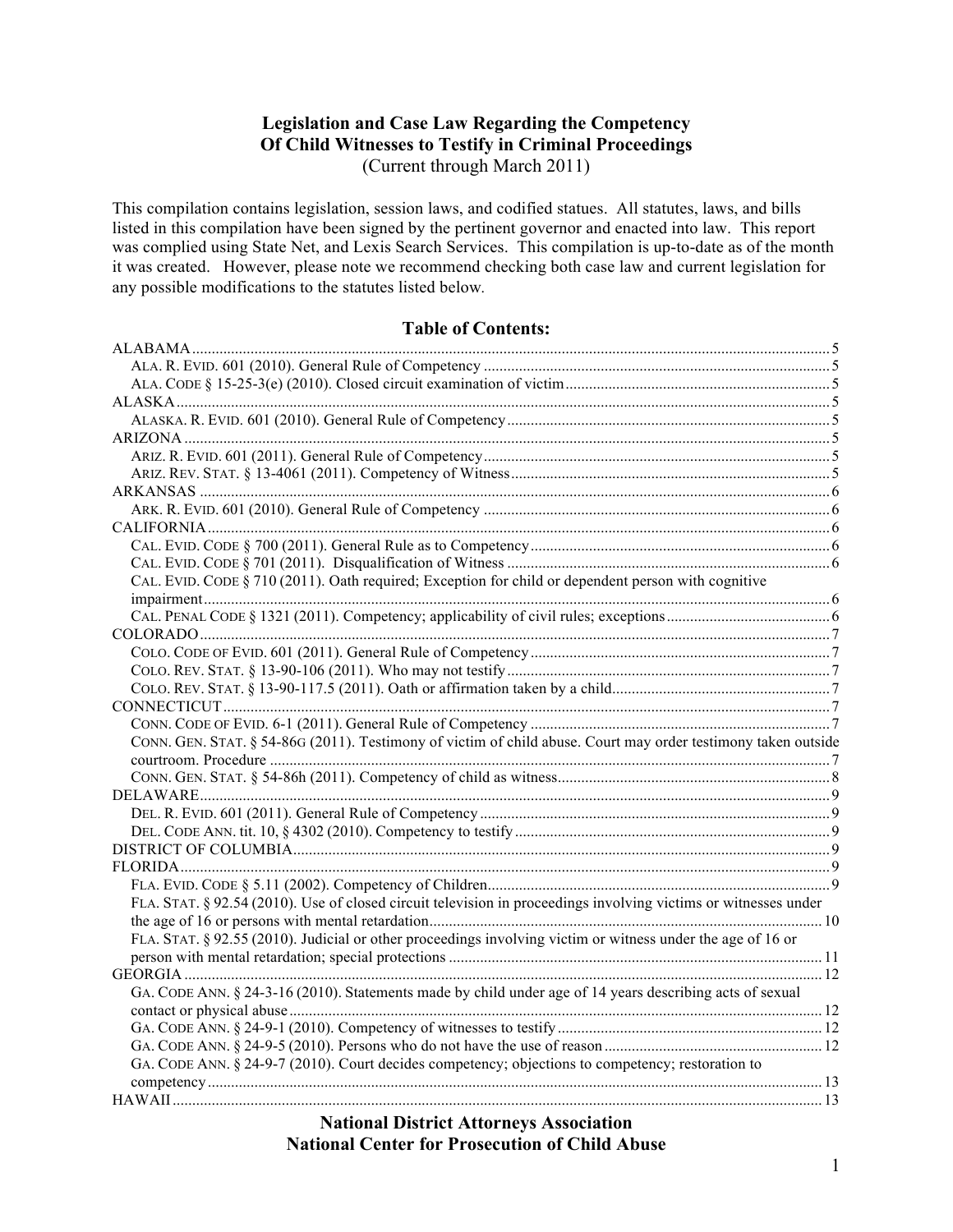| KAN. STAT. ANN. § 60-407 (2010). General abolition of disqualifications and privileges of witnesses, and of   |  |
|---------------------------------------------------------------------------------------------------------------|--|
|                                                                                                               |  |
|                                                                                                               |  |
|                                                                                                               |  |
|                                                                                                               |  |
| KY. REV. STAT. ANN. § 421.350 (2010). Testimony of child allegedly victim of illegal sexual activity 19       |  |
|                                                                                                               |  |
|                                                                                                               |  |
|                                                                                                               |  |
|                                                                                                               |  |
| LA. REV. STAT. ANN. § 15:469.1 (2010). Receipt of testimony from victims of certain crimes who are fifteen    |  |
|                                                                                                               |  |
|                                                                                                               |  |
|                                                                                                               |  |
|                                                                                                               |  |
|                                                                                                               |  |
|                                                                                                               |  |
| MASS. GEN. LAWS ch. 233, § 20 (2010). Competency of Witnesses; husband and wife; criminal defendant; parent   |  |
|                                                                                                               |  |
| MICHIGAN                                                                                                      |  |
|                                                                                                               |  |
|                                                                                                               |  |
|                                                                                                               |  |
|                                                                                                               |  |
|                                                                                                               |  |
|                                                                                                               |  |
|                                                                                                               |  |
|                                                                                                               |  |
|                                                                                                               |  |
|                                                                                                               |  |
| MO. REV. STAT. § 491.060 (2010). Persons incompetent to testify -- exceptions, children in certain cases 32   |  |
|                                                                                                               |  |
| Mo. REV. STAT. § 491.680 (2010). Court may order video recording of alleged child victim, when --procedure -- |  |
| transcript -- exclusion of defendant from proceedings, opportunity to review -- cross-examination 33          |  |
| Mo. REV. STAT. § 492.304 (2010). Visual and aural recordings of child under twelve admissible, when34         |  |
|                                                                                                               |  |
|                                                                                                               |  |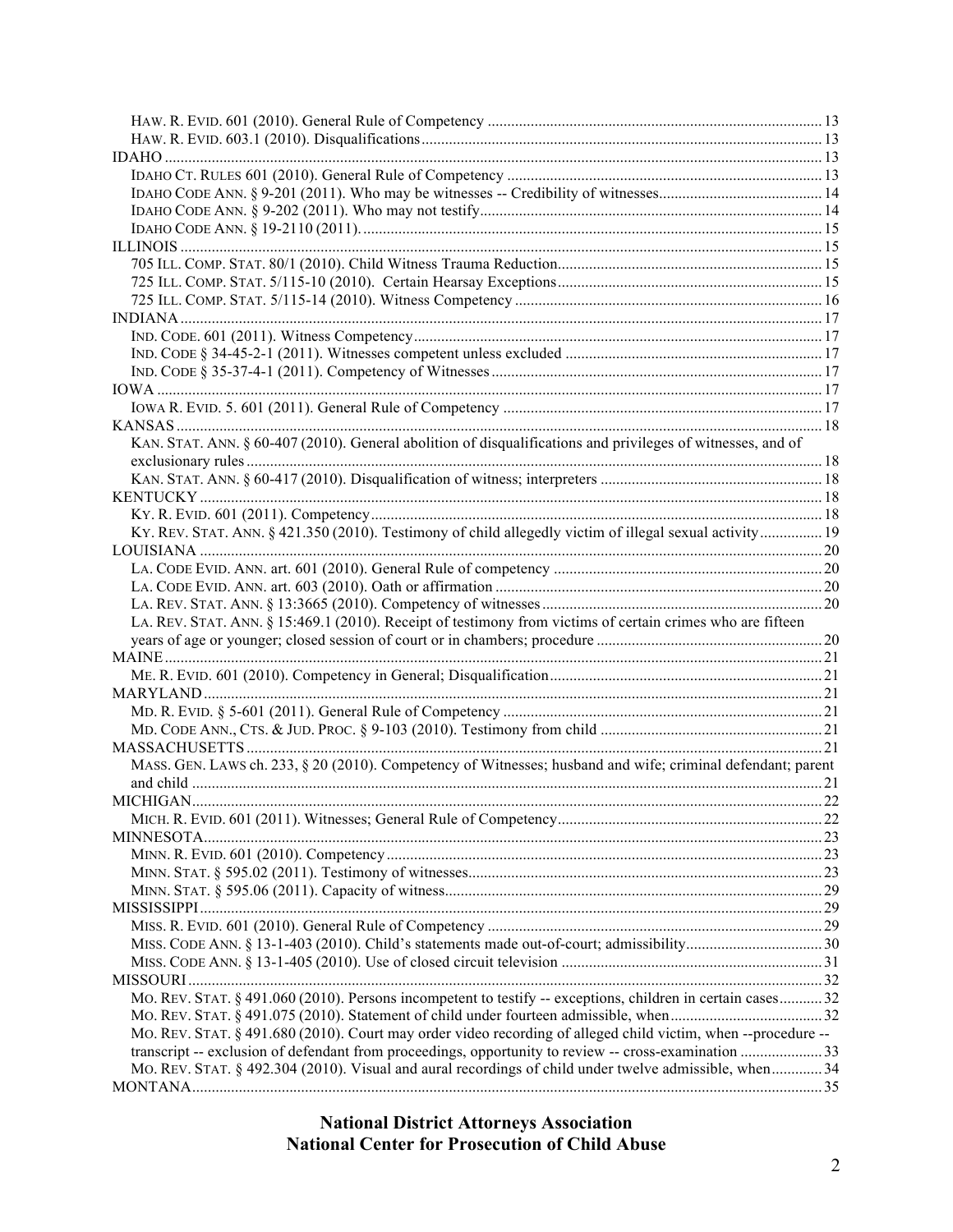| NEV. REV. STAT. § 51.385 (2010). Admissibility; notice of unavailability or inability of child to testify  36    |  |
|------------------------------------------------------------------------------------------------------------------|--|
|                                                                                                                  |  |
|                                                                                                                  |  |
|                                                                                                                  |  |
|                                                                                                                  |  |
| N.J. REV. STAT. § 2A:84A-32.4 (2011). Prosecutions or actions for sexual assault, criminal sexual conduct, or    |  |
|                                                                                                                  |  |
|                                                                                                                  |  |
|                                                                                                                  |  |
| N.M. STAT. § 30-9-18 (2010). Alleged victims who are under thirteen years of age; psychological evaluation 39    |  |
|                                                                                                                  |  |
|                                                                                                                  |  |
|                                                                                                                  |  |
| N.Y. CRIM. PROC. LAW § 65.10 (2010). Closed-circuit television; general rule; declaration of vulnerability  40   |  |
| N.C. GEN. STAT. § 8C-1, RULE 601 (2009). General rule of competency; disqualification of witness 41              |  |
|                                                                                                                  |  |
|                                                                                                                  |  |
|                                                                                                                  |  |
|                                                                                                                  |  |
|                                                                                                                  |  |
|                                                                                                                  |  |
|                                                                                                                  |  |
|                                                                                                                  |  |
|                                                                                                                  |  |
| OR. S. § 44.545 (2011). Children or Persons with Developmental Disabilities as Witnesses; Expediting             |  |
|                                                                                                                  |  |
|                                                                                                                  |  |
|                                                                                                                  |  |
|                                                                                                                  |  |
|                                                                                                                  |  |
|                                                                                                                  |  |
|                                                                                                                  |  |
|                                                                                                                  |  |
| S.C. CODE ANN. § 16-3-1550(E) (2010). Restriction on employers of victims and witnesses; protection of rights of |  |
|                                                                                                                  |  |
|                                                                                                                  |  |
|                                                                                                                  |  |
| S.D. CODIFIED LAWS § 19-16-38 (2010). Statement of sex crime, physical abuse, or neglect by victim under age     |  |
|                                                                                                                  |  |
|                                                                                                                  |  |
|                                                                                                                  |  |
|                                                                                                                  |  |
|                                                                                                                  |  |
|                                                                                                                  |  |
|                                                                                                                  |  |
|                                                                                                                  |  |
|                                                                                                                  |  |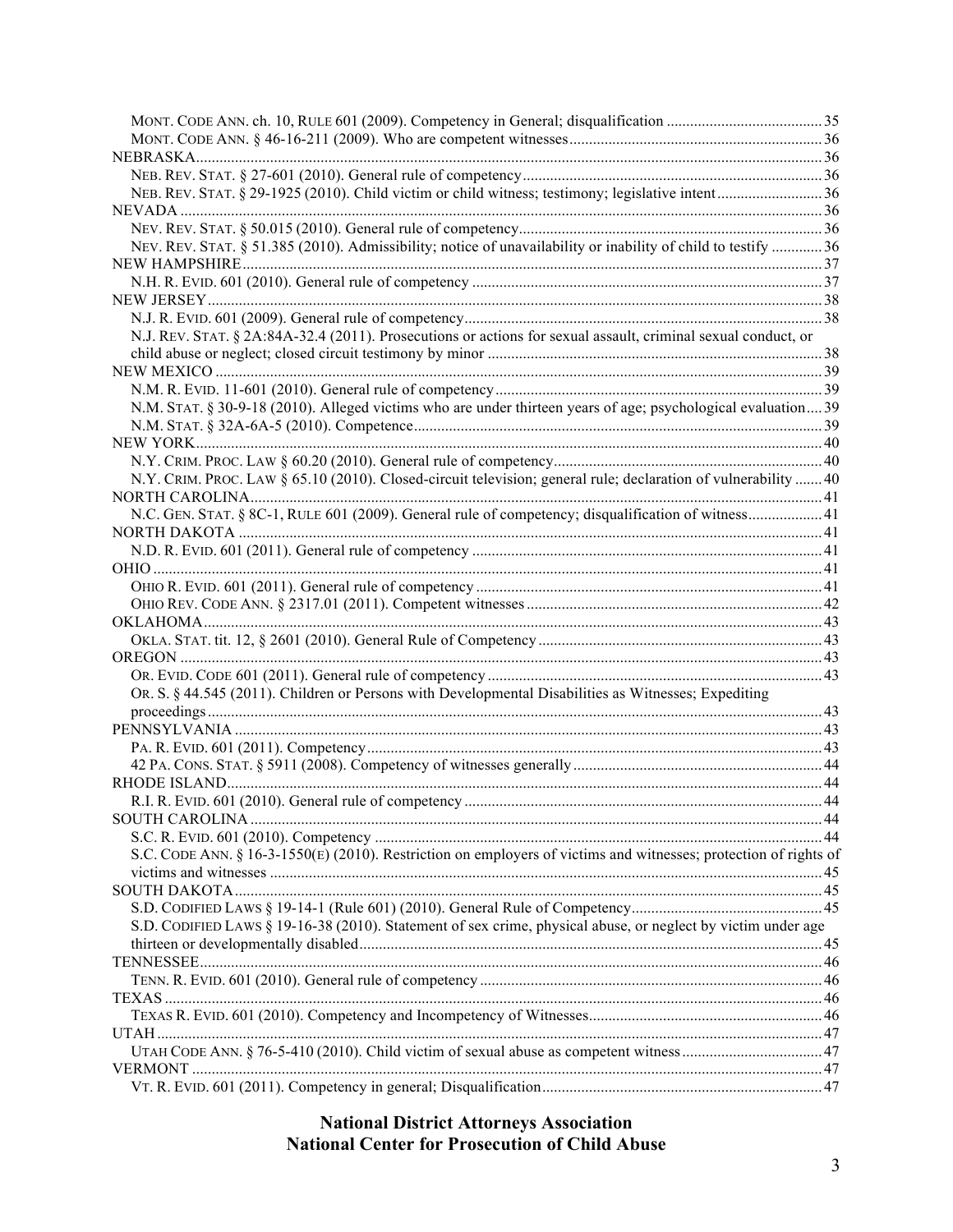| VIRGINIA.                                                                                                     |  |
|---------------------------------------------------------------------------------------------------------------|--|
|                                                                                                               |  |
| VA. CODE ANN. § 18.2-67.9 (2010). Testimony by child victims and witnesses using two-way closed-circuit       |  |
|                                                                                                               |  |
|                                                                                                               |  |
|                                                                                                               |  |
|                                                                                                               |  |
|                                                                                                               |  |
| WEST VIRGINIA                                                                                                 |  |
|                                                                                                               |  |
|                                                                                                               |  |
|                                                                                                               |  |
|                                                                                                               |  |
|                                                                                                               |  |
|                                                                                                               |  |
|                                                                                                               |  |
|                                                                                                               |  |
|                                                                                                               |  |
| P.R. LAWS ANN. tit. 24, § 6158b (2008). Presumption of rehabilitative potential; obligation to provide mental |  |
|                                                                                                               |  |
|                                                                                                               |  |
| V.I. CODE ANN. tit. 5, § 3510 (2009). Videotaped testimony of minors who are the victims of sexual and child  |  |
|                                                                                                               |  |
|                                                                                                               |  |
|                                                                                                               |  |
|                                                                                                               |  |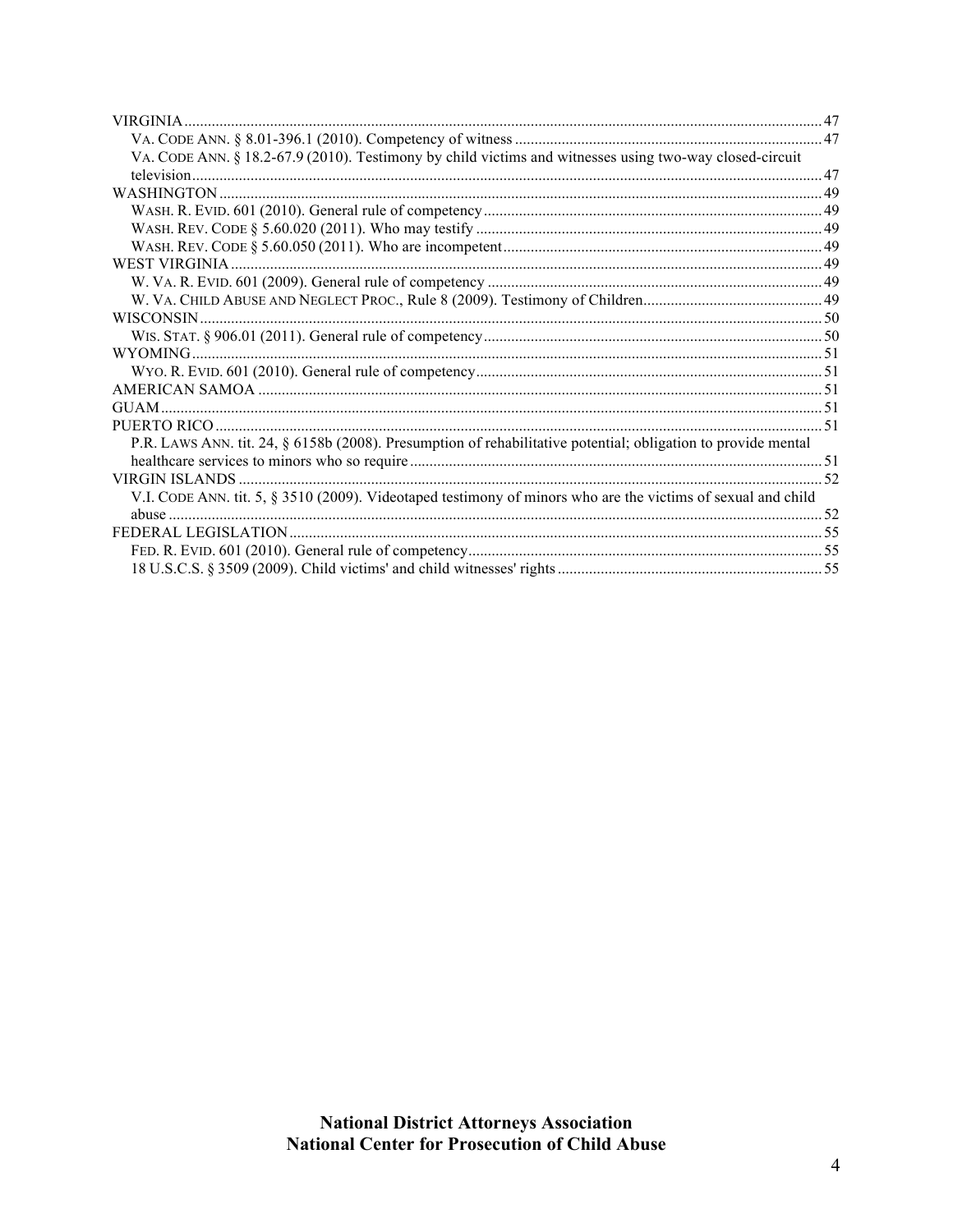### **ALABAMA**

#### **ALA. R. EVID. 601 (2010). General Rule of Competency**

Every person is competent to be a witness except as otherwise provided in these rules.

#### **ALA. CODE § 15-25-3(e) (2010). Closed circuit examination of victim**

Notwithstanding any other provision of law or rule of evidence, a child victim of a physical offense, sexual offense, or sexual exploitation shall be considered a competent witness and shall be allowed to testify without prior qualification in any judicial proceeding. The trier of fact shall be permitted to determine the weight and credibility to be given of the testimony. The court may also allow leading questions of child witnesses in the interest of justice.

### **ALASKA**

#### **ALASKA. R. EVID. 601 (2010). General Rule of Competency**

A person is competent to be a witness unless the court finds that (1) the proposed witness is incapable of communicating concerning the matter so as to be understood by the court and jury either directly or through interpretation by one who can understand the proposed witness, or (2) the proposed witness is incapable of understanding the duty of a witness to tell the truth.

### **ARIZONA**

#### **ARIZ. R. EVID. 601 (2011). General Rule of Competency**

Every person is competent to be a witness except as otherwise provided in the rules or by statute.

#### **ARIZ. REV. STAT. § 13-4061 (2011). Competency of Witness**

In any criminal trial every person is competent to be a witness.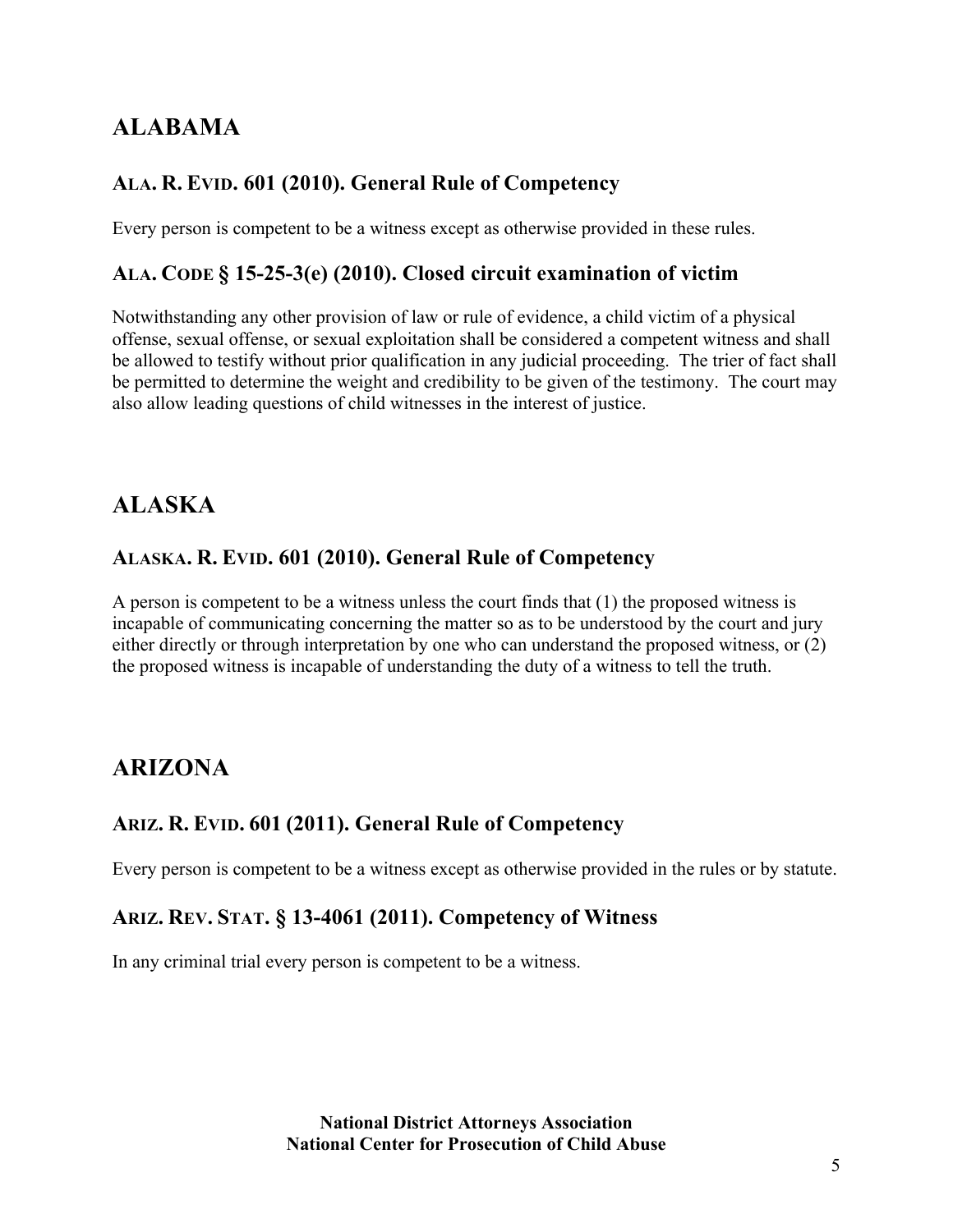# **ARKANSAS**

#### **ARK. R. EVID. 601 (2010). General Rule of Competency**

Every person is competent to be a witness except as otherwise provided in the rules.

# **CALIFORNIA**

#### **CAL. EVID. CODE § 700 (2011). General Rule as to Competency**

Except as otherwise provided by statute, every person, irrespective of age, is qualified to be a witness and no person is disqualified to testify to any matter.

#### **CAL. EVID. CODE § 701 (2011). Disqualification of Witness**

(a) A person is disqualified to be a witness if he or she is:

(1) Incapable of expressing himself or herself concerning the matter so as to be understood, either directly or through interpretation by one who can understand him; or

(2) Incapable of understanding the duty of a witness to tell the truth.

(b) In any proceeding held outside the presence of a jury, the court may reserve challenges to the competency of a witness until the conclusion of the direct examination of that witness.

#### **CAL. EVID. CODE § 710 (2011). Oath required; Exception for child or dependent person with cognitive impairment**

Every witness before testifying shall take an oath or affirmation or declaration in the form provided by law, except that a child under the age of 10 or a dependent person with a substantial cognitive impairment, in the court's discretion, may be required only to promise to tell the truth.

#### **CAL. PENAL CODE § 1321 (2011). Competency; applicability of civil rules; exceptions**

WHO ARE COMPETENT WITNESSES. The rules for determining the competency of witnesses in civil actions are applicable also to criminal proceedings, except as otherwise provided in this code.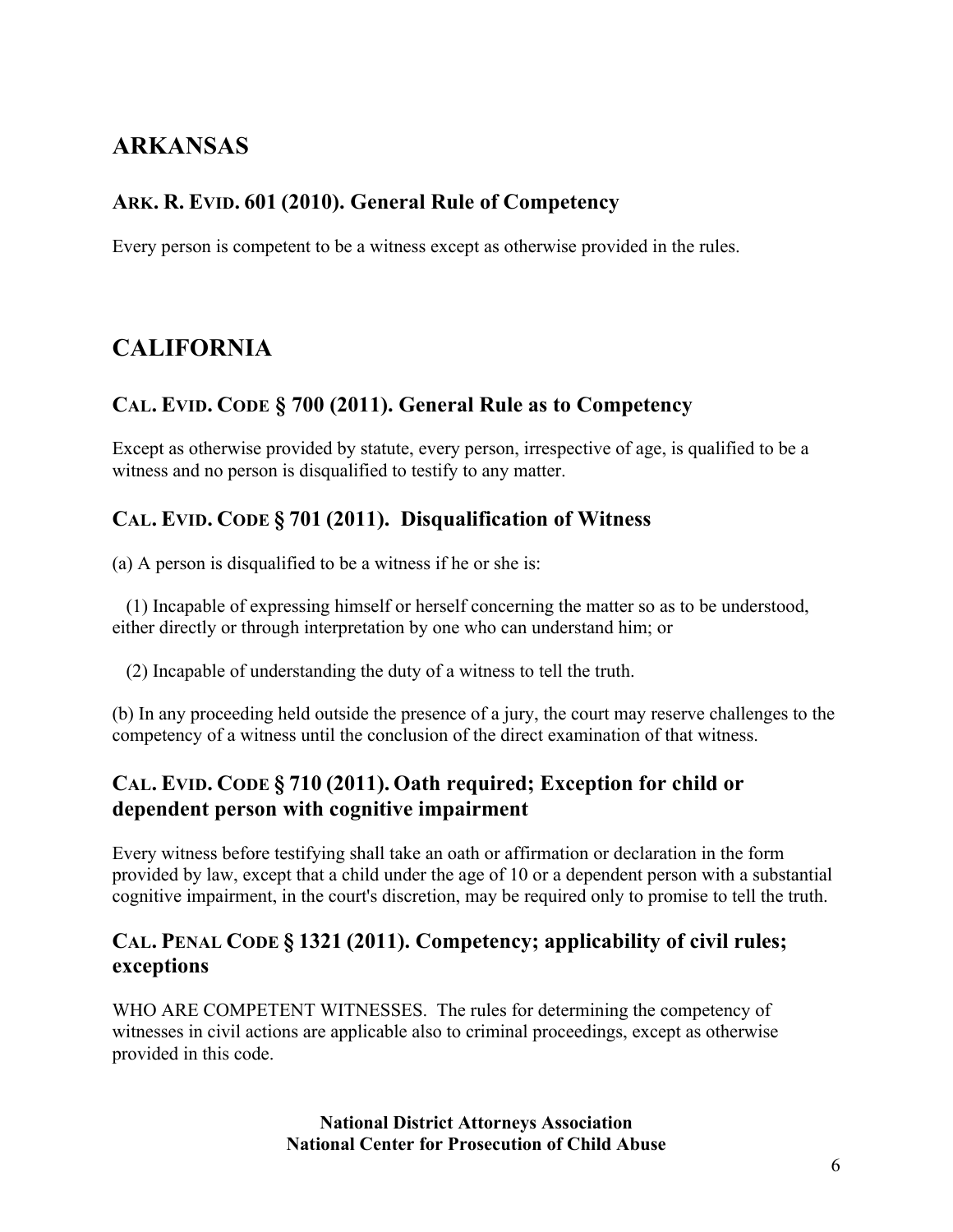# **COLORADO**

### **COLO. CODE OF EVID. 601 (2011). General Rule of Competency**

Every person is competent to be a witness except as otherwise provided in these rules, or in any statute of the State of Colorado.

### **COLO. REV. STAT. § 13-90-106 (2011). Who may not testify**

(1) The following persons shall not be witnesses:

(a) Persons who are of unsound mind at the time of their production for examination;

(b) (I) Children under ten years of age who appear incapable of receiving just impressions of the facts respecting which they are examined or of relating them truly.

(II) This proscription does not apply to a child under ten years of age, in any civil or criminal proceeding for child abuse, sexual abuse, a sexual offense pursuant to part 4 of article 3 of title 18, C.R.S., or incest, when the child is able to describe or relate in language appropriate for a child of that age the events or facts respecting which the child is examined.

#### **COLO. REV. STAT. § 13-90-117.5 (2011). Oath or affirmation taken by a child**

In lieu of an oath or affirmation, any child who testifies in any proceeding pursuant to section 13- 90-106 (1) (b) (II) shall be asked the following: "Do you promise to tell the truth?". The court, in its discretion, may accept any indication of assent to this question by the child.

# **CONNECTICUT**

### **CONN. CODE OF EVID. 6-1 (2011). General Rule of Competency**

Except as otherwise provided by the Code, every person is competent to be a witness.

#### **CONN. GEN. STAT. § 54-86G (2011). Testimony of victim of child abuse. Court may order testimony taken outside courtroom. Procedure**

 (a) In any criminal prosecution of an offense involving assault, sexual assault or abuse of a child twelve years of age or younger, the court may, upon motion of the attorney for any party, order that the testimony of the child be taken in a room other than the courtroom in the presence and under the supervision of the trial judge hearing the matter and be televised by closed circuit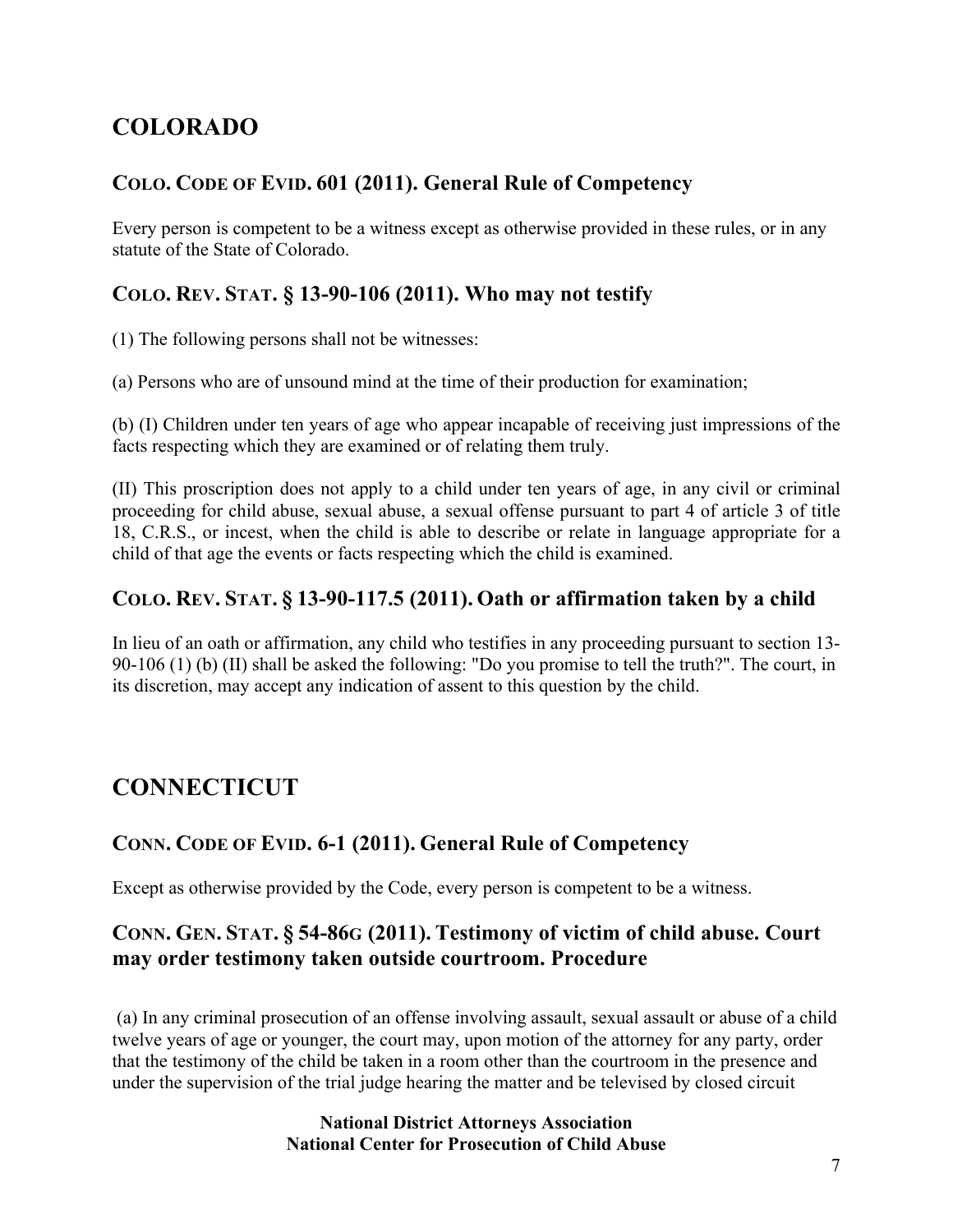equipment in the courtroom or recorded for later showing before the court. Only the judge, the defendant, the attorneys for the defendant and for the state, persons necessary to operate the equipment and any person who would contribute to the welfare and well-being of the child may be present in the room with the child during his testimony, except that the court may order the defendant excluded from the room or screened from the sight and hearing of the child only if the state proves, by clear and convincing evidence, that the child would be so intimidated, or otherwise inhibited, by the physical presence of the defendant that a compelling need exists to take the testimony of the child outside the physical presence of the defendant in order to insure the reliability of such testimony. If the defendant is excluded from the room or screened from the sight and hearing of the child, the court shall ensure that the defendant is able to observe and hear the testimony of the child, but that the child cannot see or hear the defendant. The defendant shall be able to consult privately with his attorney at all times during the taking of the testimony. The attorneys and the judge may question the child. If the court orders the testimony of a child to be taken under this subsection, the child shall not be required to testify in court at the proceeding for which the testimony was taken.

(b) In any criminal prosecution of an offense involving assault, sexual assault or abuse of a child twelve years of age or younger, the court may, upon motion of the attorney for any party, order that the following procedures be used when the testimony of the child is taken: (1) Persons shall be prohibited from entering and leaving the courtroom during the child's testimony; (2) an adult who is known to the child and with whom the child feels comfortable shall be permitted to sit in close proximity to the child during the child's testimony, provided such person shall not obscure the child from the view of the defendant or the trier of fact; (3) the use of anatomically correct dolls by the child shall be permitted; and (4) the attorneys for the defendant and for the state shall question the child while seated at a table positioned in front of the child, shall remain seated while posing objections and shall ask questions and pose objections in a manner which is not intimidating to the child.

#### **CONN. GEN. STAT. § 54-86h (2011). Competency of child as witness**

No witness shall be automatically adjudged incompetent to testify because of age and any child who is a victim of assault, sexual assault or abuse shall be competent to testify without prior qualification. The weight to be given the evidence and the credibility of the witness shall be for the determination of the trier of fact.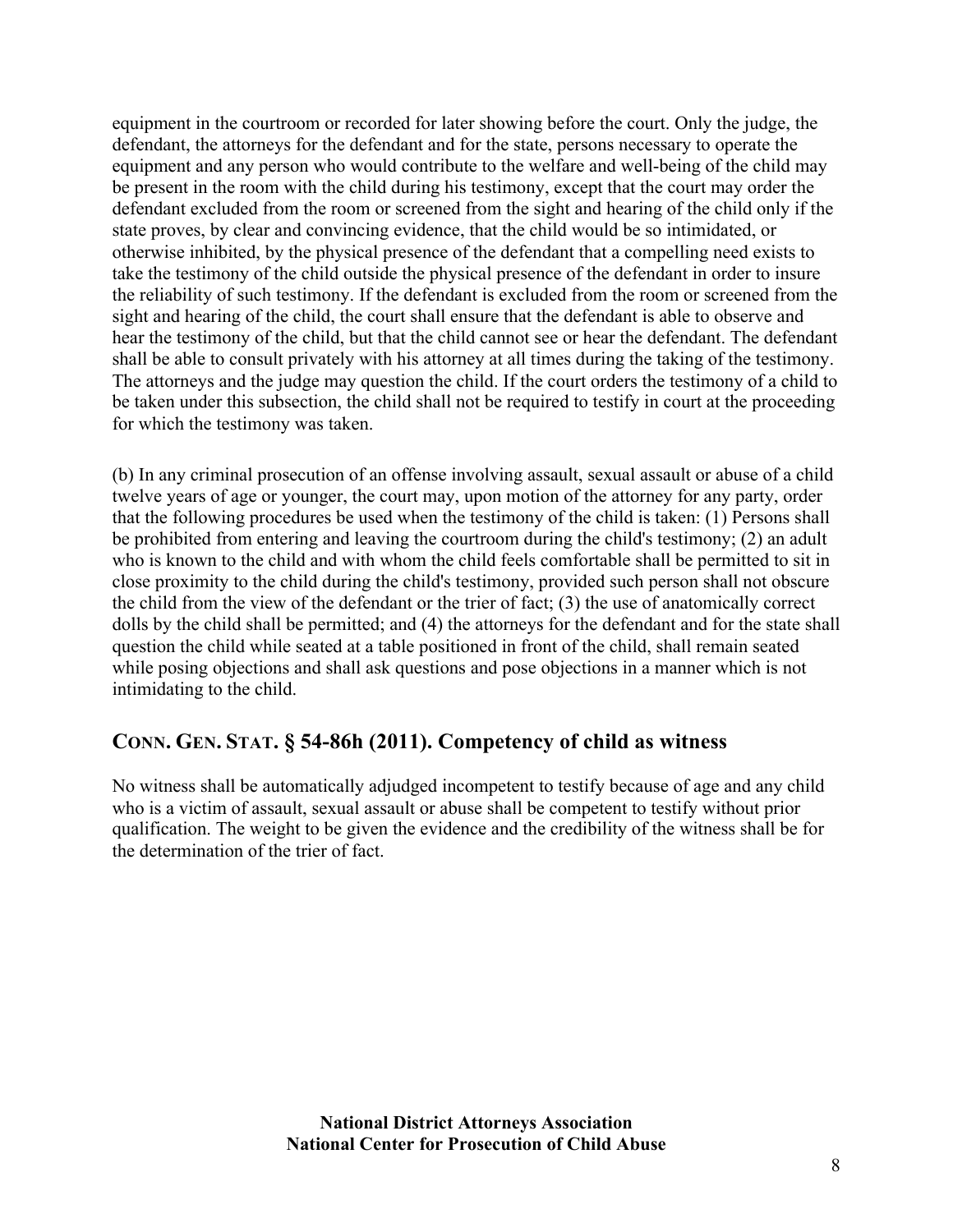# **DELAWARE**

### **DEL. R. EVID. 601 (2011). General Rule of Competency**

Every person is competent to be a witness except as otherwise provided in these rules.

### **DEL. CODE ANN. tit. 10, § 4302 (2010). Competency to testify**

No child under the age of 10 years may be excluded from giving testimony for the sole reason that such child does not understand the obligation of an oath. Such child's age and degree of understanding of the obligation of an oath may be considered by the trier of fact in judging the child's credibility.

# **DISTRICT OF COLUMBIA**

# **FLORIDA**

### **FLA. EVID. CODE § 5.11 (2002). Competency of Children**

At common law, a child under the age of 14 was presumed incompetent to testify. See Radiant Oil Co. v. Herring, 146 Fla. 154, 200 So. 376 (1941); Clinton v. State, 53 Fla. 98, 43 So. 312 (1907) (court cited common- law principle that infant under 14 years presumptively incompetent to testify). The presumption of competency created by *F.S.* 90.601, however, reaffirms the elimination of this common-law rule. See *Lloyd v. State*, 524 So.2d 396 (Fla. 1988); *Bowman v. State*, 760 So.2d 1053 (Fla. 4th DCA 2000).

Under *F.S.* 90.601, before a child may be declared incompetent and be excluded as a witness, there must be substantial evidence in the record to support the adjudication. State v. McIntosh, 475 So.2d 973 (Fla. 4th DCA 1985), rev'd on other grounds 496 So.2d 120 (trial court improperly excluded child witness when there was no substantial evidence concerning intellectual inability). Even a young child is presumed competent until incompetency is otherwise affirmatively established by substantial evidence.

Although the presumption of competency has replaced the presumption of incompetency, it has long been held that intelligence and the ability to understand is the proper test to determine a child's competency. See Fuller v. State, 540 So.2d 182 (Fla. 5th DCA 1989); Griffin v. State, 526 So.2d 752 (Fla. 1st DCA 1988). Children are competent if they have sufficient minimal intelligence, regardless of age, to accurately perceive, remember, and relate, and when they have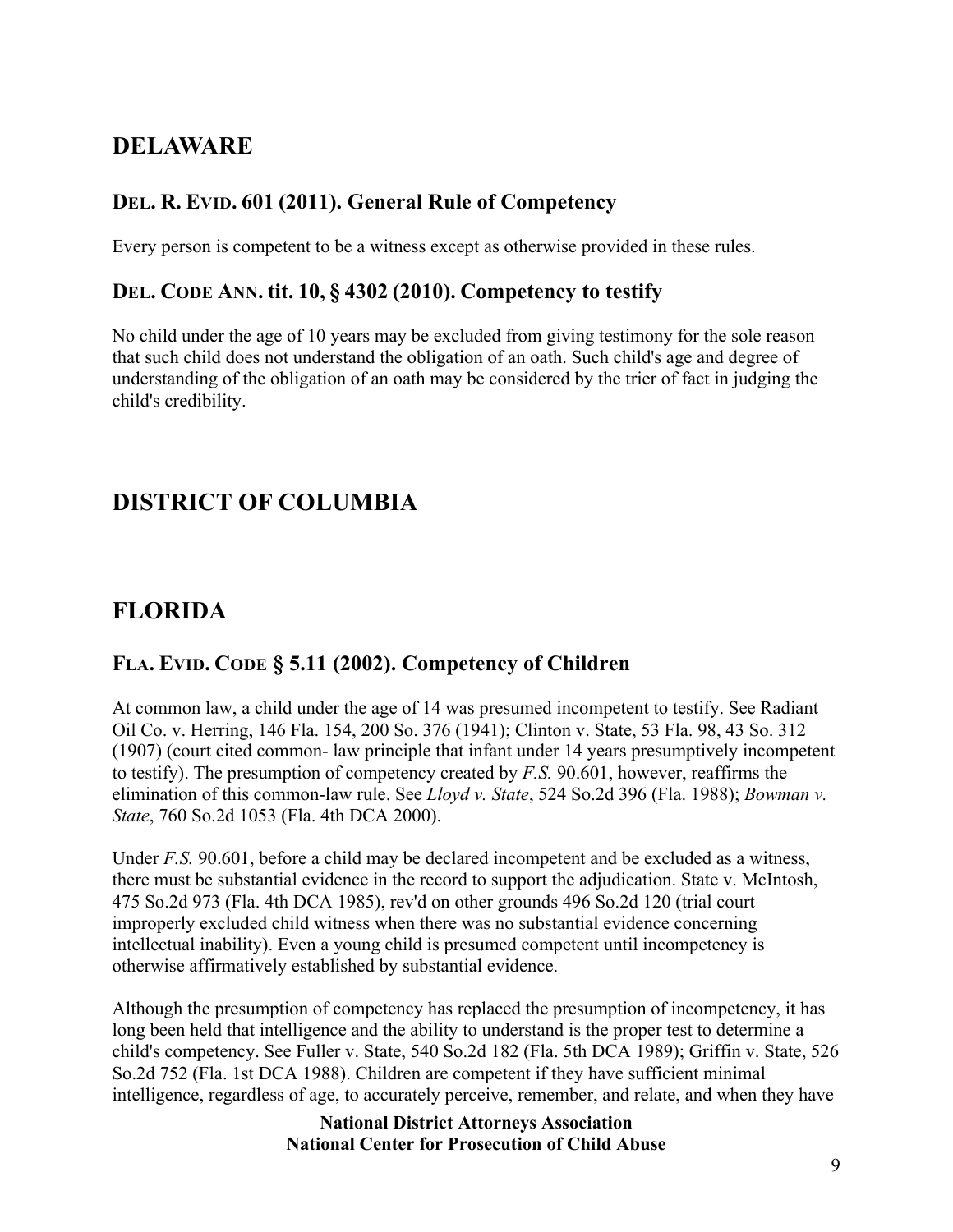a minimal appreciation of the nature and the obligation of an oath. *Cross v. State*, 89 Fla. 212, 103 So. 636 (1925); *Griffin*. As noted in § 5.6 , if the child understands the duty to tell the truth or not to lie, it is not necessary to administer the prescribed oath. *F.S.* 90.605(2); *Dean v. State*, 355 So.2d 130 (Fla. 1st DCA 1978).

A child's competency is fixed as of the date the child will testify rather than the date on which the facts occurred. *Rivet v. State*, 556 So.2d 521 (Fla. 5th DCA 1990). In some cases, the court must consider the child's intellectual development in relation to the matters about which the child will testify. Through experience and social conditioning, for example, a very young child may be competent to testify accurately about the Saturday morning cartoon line-up on television, but incapable of testifying accurately about a complex sequence of events or relationships. See also *Rutledge v. State*, 374 So.2d 975 (Fla. 1979) (nine-year-old murder eyewitness and assault victim properly allowed to testify); *Begley v. State*, 483 So.2d 70 (Fla. 4th DCA 1986) (five- year-old sexual abuse victim of above-average intelligence was competent to testify); *Fernandez v. State*, 328 So.2d 508 (Fla. 3d DCA 1976) (six-year-old allowed to testify).

#### **FLA. STAT. § 92.54 (2010). Use of closed circuit television in proceedings involving victims or witnesses under the age of 16 or persons with mental retardation**

(1) Upon motion and hearing in camera and upon a finding that there is a substantial likelihood that the child or person with mental retardation will suffer at least moderate emotional or mental harm due to the presence of the defendant if the child or person with mental retardation is required to testify in open court, or that such victim or witness is unavailable as defined in s. 90.804(1), the trial court may order that the testimony of a child under the age of 16 or person with mental retardation who is a victim or witness be taken outside of the courtroom and shown by means of closed circuit television.

(2) The motion may be filed by the victim or witness; the attorney, parent, legal guardian, or guardian ad litem of the victim or witness; the prosecutor; the defendant or the defendant's counsel; or the trial judge on his or her own motion.

(3) Only the judge, the prosecutor, the defendant, the attorney for the defendant, the operators of the videotape equipment, an interpreter, and some other person who, in the opinion of the court, contributes to the well-being of the child or person with mental retardation and who will not be a witness in the case may be in the room during the recording of the testimony.

(4) During the child's or person's with mental retardation testimony by closed circuit television, the court may require the defendant to view the testimony from the courtroom. In such a case, the court shall permit the defendant to observe and hear the testimony of the child or person with mental retardation, but shall ensure that the child or person with mental retardation cannot hear or see the defendant. The defendant's right to assistance of counsel, which includes the right to immediate and direct communication with counsel conducting cross-examination, must be protected and, upon the defendant's request, such communication shall be provided by any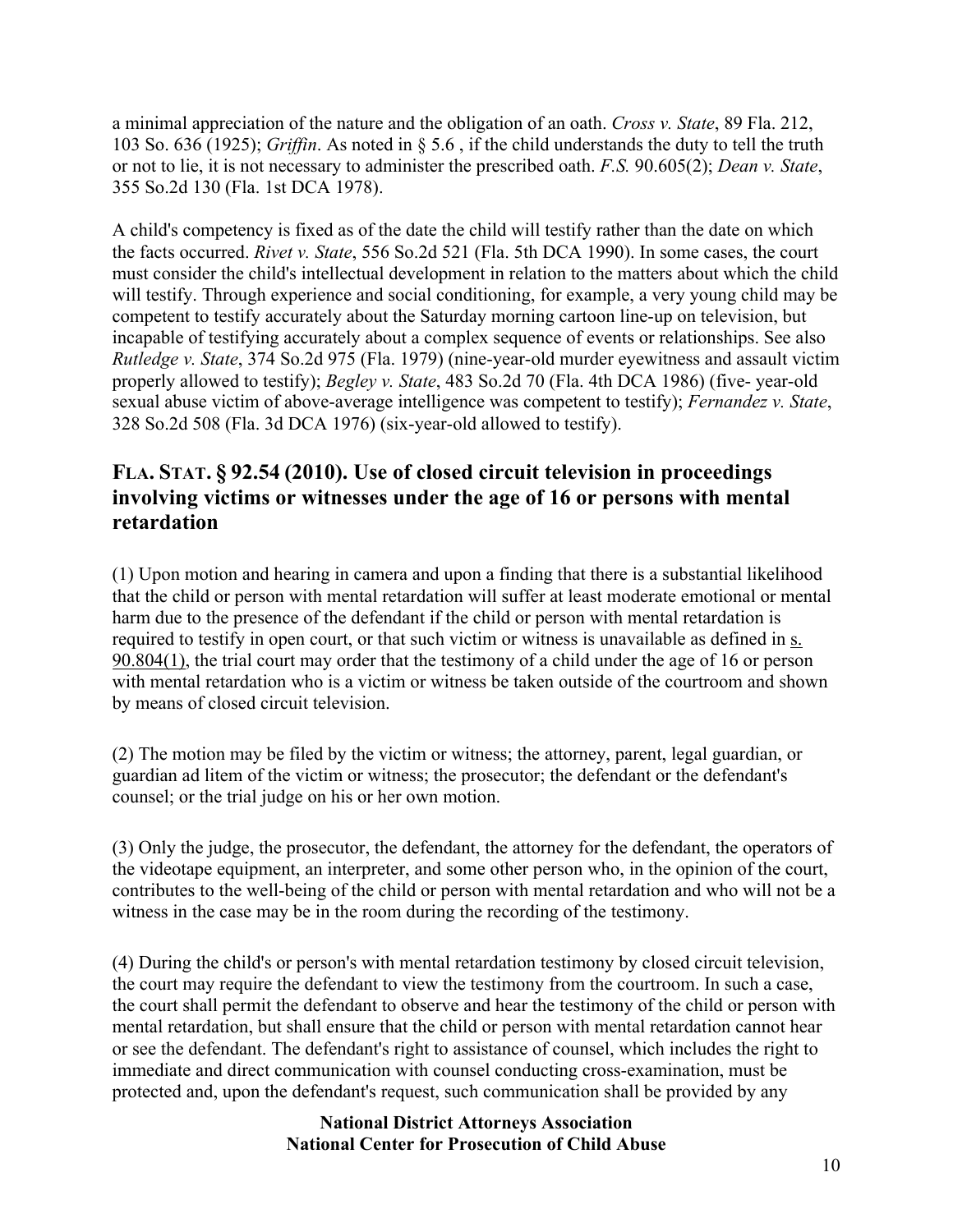appropriate electronic method.

(5) The court shall make specific findings of fact, on the record, as to the basis for its ruling under this section.

#### **FLA. STAT. § 92.55 (2010). Judicial or other proceedings involving victim or witness under the age of 16 or person with mental retardation; special protections**

 (1) Upon motion of any party, upon motion of a parent, guardian, attorney, or guardian ad litem for a child under the age of 16 or person with mental retardation, or upon its own motion, the court may enter any order necessary to protect a child under the age of 16 or person with mental retardation who is a victim or witness in any judicial proceeding or other official proceeding from severe emotional or mental harm due to the presence of the defendant if the child or person with mental retardation is required to testify in open court. Such orders shall relate to the taking of testimony and shall include, but not be limited to:

(a) Interviewing or the taking of depositions as part of a civil or criminal proceeding.

(b) Examination and cross-examination for the purpose of qualifying as a witness or testifying in any proceeding.

(c) The use of testimony taken outside of the courtroom, including proceedings under ss. 92.53 and 92.54.

(2) In ruling upon the motion, the court shall take into consideration:

(a) The age of the child, the nature of the offense or act, the relationship of the child to the parties in the case or to the defendant in a criminal action, the degree of emotional trauma that will result to the child as a consequence of the defendant's presence, and any other fact that the court deems relevant; or

(b) The age of the person with mental retardation, the functional capacity of the person with mental retardation, the nature of the offenses or act, the relationship of the person with mental retardation to the parties in the case or to the defendant in a criminal action, the degree of emotional trauma that will result to the person with mental retardation as a consequence of the defendant's presence, and any other fact that the court deems relevant.

(3) In addition to such other relief as is provided by law, the court may enter orders limiting the number of times that a child or person with mental retardation may be interviewed, prohibiting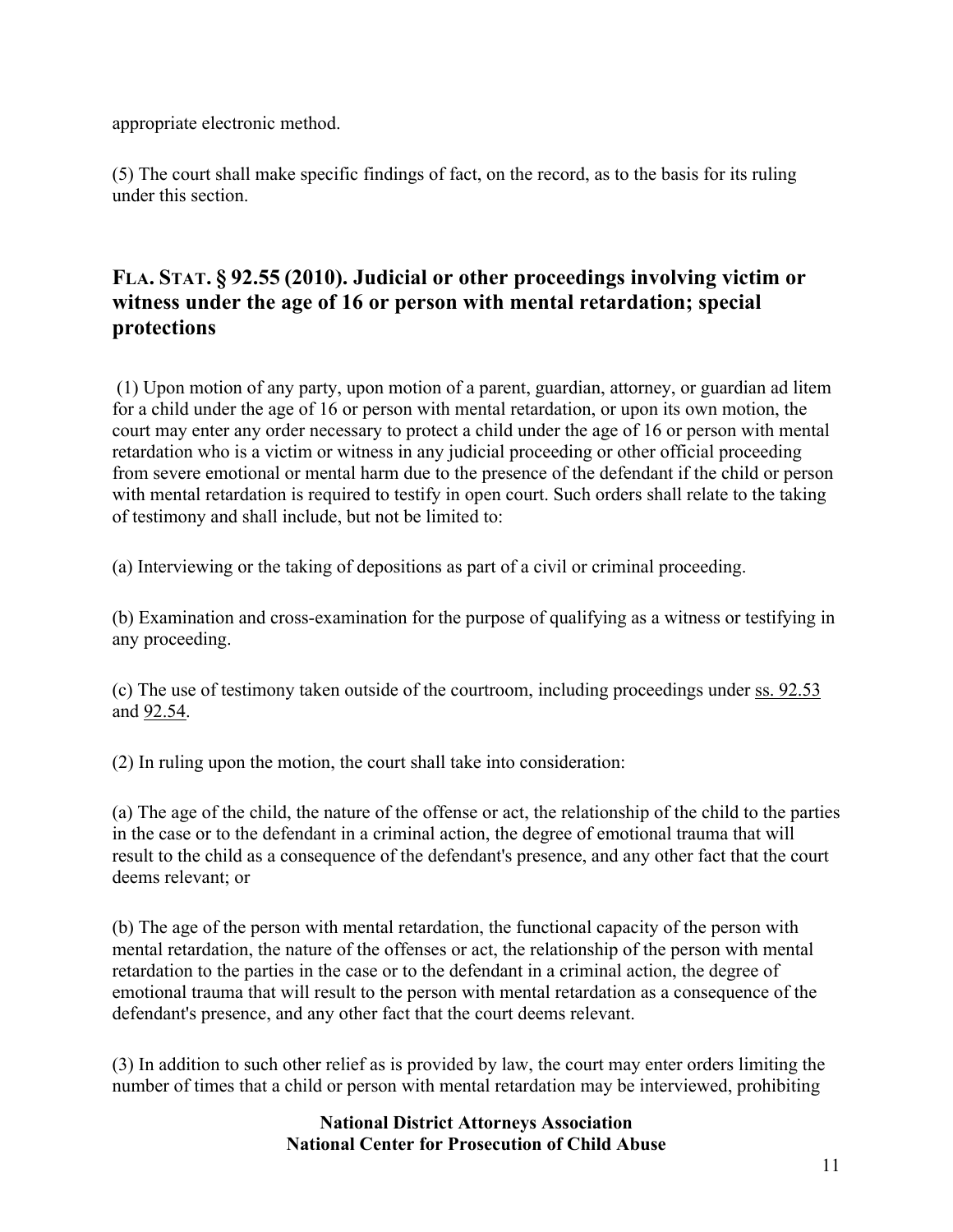depositions of a child or person with mental retardation, requiring the submission of questions prior to examination of a child or person with mental retardation, setting the place and conditions for interviewing a child or person with mental retardation or for conducting any other proceeding, or permitting or prohibiting the attendance of any person at any proceeding. The court shall enter any order necessary to protect the rights of all parties, including the defendant in any criminal action.

# **GEORGIA**

### **GA. CODE ANN. § 24-3-16 (2010). Statements made by child under age of 14 years describing acts of sexual contact or physical abuse**

A statement made by a child under the age of 14 years describing any act of sexual contact or physical abuse performed with or on the child by another or performed with or on another in the presence of the child is admissible in evidence by the testimony of the person or persons to whom made if the child is available to testify in the proceedings and the court finds that the circumstances of the statement provide sufficient indicia of reliability.

### **GA. CODE ANN. § 24-9-1 (2010). Competency of witnesses to testify**

 (a) No person offered as a witness shall be excluded by reason of incapacity, for crime or interest or from being a party, from giving evidence, either in person or by deposition, according to the practice of the court, on the trial of any issue joined, or of any matter or question, or on any inquiry arising in any suit, action, or proceeding, civil or criminal, in any court or before any judge, jury, sheriff, coroner, magistrate, officer, or party having by law or consent of parties authority to hear, receive, and examine evidence; but every person so offered shall be competent and compellable to give evidence on behalf of either or any of the parties to the suit, action, or other proceeding.

#### **GA. CODE ANN. § 24-9-5 (2010). Persons who do not have the use of reason**

 (a) Except as provided in subsection (b) of this Code section, persons who do not have the use of reason, such as idiots, lunatics during lunacy, and children who do not understand the nature of an oath, shall be incompetent witnesses.

(b) Notwithstanding the provisions of subsection (a) of this Code section, in all cases involving deprivation as defined by Code Section 15-11-2, or in criminal cases involving child molestation, and in all other criminal cases in which a child was a victim of or a witness to any crime, any such child shall be competent to testify, and his credibility shall be determined as provided in Article 4 of this chapter.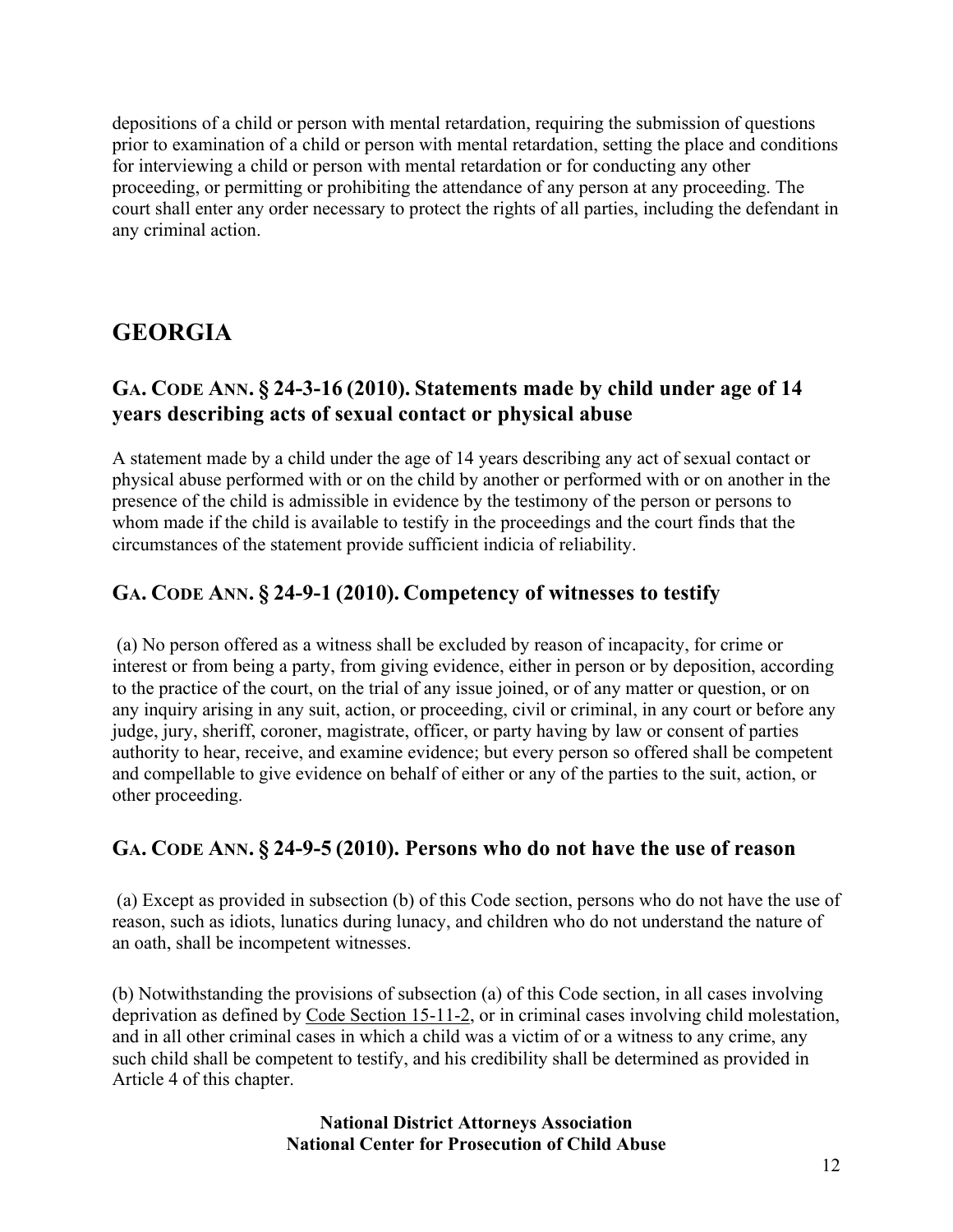#### **GA. CODE ANN. § 24-9-7 (2010). Court decides competency; objections to competency; restoration to competency**

(a) The competency of a witness shall be decided by the court. The court shall by examination decide upon the capacity of one alleged to be incompetent from idiocy, lunacy, insanity, drunkenness, or infancy.

(b) If an objection to competency is known, it shall be taken before the witness is examined at all. It may be proved by the witness himself or by other testimony. If proved by other testimony, the witness shall be incompetent to explain it away.

(c) Any fact which in the judgment of the court removes the ground of incompetency shall restore the competency of the witness.

# **HAWAII**

### **HAW. R. EVID. 601 (2010). General Rule of Competency**

Every person is competent to be a witness except as otherwise provided in these rules.

### **HAW. R. EVID. 603.1 (2010). Disqualifications**

A person is disqualified to be a witness if the person is (1) incapable of expressing oneself so as to be understood, either directly or through interpretation by one who can understand the person, or (2) incapable of understanding the duty of a witness to tell the truth.

# **IDAHO**

### **IDAHO CT. RULES 601 (2010). General Rule of Competency**

Every person is competent to be a witness except:

**(a) Incompetency Determined by Court.** Persons whom the court finds to be incapable of receiving just impressions of the facts respecting which they are examined, or of relating them truly.

**(b) Claim Against Estate.** Parties or assignors of parties to an action or proceeding, or persons in whose behalf an action or proceeding is prosecuted against an executor or administrator, upon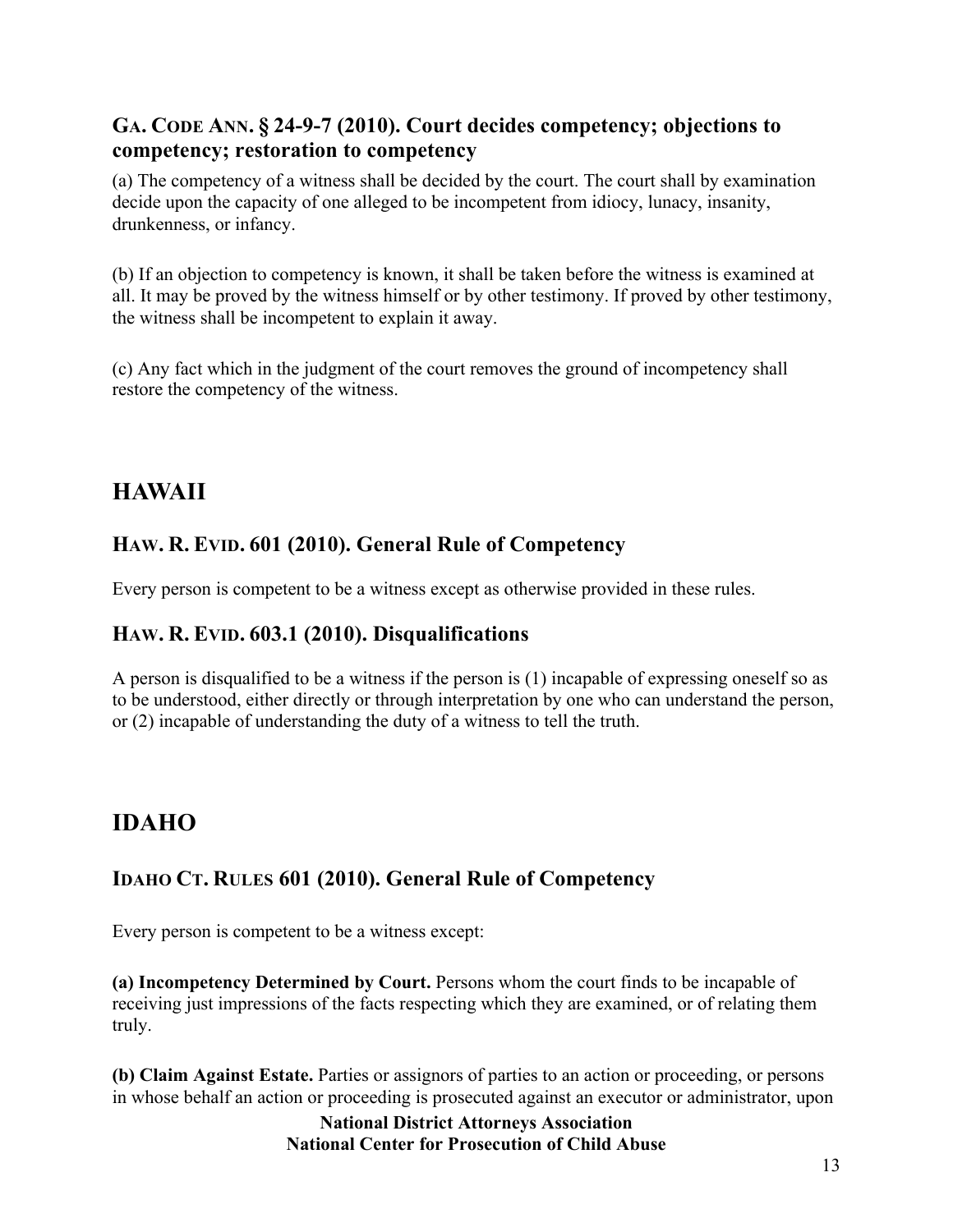a claim or demand against the estate of a deceased person as to any communication or agreement, not in writing, occurring before the death of such deceased person.

**(c) Other Exceptions.** As otherwise provided in these rules.

### **IDAHO CODE ANN. § 9-201 (2011). Who may be witnesses -- Credibility of witnesses**

All persons, without exception, otherwise than is specified in the next two (2) sections, who, having organs of sense, can perceive, and, perceiving, can make known their perceptions to others, may be witnesses. Therefore, neither parties nor other persons who have an interest in the event of an action or proceeding are excluded; nor those who have been convicted of crime; nor persons on account of their opinions on matters of religious belief; although in every case the credibility of the witness may be drawn in question, by the manner in which he testifies, by the character of his testimony, or by evidence affecting his character for truth, honesty or integrity, or his motives, or by contradictory evidence; and the jury are the exclusive judges of his credibility.

### **IDAHO CODE ANN. § 9-202 (2011). Who may not testify**

The following persons cannot be witnesses:

1. Those who are of unsound mind at the time of their production for examination.

2. Children under ten (10) years of age, who appear incapable of receiving just impressions of the facts respecting which they are examined, or of relating them truly. At the time a child under the age of ten (10) years of age is called to testify in any court proceeding, the court shall conduct a hearing in chambers to determine whether the child qualifies as a witness under this section. In conducting such hearing the court shall take every reasonable means necessary to prevent intimidation or harassment of the child by the parties or their attorneys. The judge, rather than the parties, shall examine the child but he shall do so in the presence of the parties and he shall pose to the child any reasonable questions requested by the parties and previously submitted to the court. The judge may rephrase any questions so that the child is not intimidated.

3. Parties or assignors of parties to an action or proceeding, or persons in whose behalf an action or proceeding is prosecuted against an executor or administrator, upon a claim or demand against the estate of a deceased person, as to any communication or agreement, not in writing, occurring before the death of such deceased person.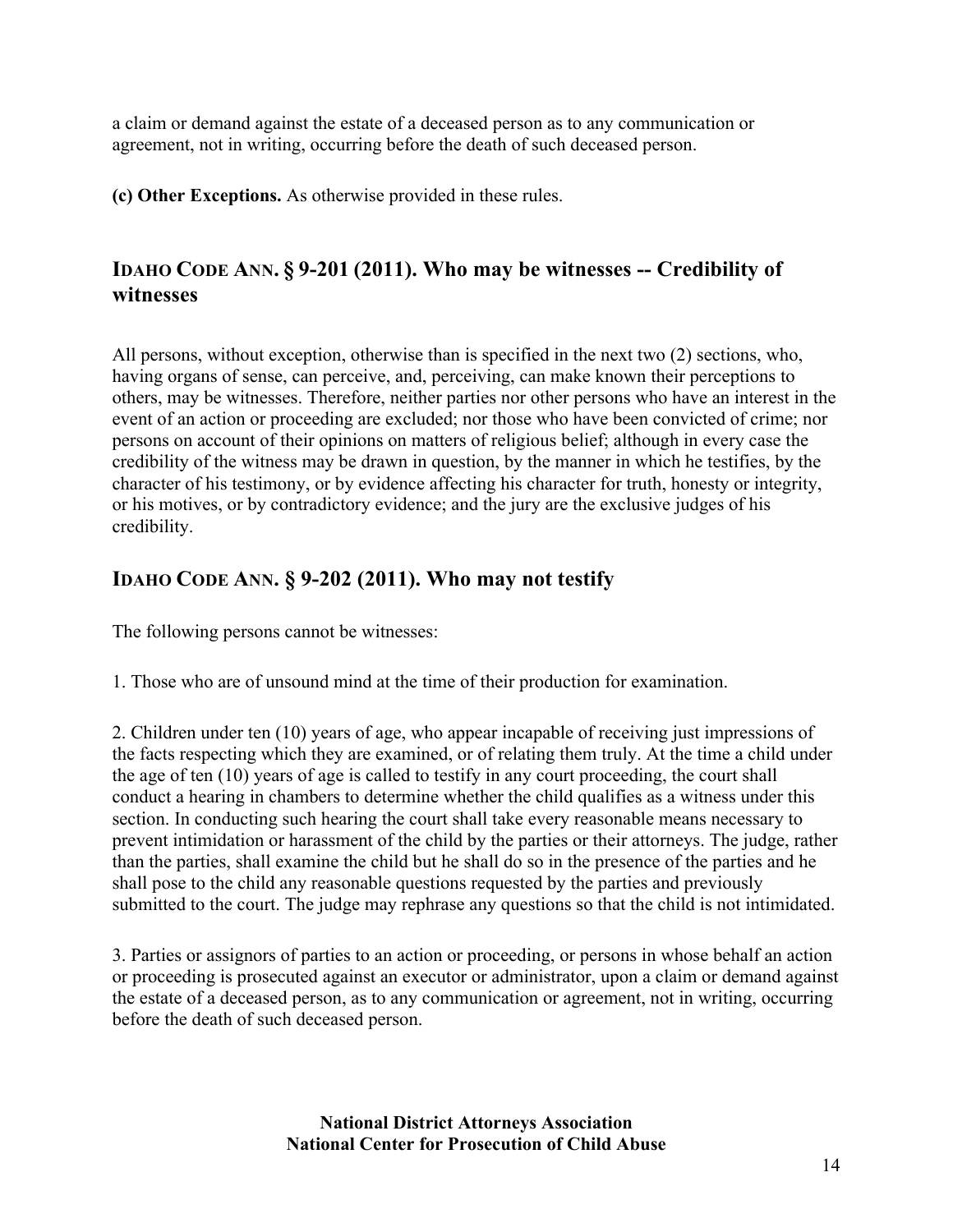#### **IDAHO CODE ANN. § 19-2110 (2011). Rules of evidence**

The rules of evidence in civil actions are applicable also to criminal actions, except as otherwise provided in this code.

### **ILLINOIS**

#### **705 ILL. COMP. STAT. 80/1 (2010). Child Witness Trauma Reduction**

The Illinois Supreme Court is hereby authorized to establish programs to educate Illinois circuit and associate circuit judges on the techniques and methods of reducing or eliminating the trauma of testifying at trial for children who are witnesses or victims in criminal sexual offense cases. The cost of conducting such programs shall be paid from funds appropriated for that purpose.

#### **725 ILL. COMP. STAT. 5/115-10 (2010). Certain Hearsay Exceptions**

(a) In a prosecution for a physical or sexual act perpetrated upon or against a child under the age of 13, or a person who was a moderately, severely, or profoundly mentally retarded person as defined in this Code and in Section 2-10.1 of the Criminal Code of 1961 [720 ILCS 5/2-10.1] at the time the act was committed, including but not limited to prosecutions for violations of Sections 12-13 through 12-16 of the Criminal Code of 1961 [720 ILCS 5/12-13 through 720 ILCS 5/12-16] and prosecutions for violations of Sections 10-1 (kidnapping), 10-2 (aggravated kidnapping), 10-3 (unlawful restraint), 10-3.1 (aggravated unlawful restraint), 10-4 (forcible detention), 10-5 (child abduction), 10-6 (harboring a runaway), 10-7 (aiding and abetting child abduction), 11-9 (public indecency), 11-11 (sexual relations within families), 11-21 (harmful material), 12-1 (assault), 12-2 (aggravated assault), 12-3 (battery), 12-3.2 (domestic battery), 12- 4 (aggravated battery), 12-4.1 (heinous battery), 12-4.2 (aggravated battery with a firearm), 12- 4.3 (aggravated battery of a child), 12-4.7 (drug induced infliction of great bodily harm), 12-5 (reckless conduct), 12-6 (intimidation), 12-6.1 (compelling organization membership of persons), 12-7.1 (hate crime), 12-7.3 (stalking), 12-7.4 (aggravated stalking), 12-10 (tattooing body of minor), 12-11 (home invasion), 12-21.5 (child abandonment), 12-21.6 (endangering the life or health of a child) or 12-32 (ritual mutilation) of the Criminal Code of 1961 [720 ILCS 5/10-1, 720 ILCS 5/10-2, 720 ILCS 5/10-3, 720 ILCS 5/10-3.1, 720 ILCS 5/10-4, 720 ILCS 5/10-5, 720 ILCS 5/10-6, 720 ILCS 5/10-7, 720 ILCS 5/11-9, 720 ILCS 5/11-11, 720 ILCS 5/11- 21, 720 ILCS 5/12-1, 720 ILCS 5/12-2, 720 ILCS 5/12-3, 720 ILCS 5/12-3.2, 720 ILCS 5/12-4, 720 ILCS 5/12-4.1, 720 ILCS 5/12-4.2, 720 ILCS 5/12-4.3, 720 ILCS 5/12-4.7, 720 ILCS 5/12- 5, 720 ILCS 5/12-6, 720 ILCS 5/12-6.1, 720 ILCS 5/12-7.1, 720 ILCS 5/12-7.3, 720 ILCS 5/12- 7.4, 720 ILCS 5/12-10, 720 ILCS 5/12-11, 720 ILCS 5/12-21.5, 720 ILCS 5/12-21.6 or 720 ILCS 5/12-32] or any sex offense as defined in subsection (B) of Section 2 of the Sex Offender Registration Act [730 ILCS 150/2], the following evidence shall be admitted as an exception to the hearsay rule:

(1) testimony by the victim of an out of court statement made by the victim that he or she complained of such act to another; and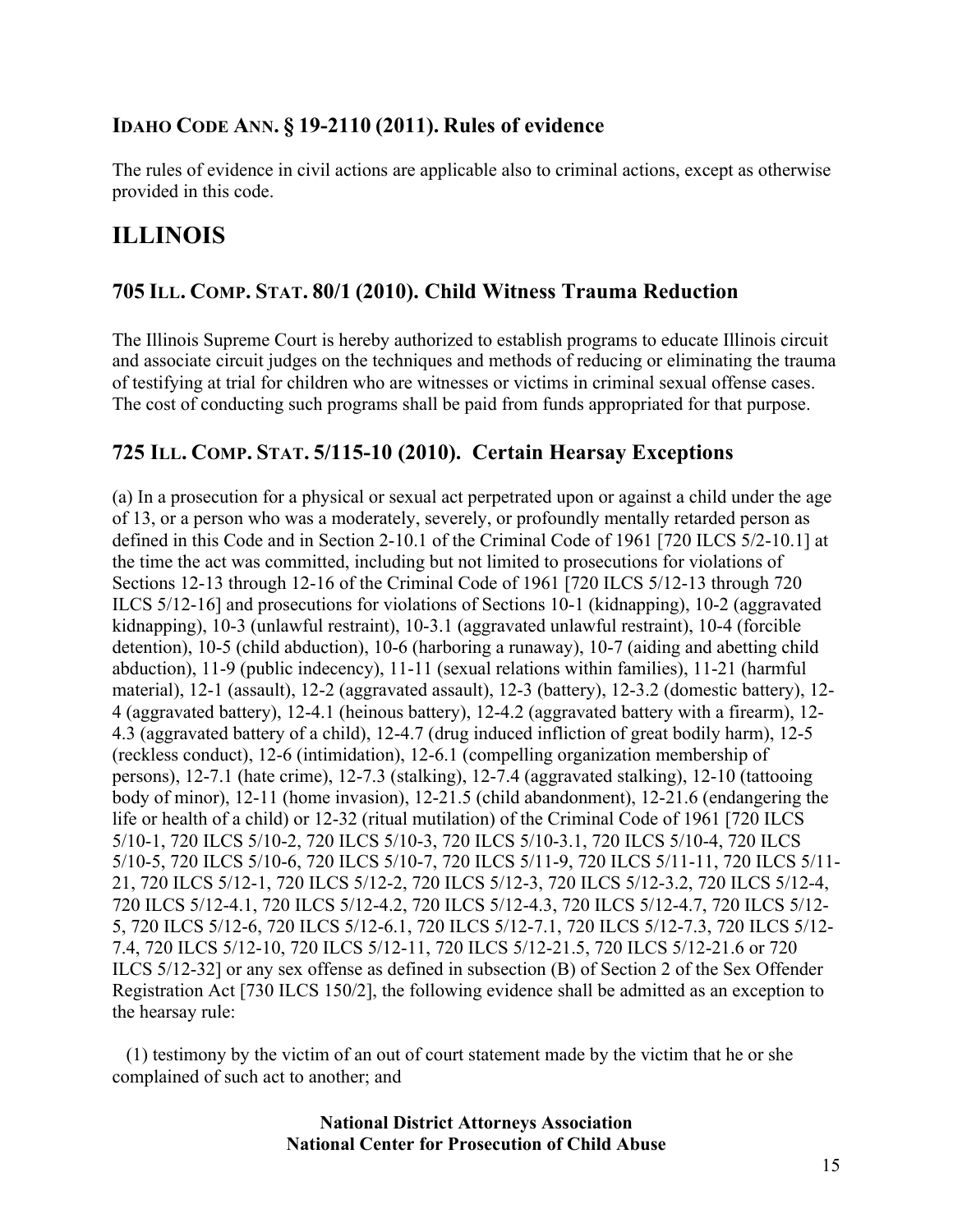(2) testimony of an out of court statement made by the victim describing any complaint of such act or matter or detail pertaining to any act which is an element of an offense which is the subject of a prosecution for a sexual or physical act against that victim.

(b) Such testimony shall only be admitted if:

(1) The court finds in a hearing conducted outside the presence of the jury that the time, content, and circumstances of the statement provide sufficient safeguards of reliability; and

(2) The child or moderately, severely, or profoundly mentally retarded person either:

(A) testifies at the proceeding; or

(B) is unavailable as a witness and there is corroborative evidence of the act which is the subject of the statement; and

(3) In a case involving an offense perpetrated against a child under the age of 13, the out of court statement was made before the victim attained 13 years of age or within 3 months after the commission of the offense, whichever occurs later, but the statement may be admitted regardless of the age of the victim at the time of the proceeding.

(c) If a statement is admitted pursuant to this Section, the court shall instruct the jury that it is for the jury to determine the weight and credibility to be given the statement and that, in making the determination, it shall consider the age and maturity of the child, or the intellectual capabilities of the moderately, severely, or profoundly mentally retarded person, the nature of the statement, the circumstances under which the statement was made, and any other relevant factor.

(d) The proponent of the statement shall give the adverse party reasonable notice of his intention to offer the statement and the particulars of the statement.

(e) Statements described in paragraphs (1) and (2) of subsection (a) shall not be excluded on the basis that they were obtained as a result of interviews conducted pursuant to a protocol adopted by a Child Advocacy Advisory Board as set forth in subsections (c), (d), and (e) of Section 3 of the Children's Advocacy Center Act [55 ILCS 80/3] or that an interviewer or witness to the interview was or is an employee, agent, or investigator of a State's Attorney's office.

### **725 ILL. COMP. STAT. 5/115-14 (2010). Witness Competency**

§ 115-14. Witness Competency. (a) Every person, irrespective of age, is qualified to be a witness and no person is disqualified to testify to any matter, except as provided in subsection (b).

(b) A person is disqualified to be a witness if he or she is: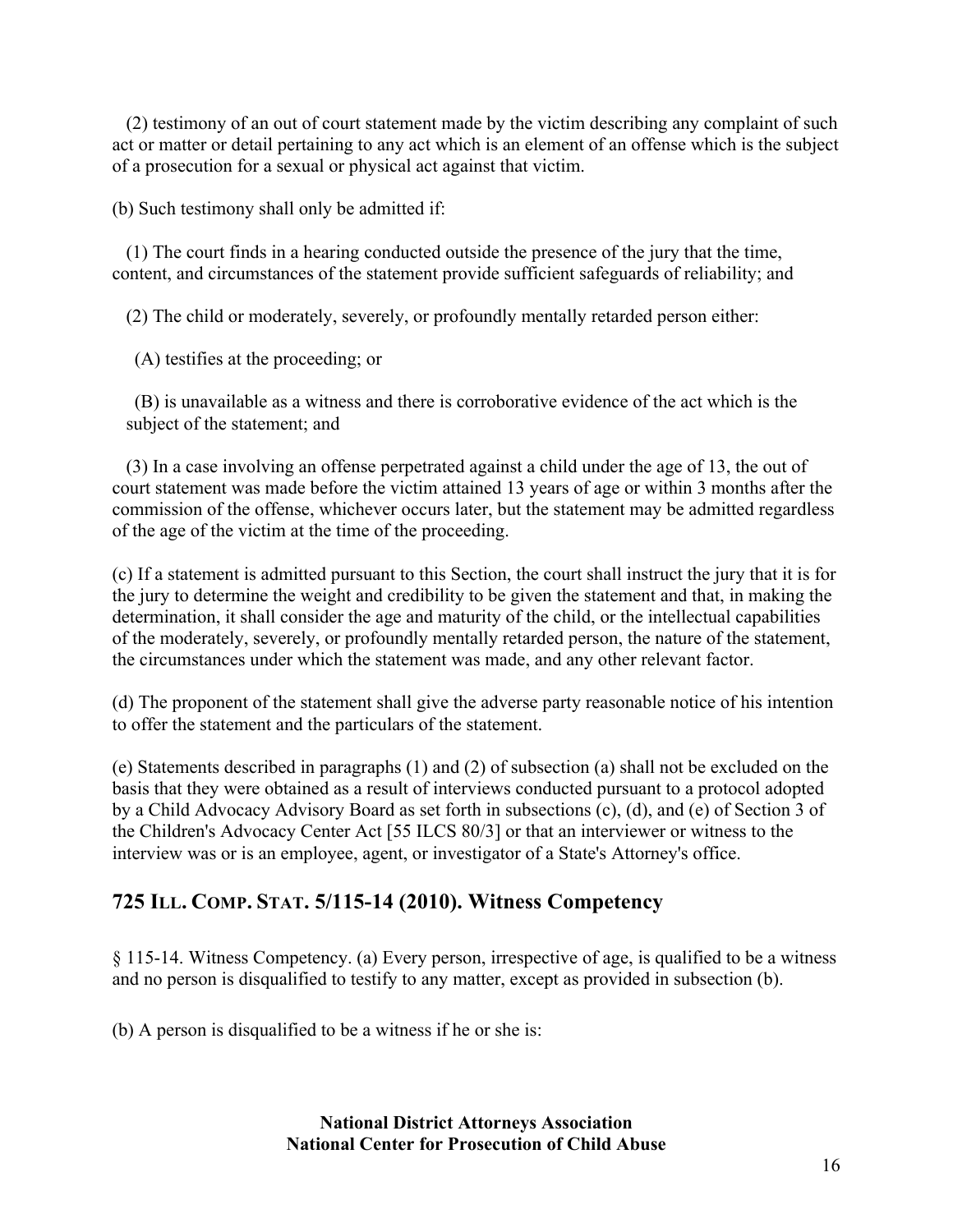(1) Incapable of expressing himself or herself concerning the matter so as to be understood, either directly or through interpretation by one who can understand him or her; or

(2) Incapable of understanding the duty of a witness to tell the truth.

(c) A party may move the court prior to a witness' testimony being received in evidence, requesting that the court make a determination if a witness is competent to testify. The hearing shall be conducted outside the presence of the jury and the burden of proof shall be on the moving party.

# **INDIANA**

### **IND. CODE. 601 (2011). Witness Competency**

Every person is competent to be a witness except as otherwise provided in these rules or by act of the Indiana General Assembly.

### **IND. CODE § 34-45-2-1 (2011). Witnesses competent unless excluded**

All persons, whether parties to or interested in the suit, shall are competent witnesses in a civil action or proceeding, except as otherwise provided.

### **IND. CODE § 35-37-4-1 (2011). Competency of Witnesses**

A person who is competent to testify in civil action is also competent to testify in criminal proceedings.

### **IOWA**

### **IOWA R. EVID. 5. 601 (2011). General Rule of Competency**

Unless otherwise provided by statute or rule, every person is competent to be a witness.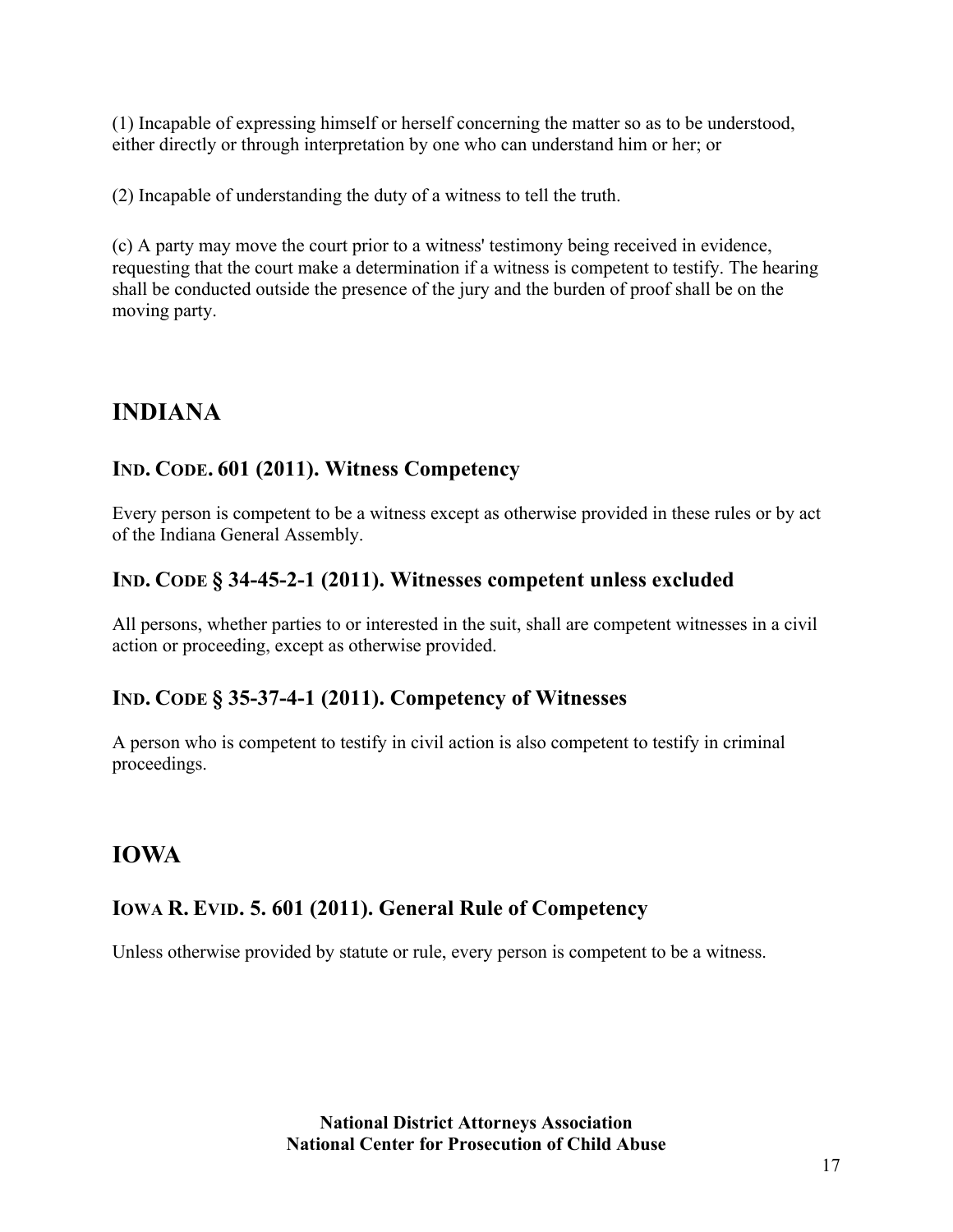# **KANSAS**

#### **KAN. STAT. ANN. § 60-407 (2010). General abolition of disqualifications and privileges of witnesses, and of exclusionary rules**

Except as otherwise provided by statute (a) every person is qualified to be a witness, and (b) no person has a privilege to refuse to be a witness, and (c) no person is disqualified to testify to any matter, and (d) no person has a privilege to refuse to disclose any matter or to produce any object or writing, and (e) no person has a privilege that another shall not be a witness or shall not disclose any matter or shall not produce any object or writing, and (f) all relevant evidence is admissible.

#### **KAN. STAT. ANN. § 60-417 (2010). Disqualification of witness; interpreters**

A person is disqualified to be a witness if the judge finds that (a) the proposed witness is incapable of expressing himself or herself concerning the matter so as to be understood by the judge and jury either directly or through interpretation by one who can understand him or her, or (b) the proposed witness is incapable of understanding the duty of a witness to tell the truth. An interpreter is subject to all the provisions of this article relating to witnesses.

### **KENTUCKY**

#### **KY. R. EVID. 601 (2011). Competency**

 (a) General. Every person is competent to be a witness except as otherwise provided in these rules or by statute.

(b) Minimal qualifications. A person is disqualified to testify as a witness if the trial court determines that he:

(1) Lacked the capacity to perceive accurately the matters about which he proposes to testify;

(2) Lacks the capacity to recollect facts;

(3) Lacks the capacity to express himself so as to be understood, either directly or through an interpreter; or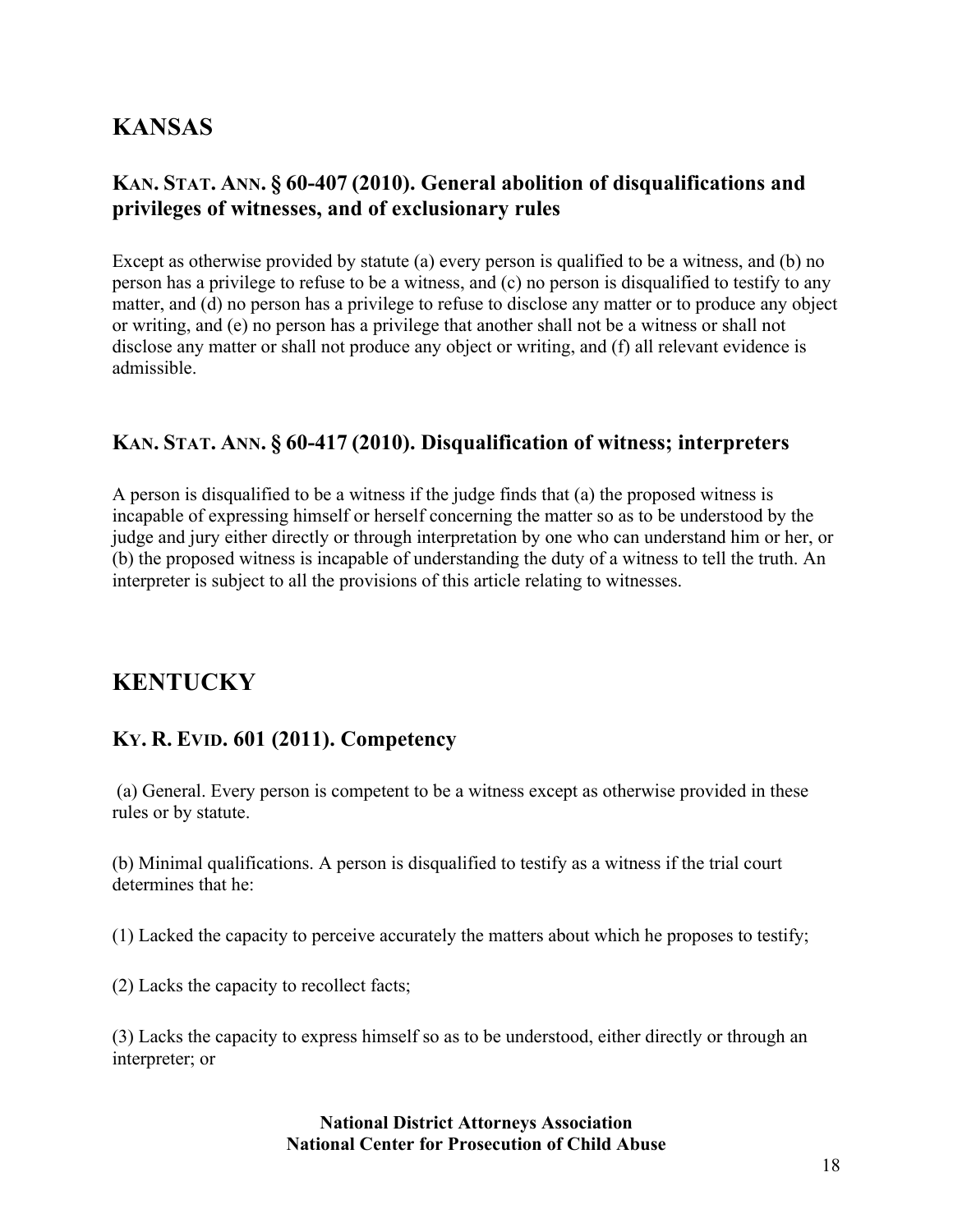(4) Lacks the capacity to understand the obligation of a witness to tell the truth.

### **KY. REV. STAT. ANN. § 421.350 (2010). Testimony of child allegedly victim of illegal sexual activity**

(1) This section applies only to a proceeding in the prosecution of an offense, including but not limited to an offense under KRS 510.040 to 510.155, 529.030 to 529.050, 529.070, 530.020, 530.060, 530.064(1)(a), 531.310, 531.320, 531.370, or any specified in KRS 439.3401 and all dependency proceedings pursuant to KRS Chapter 620, when the act is alleged to have been committed against a child twelve (12) years of age or younger, and applies to the statements or testimony of that child or another child who is twelve (12) years of age or younger who witnesses one of the offenses included in this subsection.

(2) The court may, on the motion of the attorney for any party and upon a finding of compelling need, order that the testimony of the child be taken in a room other than the courtroom and be televised by closed circuit equipment in the courtroom to be viewed by the court and the finder of fact in the proceeding. Only the attorneys for the defendant and for the state, persons necessary to operate the equipment, and any person whose presence the court finds would contribute to the welfare and well-being of the child may be present in the room with the child during his testimony. Only the attorneys may question the child. The persons operating the equipment shall be confined to an adjacent room or behind a screen or mirror that permits them to see and hear the child during his testimony, but does not permit the child to see or hear them. The court shall permit the defendant to observe and hear the testimony of the child in person, but shall ensure that the child cannot hear or see the defendant.

(3) The court may, on the motion of the attorney for any party and upon a finding of compelling need, order that the testimony of the child be taken outside the courtroom and be recorded for showing in the courtroom before the court and the finder of fact in the proceeding. Only those persons permitted to be present at the taking of testimony under subsection (3) of this section may be present during the taking of the child's testimony, and the persons operating the equipment shall be confined from the child's sight and hearing as provided by subsection (3) of this section. The court shall permit the defendant to observe and hear the testimony of the child in person, but shall ensure that the child cannot hear or see the defendant. The court shall also ensure that:

(a) The recording is both visual and oral and is recorded on film or videotape or by other electronic means;

(b) The recording equipment was capable of making an accurate recording, the operator was competent, and the recording is accurate and is not altered;

(c) Each voice on the recording is identified; and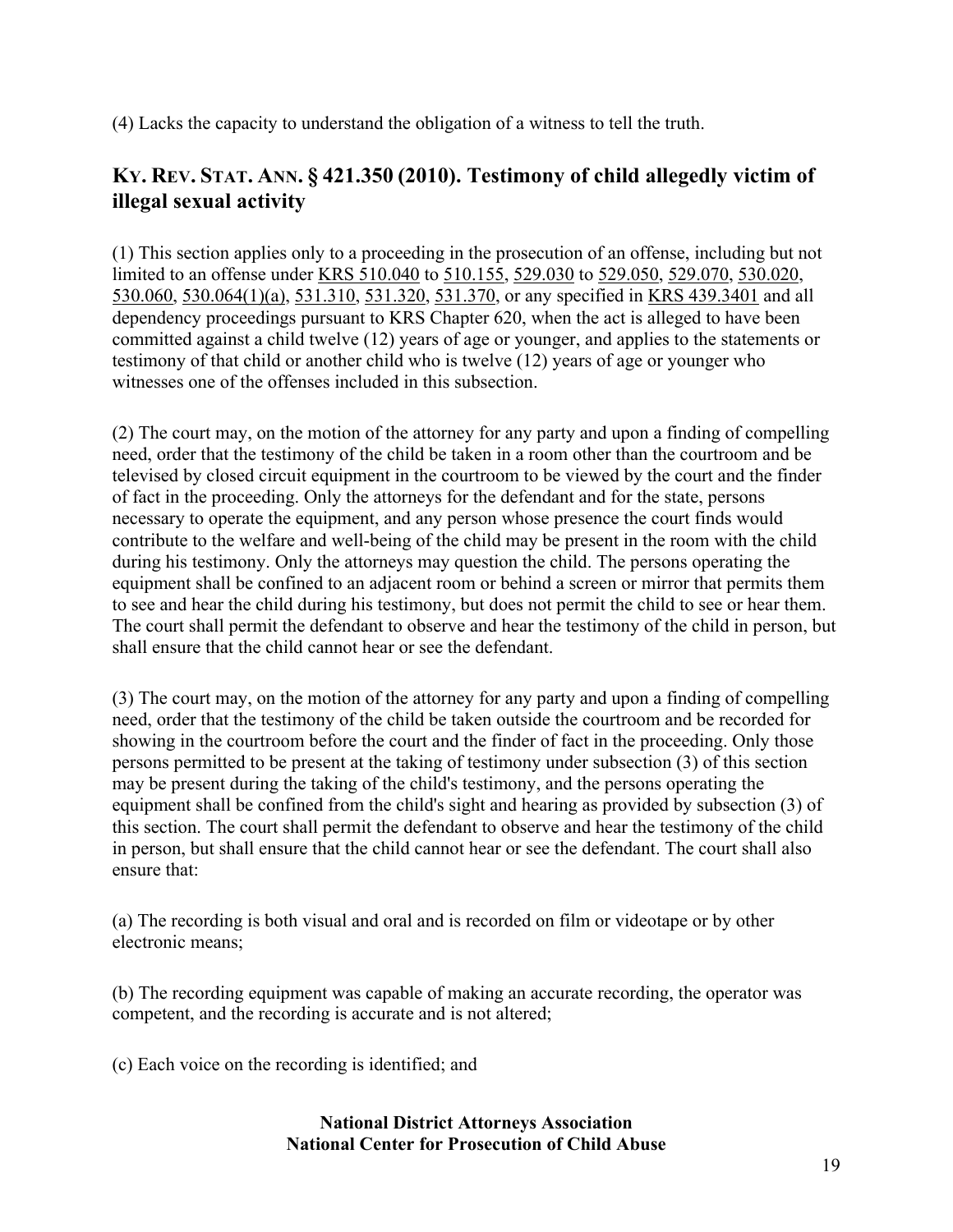(d) Each party is afforded an opportunity to view the recording before it is shown in the courtroom.

(4) If the court orders the testimony of a child to be taken under subsection (2) or (3) of this section, the child may not be required to testify in court at the proceeding for which the testimony was taken, but shall be subject to being recalled during the course of the trial to give additional testimony under the same circumstances as with any other recalled witness, provided that the additional testimony is given utilizing the provisions of subsection (2) or (3) of this section.

(5) For the purpose of subsections (2) and (3) of this section, "compelling need" is defined as the substantial probability that the child would be unable to reasonably communicate because of serious emotional distress produced by the defendant's presence.

# **LOUISIANA**

#### **LA. CODE EVID. ANN. art. 601 (2010). General Rule of competency**

Every person of proper understanding is competent to be a witness except as otherwise provided by legislation.

#### **LA. CODE EVID. ANN. art. 603 (2010). Oath or affirmation**

Before testifying, every witness shall be required to declare that he will testify truthfully, by oath or affirmation administered in a form calculated to awaken his conscience and impress his mind with his duty to do so.

#### **LA. REV. STAT. ANN. § 13:3665 (2010). Competency of witnesses**

The competent witness in any civil proceeding in court or before a person having authority to receive evidence shall be a person of proper understanding.

#### **LA. REV. STAT. ANN. § 15:469.1 (2010). Receipt of testimony from victims of certain crimes who are fifteen years of age or younger; closed session of court or in chambers; procedure**

In cases of simple rape, attempted simple rape, aggravated rape, attempted aggravated rape, forcible rape, attempted forcible rape, or carnal knowledge of a juvenile in which the victim is a child of fifteen years of age or younger, the court, upon its own motion or that of the defendant or state, may order that the testimony of such victim be heard either in closed session of court or in the judge's chambers, in the presence of the judge or jury, the defendant, counsel for the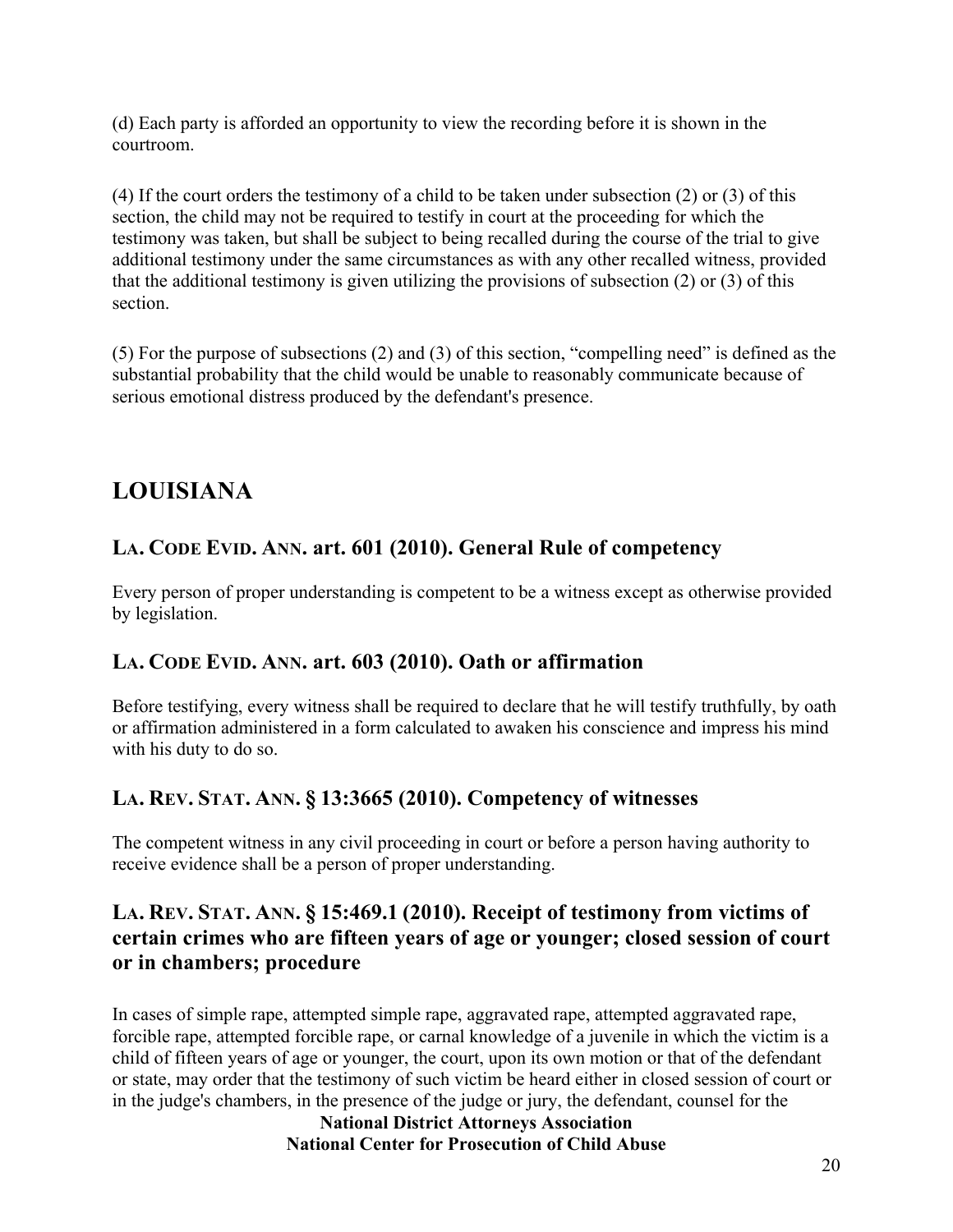defendant, the family of the defendant, the parents or parent of the victim, the attorney for the state, a reasonable but limited number of members of the public which the court may allow in its discretion under these circumstances, and any other party which the court determines has a valid interest in the proceedings.

### **MAINE**

#### **ME. R. EVID. 601 (2010). Competency in General; Disqualification**

(a) General Rule of Competency. Every person is competent to be a witness except as otherwise provided in these rules.

(b) Disqualification of Witness. A person is disqualified to be a witness if the court finds that (1) the proposed witness is incapable of communicating concerning the matter so as to be understood by the judge and jury either directly or through interpretation by one who can understand the proposed witness, (2) the proposed witness is incapable of understanding the duty of a witness to tell the truth, (3) the proposed witness lacked any reasonable ability to perceive the matter or (4) the proposed witness lacks any reasonable ability to remember the matter. An interpreter is subject to all the provisions of these rules relating to witnesses.

### **MARYLAND**

### **MD. R. EVID. § 5-601 (2011). General Rule of Competency**

Except as otherwise provided by law, every person is competent to be a witness.

#### **MD. CODE ANN., CTS. & JUD. PROC. § 9-103 (2010). Testimony from child**

In a criminal trial, the age of a child may not be the reason for precluding a child from testifying.

### **MASSACHUSETTS**

#### **MASS. GEN. LAWS ch. 233, § 20 (2010). Competency of Witnesses; husband and wife; criminal defendant; parent and child**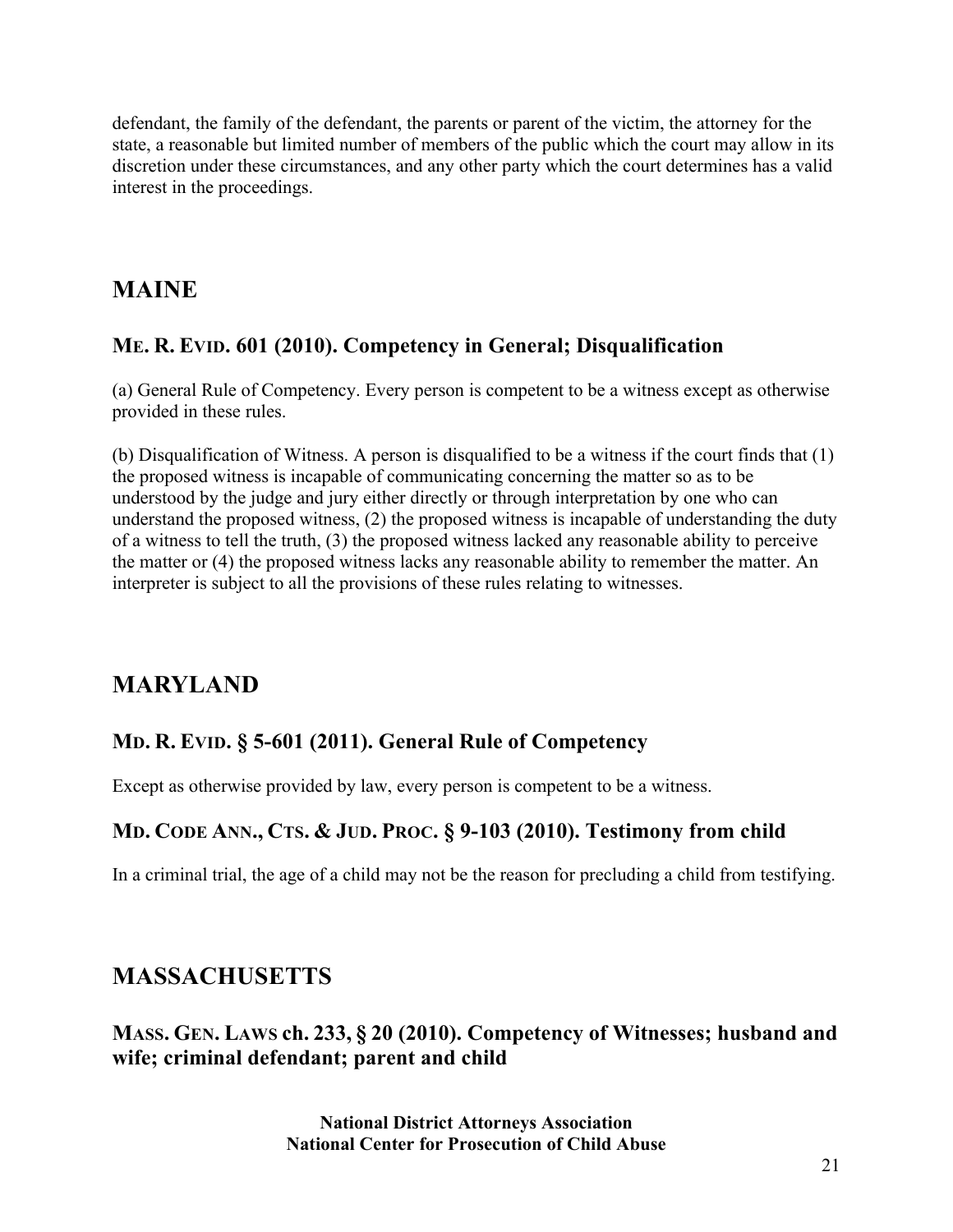Any person of sufficient understanding, although a party, may testify in any proceeding, civil or criminal, in court or before a person who has authority to receive evidence, except as follows:

First, Except in a proceeding arising out of or involving a contract made by a married woman with her husband, a proceeding under chapter two hundred and nine D and in a prosecution begun under sections one to ten, inclusive, of chapter two hundred and seventy-three, any criminal proceeding in which one spouse is a defendant alleged to have committed a crime against the other spouse or to have violated a temporary or permanent vacate, restraining, or nocontact order or judgment issued pursuant to section eighteen, thirty-four B or thirty-four C of chapter two hundred and eight, section thirty-two of chapter two hundred and nine, section three, three B, three C, four, or five of chapter two hundred and nine A, or sections fifteen or twenty of chapter two hundred and nine C, or a similar protection order issued by another jurisdiction, obtained by the other spouse, and except in a proceeding involving abuse of a person under the age of eighteen, including incest, neither husband nor wife shall testify as to private conversations with the other.

Second, Except as otherwise provided in section seven of chapter two hundred and seventy-three and except in any proceeding relating to child abuse, including incest, neither husband nor wife shall be compelled to testify in the trial of an indictment, complaint or other criminal proceeding against the other;

Third, The defendant in the trial of an indictment, complaint or other criminal proceeding shall, at his own request, but not otherwise, be allowed to testify; but his neglect or refusal to testify shall not create any presumption against him.

Fourth, An unemancipated, minor child, living with a parent, shall not testify before a grand jury, trial of an indictment, complaint or other criminal proceeding, against said parent, where the victim in such proceeding is not a member of said parent's family and who does not reside in the said parent's household. For the purposes of this clause the term "parent" shall mean the natural or adoptive mother or father of said child.

### **MICHIGAN**

#### **MICH. R. EVID. 601 (2011). Witnesses; General Rule of Competency**

Unless the court finds after questioning a person that the person does not have sufficient physical or mental capacity or sense of obligation to testify truthfully and understandably, every person is competent to be a witness except as otherwise provided in these rules.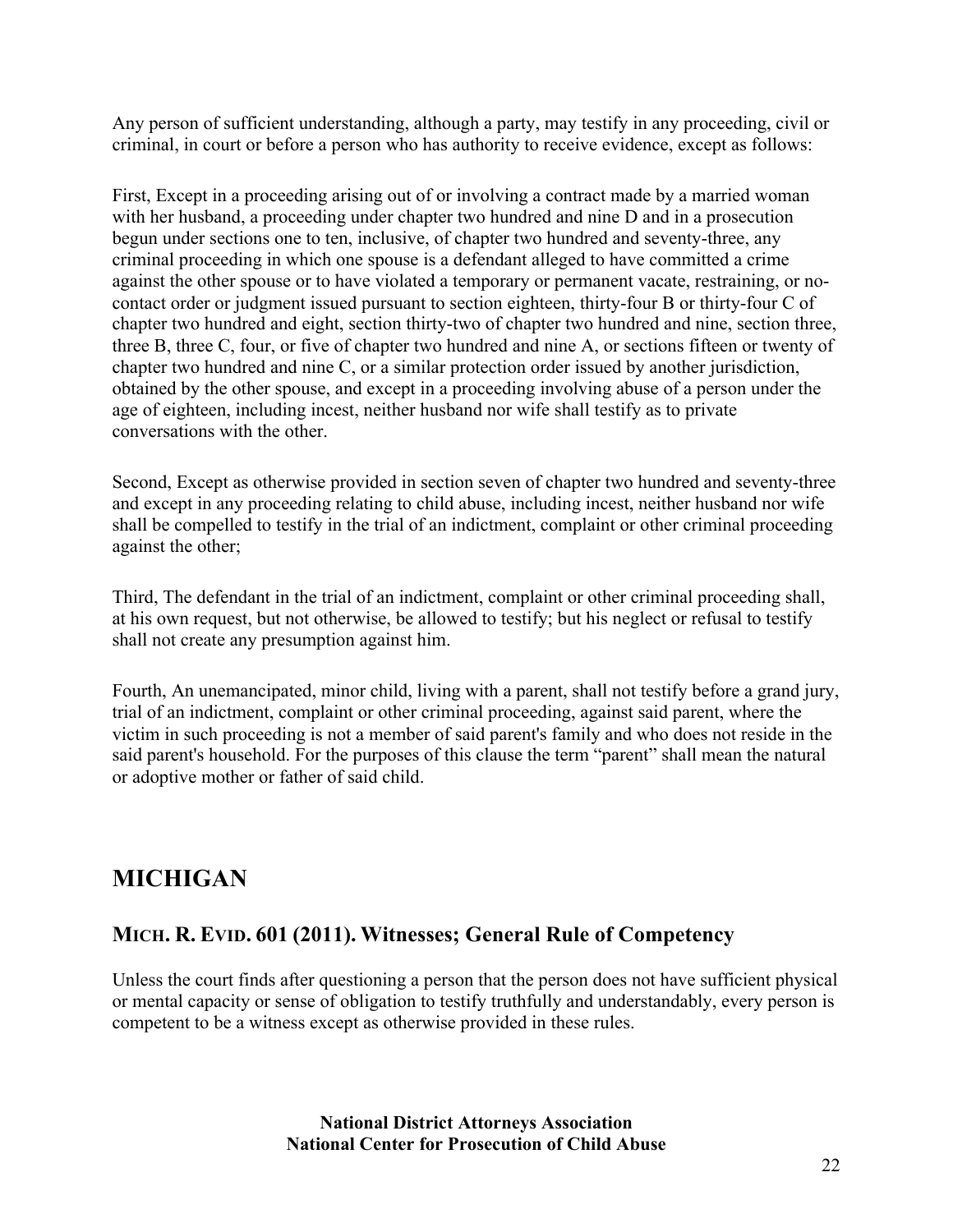# **MINNESOTA**

#### **MINN. R. EVID. 601 (2010). Competency**

Except as provided by the rules, the competency of a witness to give testimony shall be determined in accordance with law.

#### **MINN. STAT. § 595.02 (2011). Testimony of witnesses**

**Subdivision 1. Competency of witnesses.** Every person of sufficient understanding, including a party, may testify in any action or proceeding, civil or criminal, in court or before any person who has authority to receive evidence, except as provided in this subdivision:

(a) A husband cannot be examined for or against his wife without her consent, nor a wife for or against her husband without his consent, nor can either, during the marriage or afterwards, without the consent of the other, be examined as to any communication made by one to the other during the marriage. This exception does not apply to a civil action or proceeding by one against the other, nor to a criminal action or proceeding for a crime committed by one against the other or against a child of either or against a child under the care of either spouse, nor to a criminal action or proceeding in which one is charged with homicide or an attempt to commit homicide and the date of the marriage of the defendant is subsequent to the date of the offense, nor to an action or proceeding for nonsupport, neglect, dependency, or termination of parental rights.

(b) An attorney cannot, without the consent of the attorney's client, be examined as to any communication made by the client to the attorney or the attorney's advice given thereon in the course of professional duty; nor can any employee of the attorney be examined as to the communication or advice, without the client's consent.

(c) A member of the clergy or other minister of any religion shall not, without the consent of the party making the confession, be allowed to disclose a confession made to the member of the clergy or other minister in a professional character, in the course of discipline enjoined by the rules or practice of the religious body to which the member of the clergy or other minister belongs; nor shall a member of the clergy or other minister of any religion be examined as to any communication made to the member of the clergy or other minister by any person seeking religious or spiritual advice, aid, or comfort or advice given thereon in the course of the member of the clergy's or other minister's professional character, without the consent of the person.

(d) A licensed physician or surgeon, dentist, or chiropractor shall not, without the consent of the patient, be allowed to disclose any information or any opinion based thereon which the professional acquired in attending the patient in a professional capacity, and which was necessary to enable the professional to act in that capacity; after the decease of the patient, in an action to recover insurance benefits, where the insurance has been in existence two years or more, the beneficiaries shall be deemed to be the personal representatives of the deceased person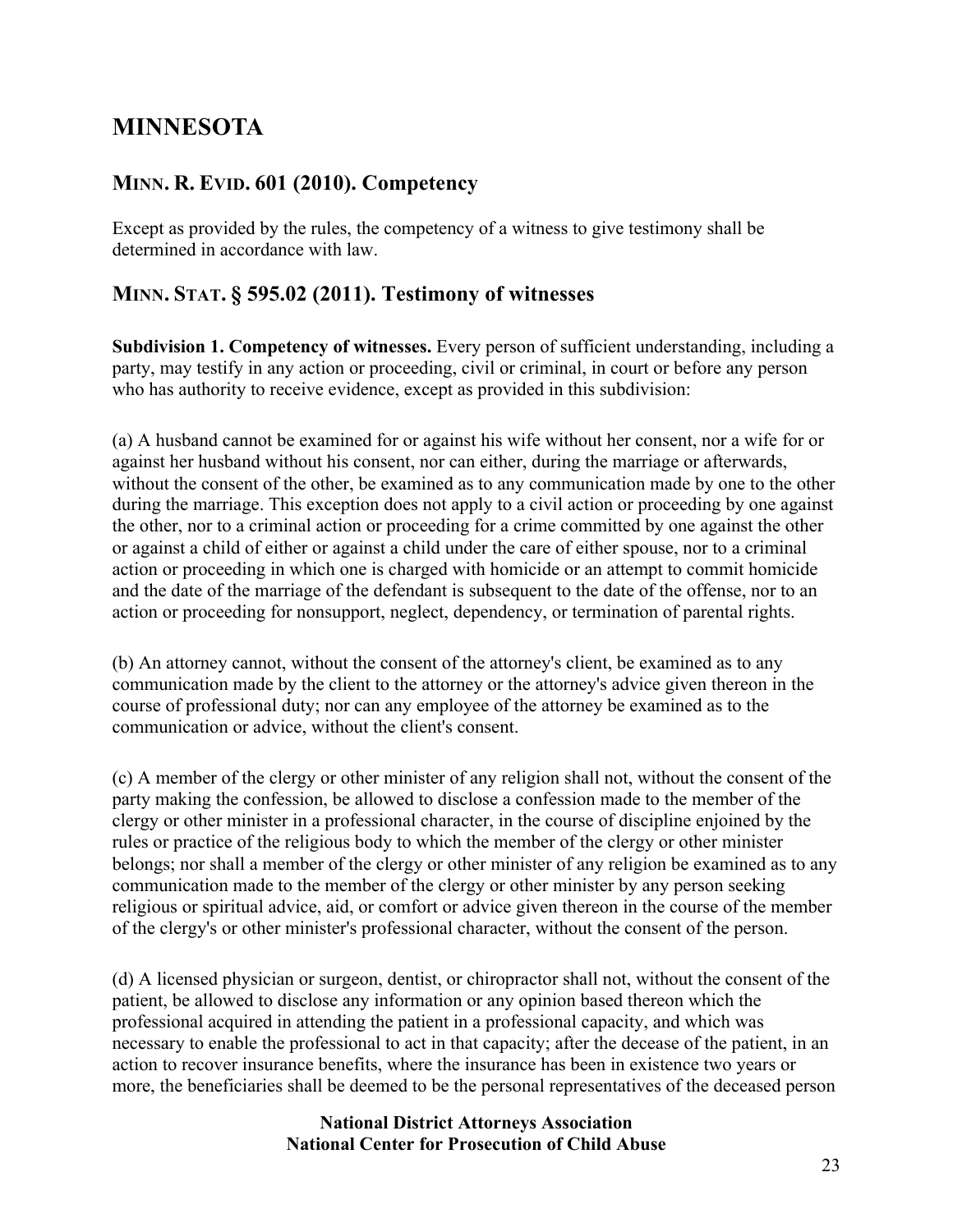for the purpose of waiving this privilege, and no oral or written waiver of the privilege shall have any binding force or effect except when made upon the trial or examination where the evidence is offered or received.

(e) A public officer shall not be allowed to disclose communications made to the officer in official confidence when the public interest would suffer by the disclosure.

(f) Persons of unsound mind and persons intoxicated at the time of their production for examination are not competent witnesses if they lack capacity to remember or to relate truthfully facts respecting which they are examined.

(g) A registered nurse, psychologist, consulting psychologist, or licensed social worker engaged in a psychological or social assessment or treatment of an individual at the individual's request shall not, without the consent of the professional's client, be allowed to disclose any information or opinion based thereon which the professional has acquired in attending the client in a professional capacity, and which was necessary to enable the professional to act in that capacity. Nothing in this clause exempts licensed social workers from compliance with the provisions of sections 626.556 and 626.557.

(h) An interpreter for a person disabled in communication shall not, without the consent of the person, be allowed to disclose any communication if the communication would, if the interpreter were not present, be privileged. For purposes of this section, a "person disabled in communication" means a person who, because of a hearing, speech or other communication disorder, or because of the inability to speak or comprehend the English language, is unable to understand the proceedings in which the person is required to participate. The presence of an interpreter as an aid to communication does not destroy an otherwise existing privilege.

(i) Licensed chemical dependency counselors shall not disclose information or an opinion based on the information which they acquire from persons consulting them in their professional capacities, and which was necessary to enable them to act in that capacity, except that they may do so:

(1) when informed consent has been obtained in writing, except in those circumstances in which not to do so would violate the law or would result in clear and imminent danger to the client or others;

(2) when the communications reveal the contemplation or ongoing commission of a crime; or

(3) when the consulting person waives the privilege by bringing suit or filing charges against the licensed professional whom that person consulted.

(j) A parent or the parent's minor child may not be examined as to any communication made in confidence by the minor to the minor's parent. A communication is confidential if made out of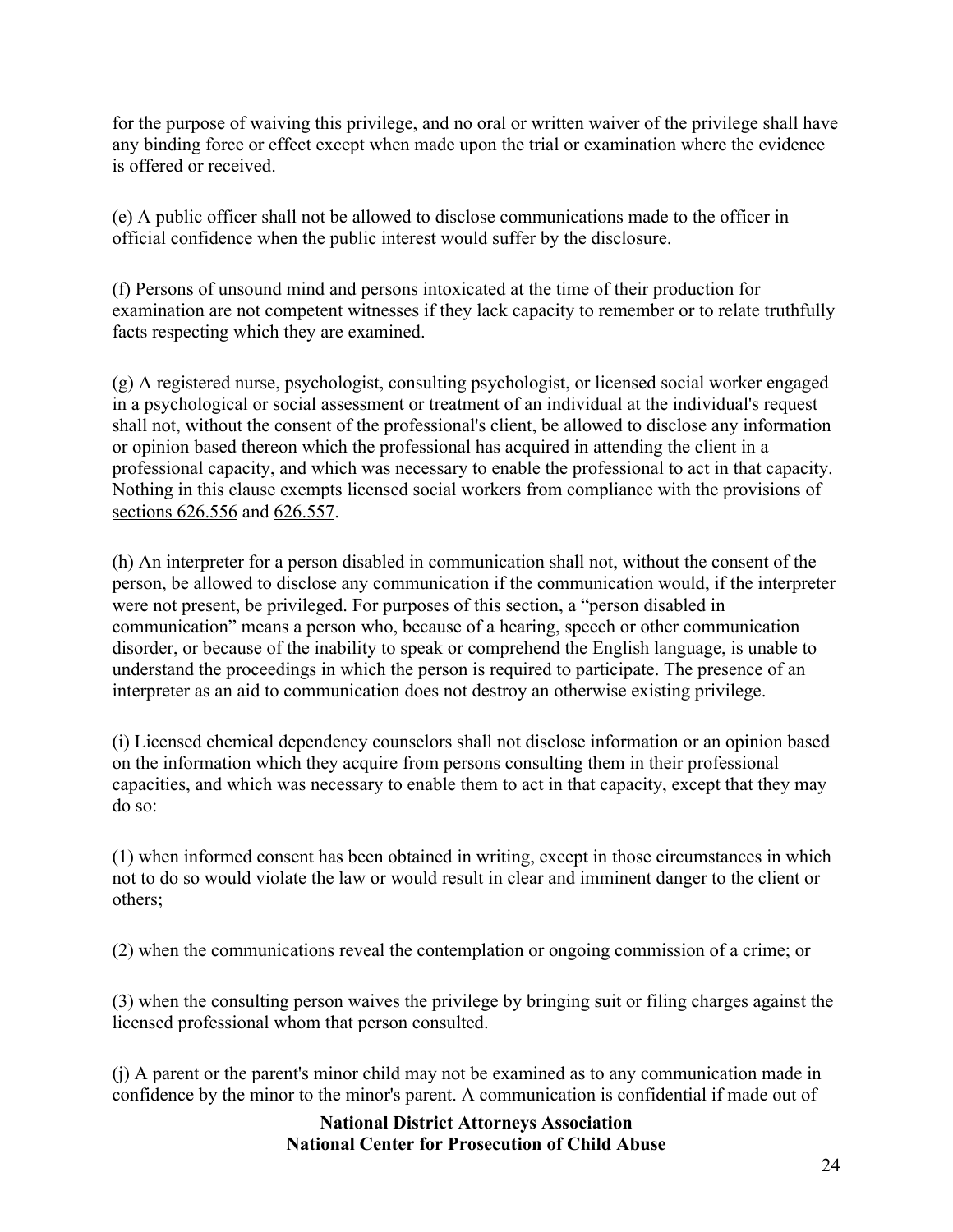the presence of persons not members of the child's immediate family living in the same household. This exception may be waived by express consent to disclosure by a parent entitled to claim the privilege or by the child who made the communication or by failure of the child or parent to object when the contents of a communication are demanded. This exception does not apply to a civil action or proceeding by one spouse against the other or by a parent or child against the other, nor to a proceeding to commit either the child or parent to whom the communication was made or to place the person or property or either under the control of another because of an alleged mental or physical condition, nor to a criminal action or proceeding in which the parent is charged with a crime committed against the person or property of the communicating child, the parent's spouse, or a child of either the parent or the parent's spouse, or in which a child is charged with a crime or act of delinquency committed against the person or property of a parent or a child of a parent, nor to an action or proceeding for termination of parental rights, nor any other action or proceeding on a petition alleging child abuse, child neglect, abandonment or nonsupport by a parent.

(k) Sexual assault counselors may not be allowed to disclose any opinion or information received from or about the victim without the consent of the victim. However, a counselor may be compelled to identify or disclose information in investigations or proceedings related to neglect or termination of parental rights if the court determines good cause exists. In determining whether to compel disclosure, the court shall weigh the public interest and need for disclosure against the effect on the victim, the treatment relationship, and the treatment services if disclosure occurs. Nothing in this clause exempts sexual assault counselors from compliance with the provisions of sections 626.556 and 626.557.

"Sexual assault counselor" for the purpose of this section means a person who has undergone at least 40 hours of crisis counseling training and works under the direction of a supervisor in a crisis center, whose primary purpose is to render advice, counseling, or assistance to victims of sexual assault.

(l) A domestic abuse advocate may not be compelled to disclose any opinion or information received from or about the victim without the consent of the victim unless ordered by the court. In determining whether to compel disclosure, the court shall weigh the public interest and need for disclosure against the effect on the victim, the relationship between the victim and domestic abuse advocate, and the services if disclosure occurs. Nothing in this paragraph exempts domestic abuse advocates from compliance with the provisions of <u>sections 626.556</u> and 626.557.

For the purposes of this section, "domestic abuse advocate" means an employee or supervised volunteer from a community-based battered women's shelter and domestic abuse program eligible to receive grants under section 611A.32; that provides information, advocacy, crisis intervention, emergency shelter, or support to victims of domestic abuse and who is not employed by or under the direct supervision of a law enforcement agency, a prosecutor's office, or by a city, county, or state agency.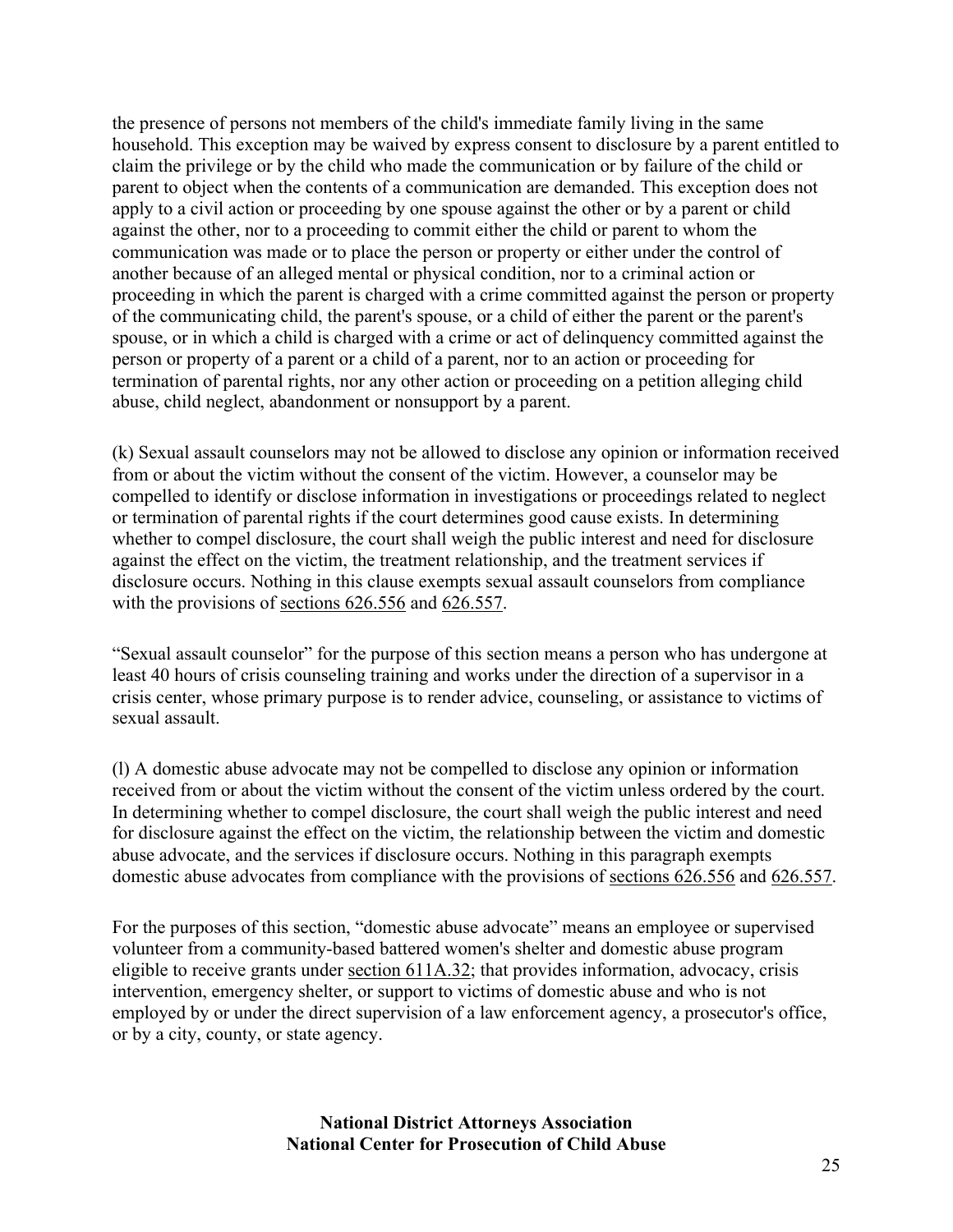(m) A person cannot be examined as to any communication or document, including worknotes, made or used in the course of or because of mediation pursuant to an agreement to mediate. This does not apply to the parties in the dispute in an application to a court by a party to have a mediated settlement agreement set aside or reformed. A communication or document otherwise not privileged does not become privileged because of this paragraph. This paragraph is not intended to limit the privilege accorded to communication during mediation by the common law.

(n) A child under ten years of age is a competent witness unless the court finds that the child lacks the capacity to remember or to relate truthfully facts respecting which the child is examined. A child describing any act or event may use language appropriate for a child of that age.

(o) A communication assistant for a telecommunications relay system for communicationimpaired persons shall not, without the consent of the person making the communication, be allowed to disclose communications made to the communication assistant for the purpose of relaying.

**Subd. 1a. Alternative dispute resolution privilege.** No person presiding at any alternative dispute resolution proceeding established pursuant to law, court rule, or by an agreement to mediate, shall be competent to testify, in any subsequent civil proceeding or administrative hearing, as to any statement, conduct, decision, or ruling, occurring at or in conjunction with the prior proceeding, except as to any statement or conduct that could:

(1) constitute a crime;

(2) give rise to disqualification proceedings under the Rules of Professional Conduct for attorneys; or

(3) constitute professional misconduct.

**Subd. 2. Exceptions.** (a) The exception provided by paragraphs (d) and (g) of subdivision 1 shall not apply to any testimony, records, or other evidence relating to the abuse or neglect of a minor in any proceeding under chapter 260 or any proceeding under section 245A.08, to revoke a day care or foster care license, arising out of the neglect or physical or sexual abuse of a minor, as defined in section 626.556, subdivision 2.

(b) The exception provided by paragraphs (d) and (g) of subdivision 1 shall not apply to criminal proceedings arising out of the neglect or physical or sexual abuse of a minor, as defined in section 626.556, subdivision 2, if the court finds that:

(1) there is a reasonable likelihood that the records in question will disclose material information or evidence of substantial value in connection with the investigation or prosecution; and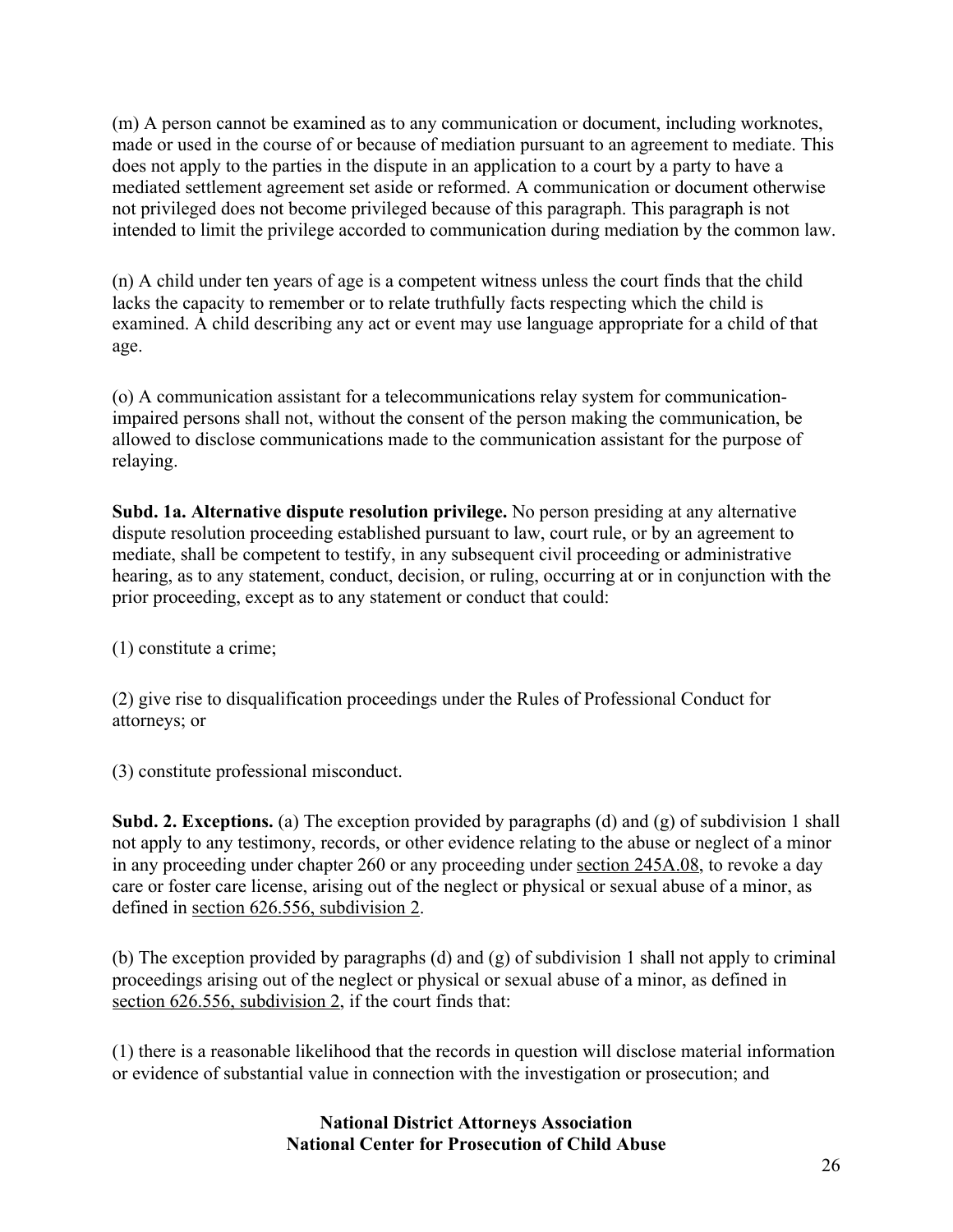(2) there is no other practicable way of obtaining the information or evidence. This clause shall not be construed to prohibit disclosure of the patient record when it supports the otherwise uncorroborated statements of any material fact by a minor alleged to have been abused or neglected by the patient; and

(3) the actual or potential injury to the patient-health professional relationship in the treatment program affected, and the actual or potential harm to the ability of the program to attract and retain patients, is outweighed by the public interest in authorizing the disclosure sought.

No records may be disclosed under this paragraph other than the records of the specific patient suspected of the neglect or abuse of a minor. Disclosure and dissemination of any information from a patient record shall be limited under the terms of the order to assure that no information will be disclosed unnecessarily and that dissemination will be no wider than necessary for purposes of the investigation or prosecution.

**Subd. 3. Certain out-of-court statements admissible.** An out-of-court statement made by a child under the age of ten years or a person who is mentally impaired as defined in section 609.341, subdivision 6, alleging, explaining, denying, or describing any act of sexual contact or penetration performed with or on the child or any act of physical abuse of the child or the person who is mentally impaired by another, not otherwise admissible by statute or rule of evidence, is admissible as substantive evidence if:

(a) the court or person authorized to receive evidence finds, in a hearing conducted outside of the presence of the jury, that the time, content, and circumstances of the statement and the reliability of the person to whom the statement is made provide sufficient indicia of reliability; and

(b) the child or person mentally impaired as defined in section 609.341, subdivision 6, either:

(i) testifies at the proceedings; or

(ii) is unavailable as a witness and there is corroborative evidence of the act; and

(c) the proponent of the statement notifies the adverse party of the proponent's intention to offer the statement and the particulars of the statement sufficiently in advance of the proceeding at which the proponent intends to offer the statement into evidence to provide the adverse party with a fair opportunity to prepare to meet the statement.

For purposes of this subdivision, an out-of-court statement includes video, audio, or other recorded statements. An unavailable witness includes an incompetent witness.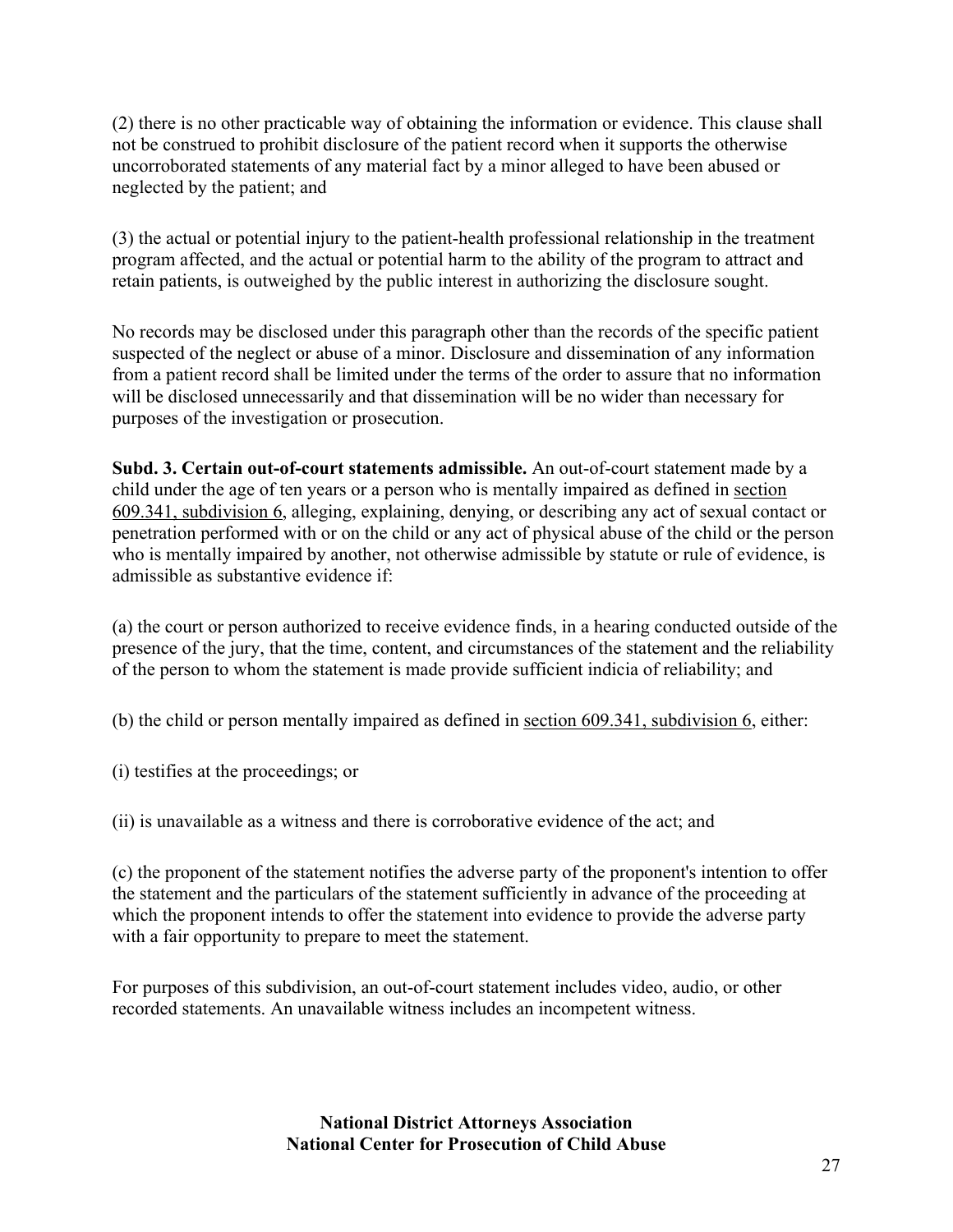**Subd. 4. Court order.** (a) In a proceeding in which a child less than 12 years of age is alleging, denying, or describing:

(1) an act of physical abuse or an act of sexual contact or penetration performed with or on the child or any other person by another; or

(2) an act that constitutes a crime of violence committed against the child or any other person,

the court may, upon its own motion or upon the motion of any party, order that the testimony of the child be taken in a room other than the courtroom or in the courtroom and televised at the same time by closed-circuit equipment, or recorded for later showing to be viewed by the jury in the proceeding, to minimize the trauma to the child of testifying in the courtroom setting and, where necessary, to provide a setting more amenable to securing the child witness's uninhibited, truthful testimony.

(b) At the taking of testimony under this subdivision, only the judge, the attorneys for the defendant and for the state, any person whose presence would contribute to the welfare and wellbeing of the child, persons necessary to operate the recording or closed-circuit equipment and, in a child protection proceeding under chapter 260 or a dissolution or custody proceeding under chapter 518, the attorneys for those parties with a right to participate may be present with the child during the child's testimony.

(c) The court shall permit the defendant in a criminal or delinquency matter to observe and hear the testimony of the child in person. If the court, upon its own motion or the motion of any party, finds in a hearing conducted outside the presence of the jury, that the presence of the defendant during testimony taken pursuant to this subdivision would psychologically traumatize the witness so as to render the witness unavailable to testify, the court may order that the testimony be taken in a manner that:

(1) the defendant can see and hear the testimony of the child in person and communicate with counsel, but the child cannot see or hear the defendant; or

(2) the defendant can see and hear the testimony of the child by video or television monitor from a separate room and communicate with counsel, but the child cannot see or hear the defendant.

(d) As used in this subdivision, "crime of violence" has the meaning given it in section 624.712, subdivision 5, and includes violations of section 609.26.

**Subd. 5. Waiver of privilege for health care providers.** A party who commences an action for malpractice, error, mistake, or failure to cure, whether based on contract or tort, against a health care provider on the person's own behalf or in a representative capacity, waives in that action any privilege existing under subdivision 1, paragraphs (d) and (g), as to any information or opinion in the possession of a health care provider who has examined or cared for the party or other person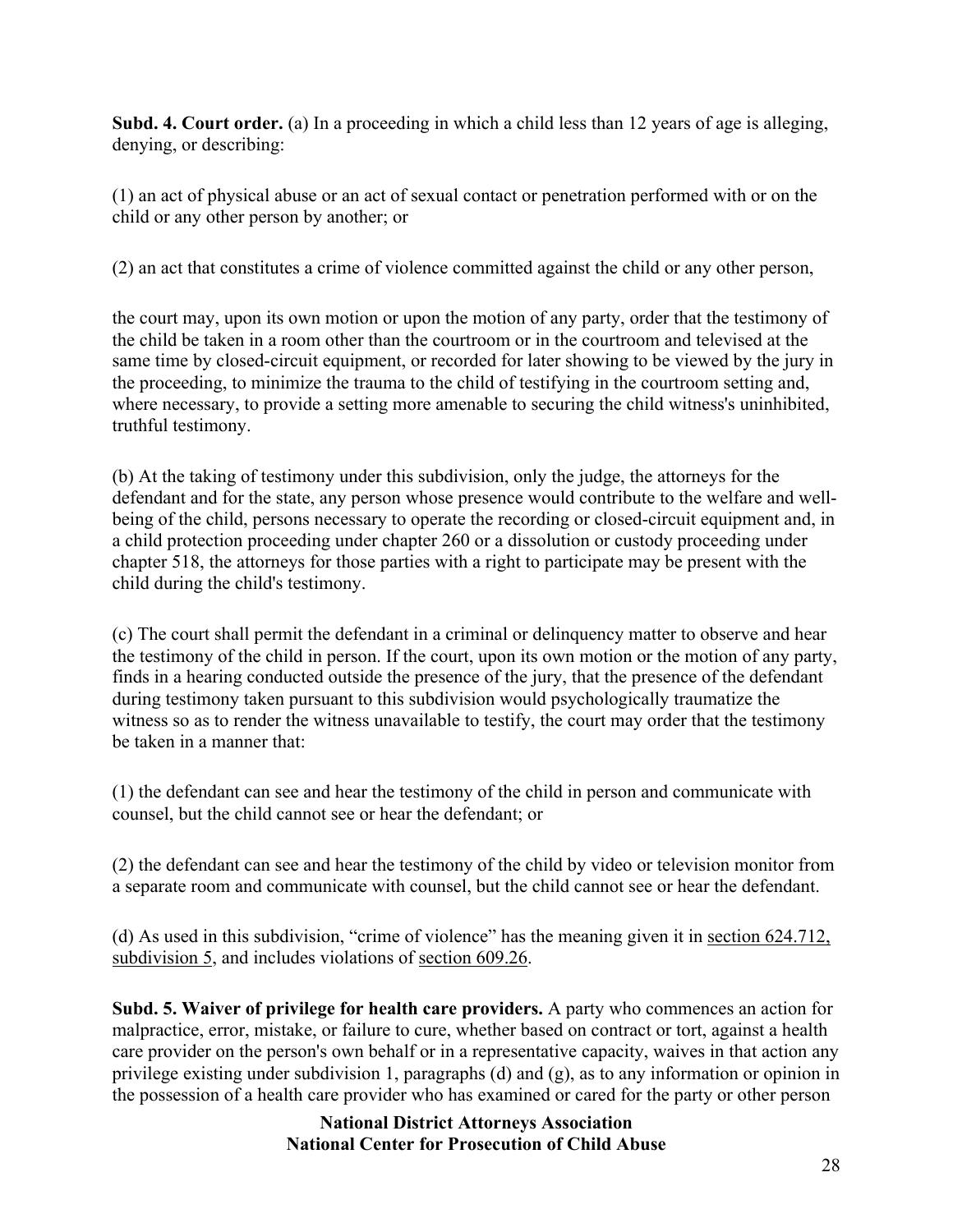whose health or medical condition has been placed in controversy in the action. This waiver must permit all parties to the action, and their attorneys or authorized representatives, to informally discuss the information or opinion with the health care provider if the provider consents. Prior to an informal discussion with a health care provider, the defendant must mail written notice to the other party at least 15 days before the discussion. The plaintiff's attorney or authorized representative must have the opportunity to be present at any informal discussion. Appropriate medical authorizations permitting discussion must be provided by the party commencing the action upon request from any other party.

A health care provider may refuse to consent to the discussion but, in that event, the party seeking the information or opinion may take the deposition of the health care provider with respect to that information and opinion, without obtaining a prior court order.

For purposes of this subdivision, "health care provider" means a physician, surgeon, dentist, or other health care professional or hospital, including all persons or entities providing health care as defined in section 145.61, subdivisions 2 and 4, or a certified health care professional employed by or providing services as an independent contractor in a hospital.

#### **MINN. STAT. § 595.06 (2011). Capacity of witness**

When an infant, or a person apparently of weak intellect, is produced as a witness**,** the court may examine the infant or witness to ascertain capacity, and whether the person understands the nature and obligations of an oath, and the court may inquire of any person what peculiar ceremonies the person deems most obligatory in taking an oath.

# **MISSISSIPPI**

### **MISS. R. EVID. 601 (2010). General Rule of Competency**

Every person is competent to be a witness except as restricted by the following:

(a) In all instances where one spouse is a party litigant the other spouse shall not be competent as a witness without the consent of both, except as provided in Rule  $601(a)(1)$  or Rule  $601(a)(2)$ :

(1) Husbands and wives may be introduced by each other in all cases, civil or criminal, and shall be competent witnesses in their own behalf, as against each other, in all controversies between them;

(2) Either spouse is a competent witness and may be compelled to testify against the other in any criminal prosecution of either husband or wife for a criminal act against any child, for contributing to the neglect or delinquency of a child, or desertion or nonsupport of children under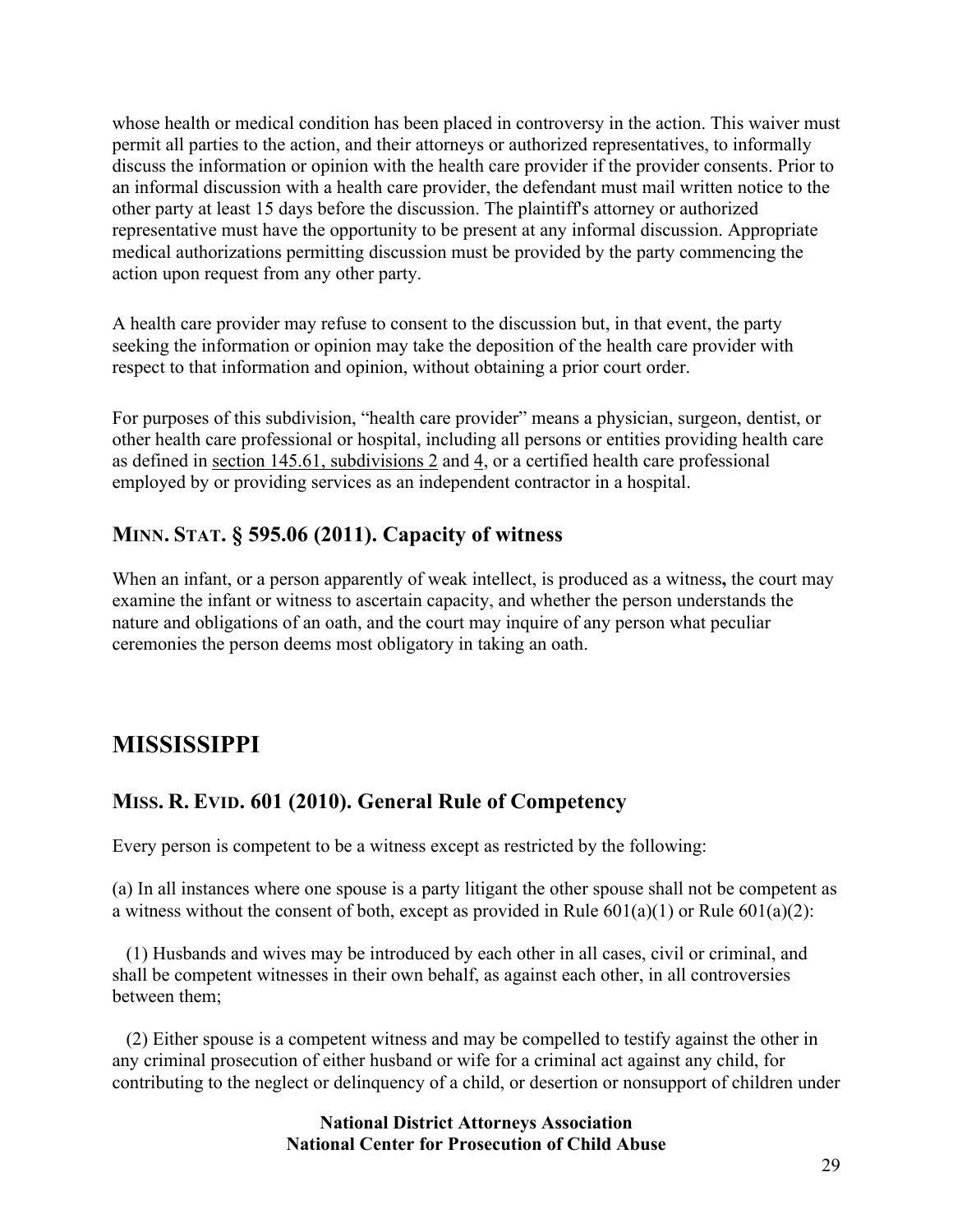the age of sixteen (16) years, or abandonment of children.

(b) A person appointed by a court as required by state law to make an appraisal in an eminent domain proceeding for the immediate possession of land shall not be eligible to testify in the trial of such case, and the report of such court appointed appraiser shall not be admissible in evidence during such trial.

### **MISS. CODE ANN. § 13-1-403 (2010). Child's statements made out-of-court; admissibility**

(1) An out-of-court statement made by a child under the age of twelve (12) describing any act of child abuse, sexual abuse or any other offense involving an unlawful sexual act, contact, intrusion or penetration performed in the presence of, with, by or on the declarant child, not otherwise admissible, is admissible in evidence to prove the contents thereof, if:

(a) Such statement is made for the purpose of receiving assistance or advice in order to prevent or mitigate the recurrence of the offenses, or in order to obtain advice about the psychological, social or familial consequences associated with the offenses; and

(b) Such statement is made to a person on whom the child should reasonably be able to rely for assistance, counseling or advice; and

(c) The child either:

(i) Is available to testify; or

(ii) Is unavailable as a witness, provided that there is other corroborative evidence of the abuse or offense. A finding of unavailability, except in those situations specified by Rule 804 of the Mississippi Rules of Evidence, shall require a finding by the court, based on the specific behavioral indicators described in  $\S$  13-1-411, that the child's participation in the trial would result in a substantial likelihood of traumatic emotional or mental distress; and

(d) The court finds in a hearing conducted outside the presence of the jury that the time, content and circumstances of the statement provide sufficient guarantees of trustworthiness. In determining the trustworthiness of the statement, the court may consider the age and maturity of the child, the nature and duration of the abuse or offense alleged, factors which may detract from the declarant's credibility, information provided about the child's reliability based on the specific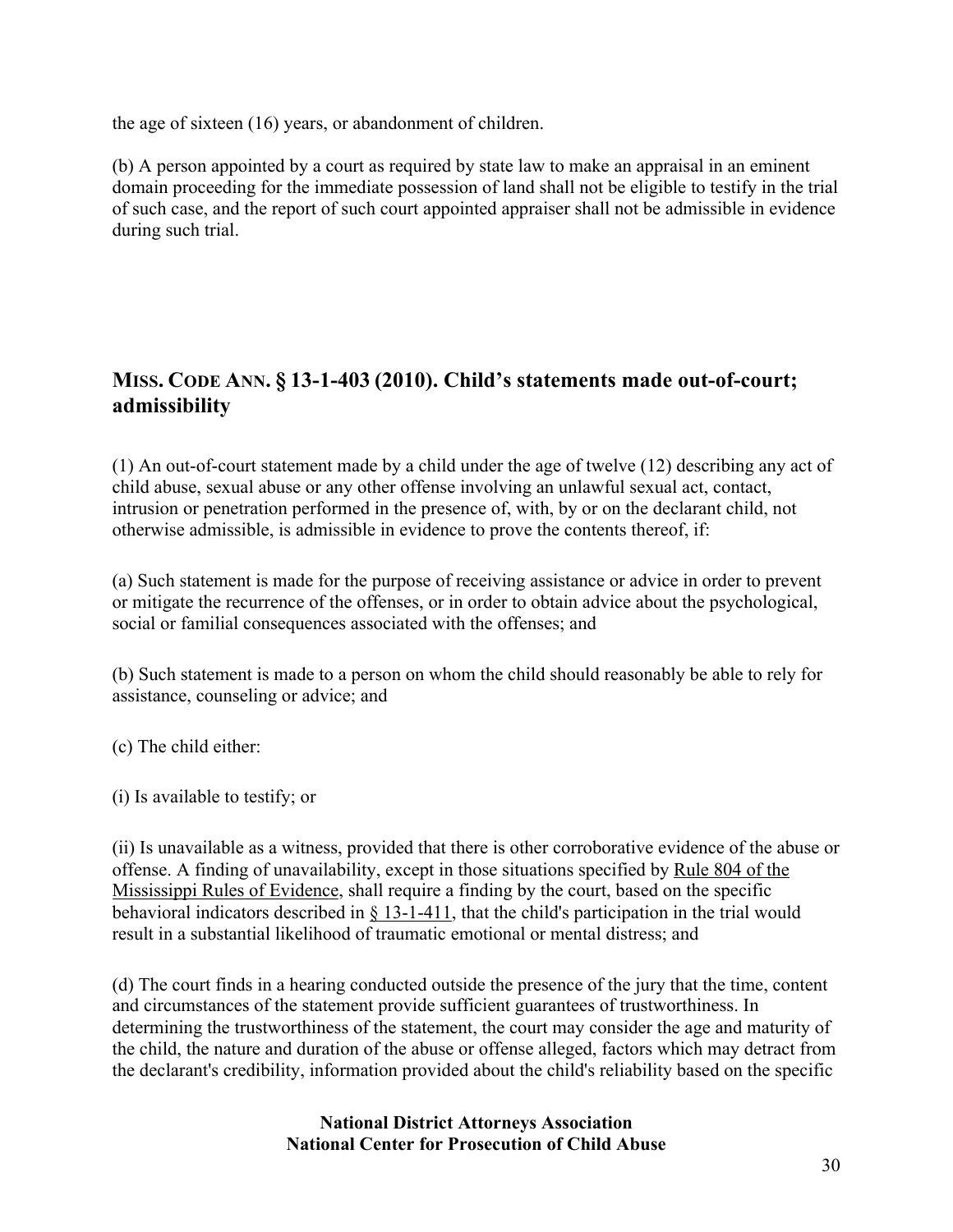behavioral indicators described in § 13-1-411, or any other factor deemed appropriate.

(2) The defendant shall be notified no later than ten (10) days before trial that an out-of-court statement as described in this section shall be offered in evidence at trial. The notice shall include a written statement of the content of the child's statement, the time the statement was made, the circumstances surrounding the statement which indicate its reliability and such other particulars as necessary to provide full disclosure of the statement.

(3) The court shall make specific findings of fact, on the record, as to the basis for its ruling under this section.

### **MISS. CODE ANN. § 13-1-405 (2010). Use of closed circuit television**

(1) Upon motion and hearing in camera, the trial court may order that the testimony of a child under the age of sixteen (16) that an unlawful sexual act, contact, intrusion, penetration or other sexual offense was committed upon him or her, or that he or she witnessed its perpetration upon another child, be taken outside of the courtroom and shown in the courtroom by means of closed circuit television, upon a finding based on specific behavioral indicators described in § 13-1-411, that there is a substantial likelihood that the child will suffer traumatic emotional or mental distress if compelled to testify in open court.

(2) The motion may be filed by the child, his attorney, parent, legal guardian or guardian ad litem, or any party to the case. The court may also raise the matter on its own motion.

(3) Upon stipulation of the parties, the court may appoint a person who is qualified as an expert and who has dealt with the child in a therapeutic setting concerning the offense to aid in formulating methods of questioning the child and to assist the court in interpreting the answers of the child.

(4) Closed circuit television testimony may be taken by any method not inconsistent with the Mississippi Rules of Civil Procedure and the Mississippi Uniform Criminal Rules of Circuit Court Practice. After a determination that the defendant's presence would cause a substantial likelihood of traumatic emotional or mental distress to the child, the judge may exclude the defendant from the room where the testimony is taken. In any case in which the defendant is so excluded, arrangements must be made for the defense attorney to be in continual contact with the defendant by any appropriate private electronic or telephonic method throughout the questioning. The defendant and the jury must be able to observe the demeanor of the child witness at all times during the questioning.

(5) The court shall make specific findings of fact, on the record, as to the basis for its rulings under this section.

(6) All parties must be represented by counsel at any taking of any testimony under this section.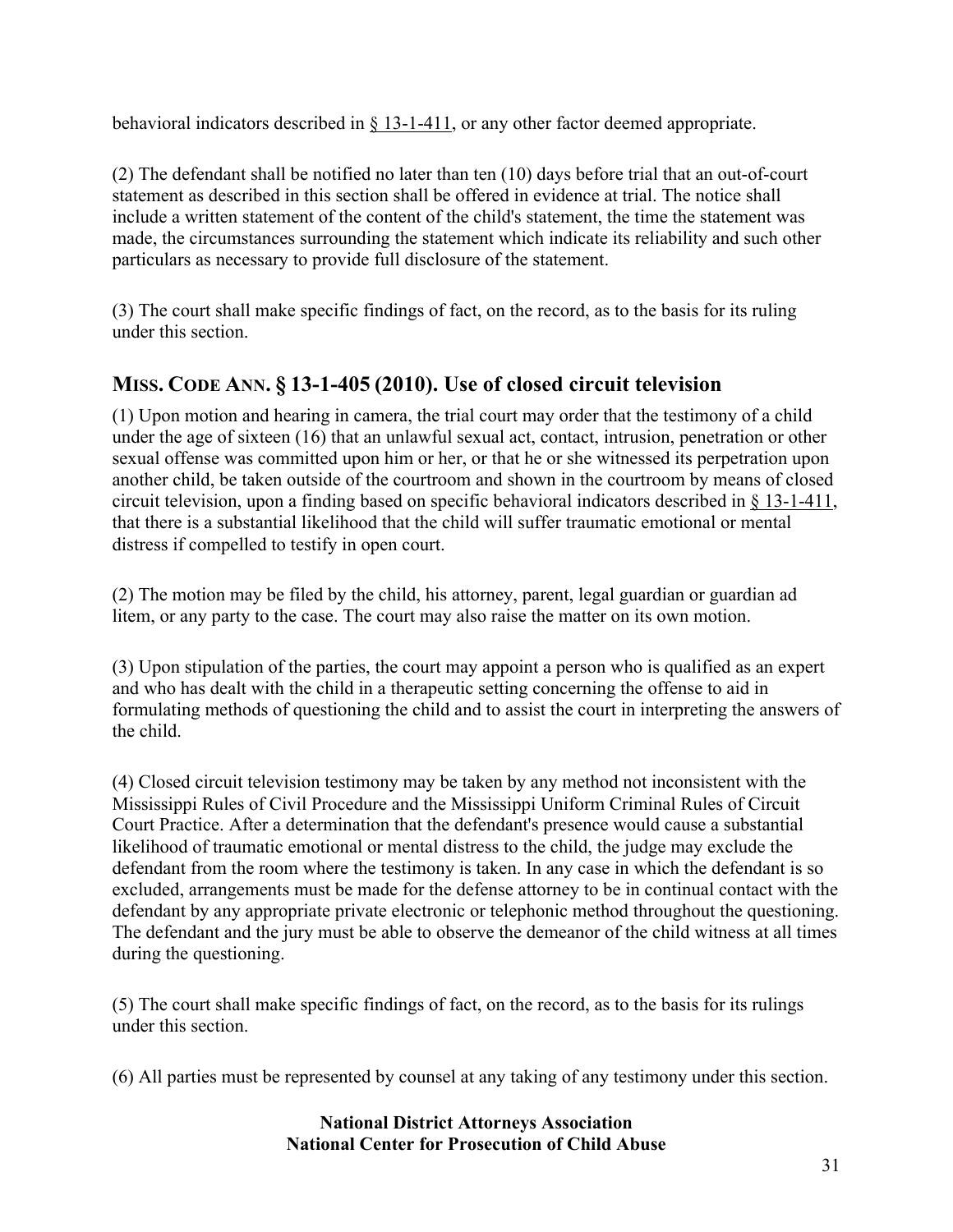### **MISSOURI**

#### **MO. REV. STAT. § 491.060 (2010). Persons incompetent to testify -- exceptions, children in certain cases**

The following persons shall be incompetent to testify:

(1) A person who is mentally incapacitated at the time of his or her production for examination;

(2) A child under ten years of age, who appears incapable of receiving just impressions of the facts respecting which the child is examined, or of relating them truly; provided, however, that except as provided in subdivision (1) of this section, a child under the age of ten who is alleged to be a victim of an offense pursuant to chapter 565, 566 or 568, RSMo, shall be considered a competent witness and shall be allowed to testify without qualification in any judicial proceeding involving such alleged offense. The trier of fact shall be permitted to determine the weight and credibility to be given to the testimony;

(3) An attorney, concerning any communication made to the attorney by such attorney's client in that relation, or such attorney's advice thereon, without the consent of such client;

(4) Any person practicing as a minister of the gospel, priest, rabbi or other person serving in a similar capacity for any organized religion, concerning a communication made to him or her in his or her professional capacity as a spiritual advisor, confessor, counselor or comforter;

(5) A physician licensed pursuant to chapter 334, RSMo, a chiropractor licensed pursuant to chapter 331, RSMo, a licensed psychologist or a dentist licensed pursuant to chapter 332, RSMo, concerning any information which he or she may have acquired from any patient while attending the patient in a professional character, and which information was necessary to enable him or her to prescribe and provide treatment for such patient as a physician, chiropractor, psychologist or dentist.

#### **MO. REV. STAT. § 491.075 (2010). Statement of child under fourteen admissible, when**

1. A statement made by a child under the age of fourteen relating to an offense under chapter 565, 566, 568 or 573, RSMo, performed with or on a child by another, not otherwise admissible by statute or court rule, is admissible in evidence in criminal proceedings in the courts of this state as substantive evidence to prove the truth of the matter asserted if: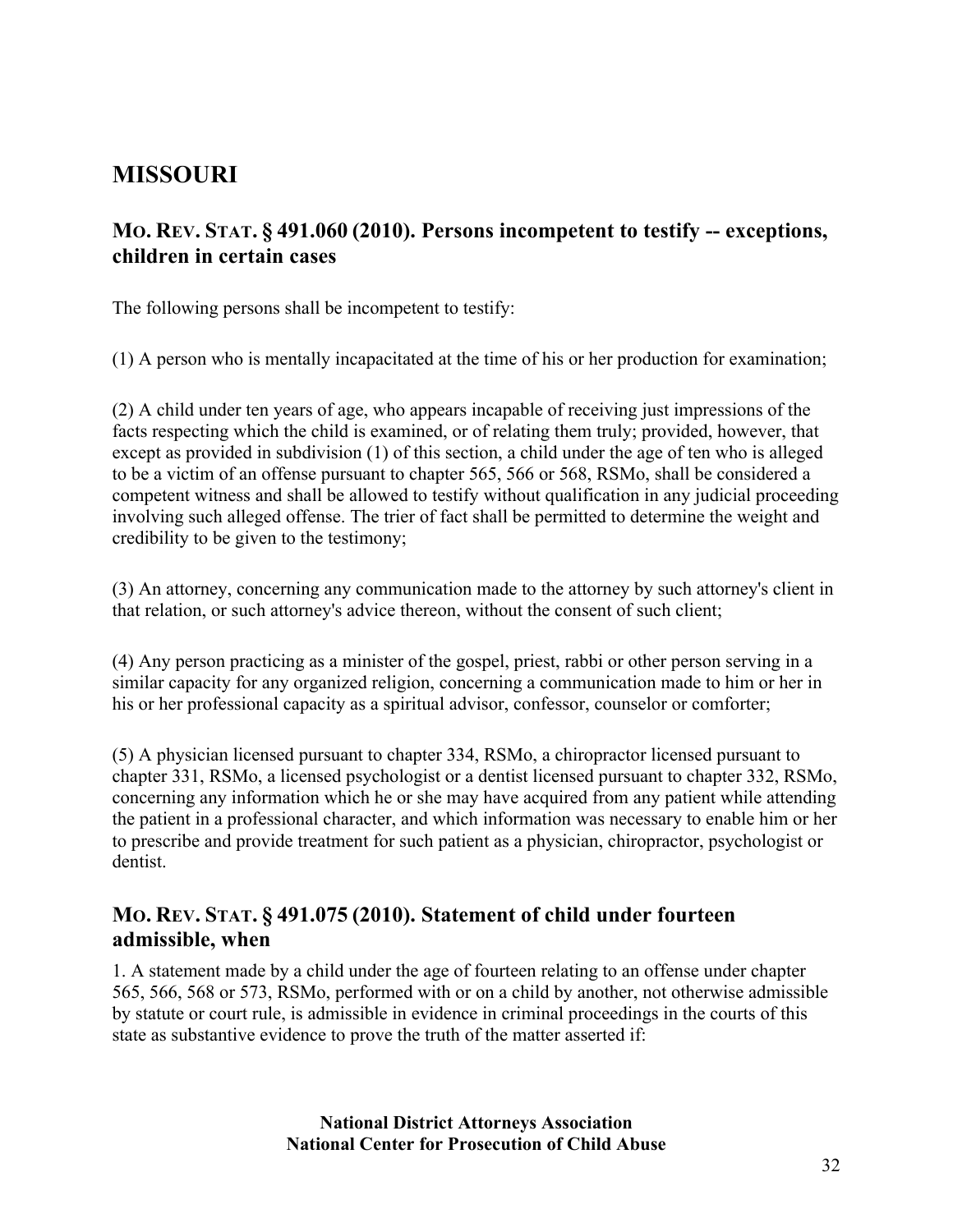(1) The court finds, in a hearing conducted outside the presence of the jury that the time, content and circumstances of the statement provide sufficient indicia of reliability; and

(2)(a) The child testifies at the proceedings; or

(b) The child is unavailable as a witness; or

(c) The child is otherwise physically available as a witness but the court finds that the significant emotional or psychological trauma which would result from testifying in the personal presence of the defendant makes the child unavailable as a witness at the time of the criminal proceeding.

2. Notwithstanding subsection 1 of this section or any provision of law or rule of evidence requiring corroboration of statements, admissions or confessions of the defendant, and notwithstanding any prohibition of hearsay evidence, a statement by a child when under the age of fourteen who is alleged to be victim of an offense under chapter 565, 566, 568 or 573, RSMo, is sufficient corroboration of a statement, admission or confession regardless of whether or not the child is available to testify regarding the offense.

3. A statement may not be admitted under this section unless the prosecuting attorney makes known to the accused or the accused's counsel his or her intention to offer the statement and the particulars of the statement sufficiently in advance of the proceedings to provide the accused or the accused's counsel with a fair opportunity to prepare to meet the statement.

4. Nothing in this section shall be construed to limit the admissibility of statements, admissions or confessions otherwise admissible by law.

### **MO. REV. STAT. § 491.680 (2010). Court may order video recording of alleged child victim, when --procedure -- transcript -- exclusion of defendant from proceedings, opportunity to review -- cross-examination**

1. In any criminal prosecution under the provisions of chapter 565, 566 or 568, RSMo, involving an alleged child victim, upon the motion of the prosecuting attorney, the court may order that an in-camera videotaped deposition of the testimony of the alleged child victim be made for use as substantive evidence at preliminary hearings and at trial.

2. If the court finds, at a hearing, that significant emotional or psychological trauma to the child which would result from testifying in the personal presence of the defendant exists, which makes the child unavailable as a witness at the time of the preliminary hearing or trial, the court shall order that an in-camera videotaped deposition of the testimony of the alleged child victim be made for use as substantive evidence at the preliminary hearings and at trial. Such recording shall be retained by the prosecuting attorney and shall be admissible in lieu of the child's personal appearance and testimony at preliminary hearings and at trial, conflicting provisions of section 544.270, RSMo, notwithstanding. A transcript of such testimony shall be made as soon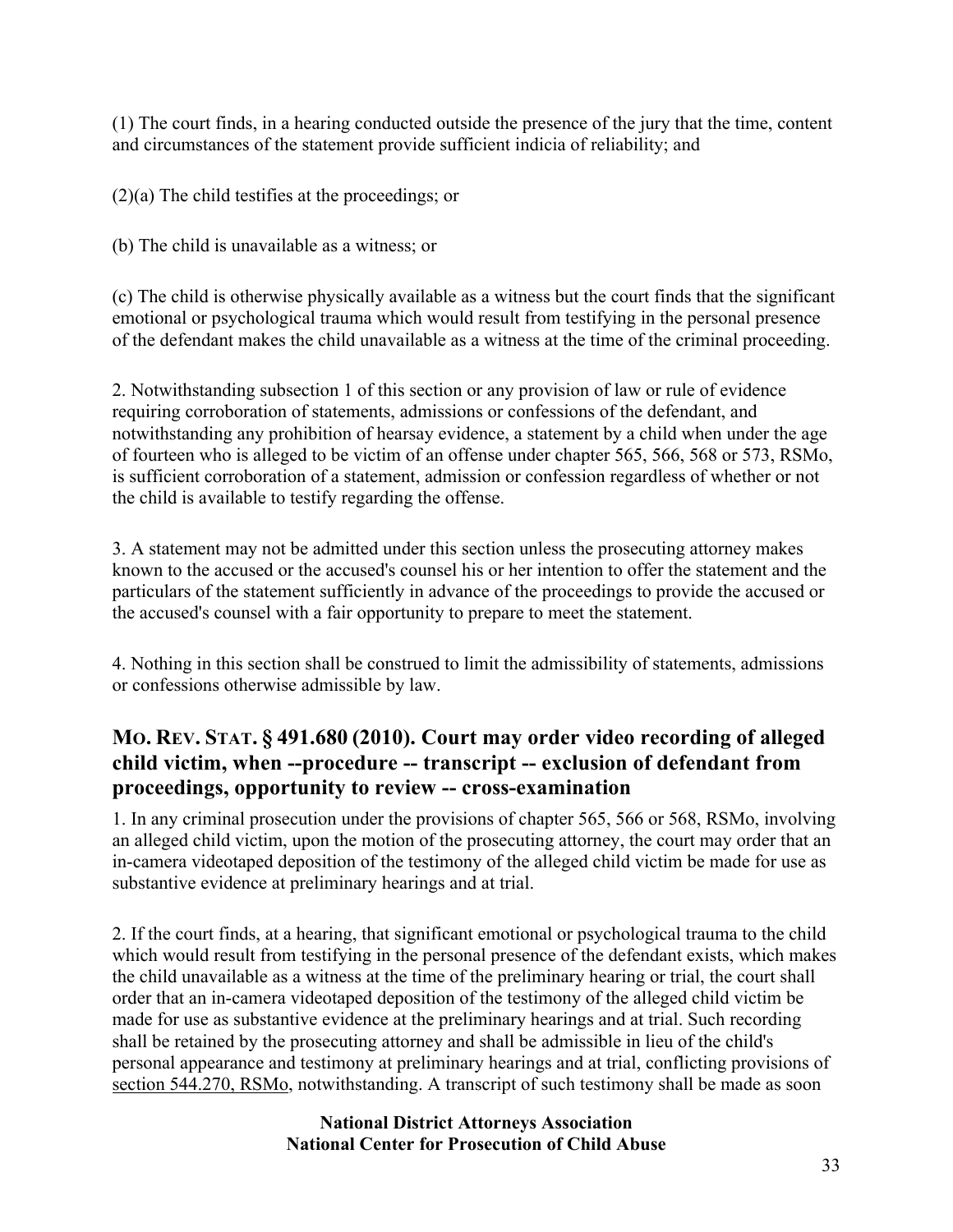as possible after the completion of such deposition and shall be provided to the defendant together with all other discoverable materials.

3. Upon a finding of trauma as provided for in subsection 2 of this statute, the court may also exclude the defendant from the videotape deposition proceedings in which the child is to testify. Where any such order of exclusion is entered, the child shall not be excused as a witness until the defendant has had a reasonable opportunity to review the videotape deposition in private with his counsel and to consult with his counsel; and until his counsel has been afforded the opportunity to cross-examine the child following such review and consultation.

4. The court shall preside over the depositions, which shall be conducted in accordance with the rules of evidence applicable to criminal cases.

5. The attorney for the defendant shall have at least two opportunities to cross-examine the deposed alleged child victim: once prior to the preliminary hearing and at least one additional time prior to the trial.

6. Prior to the taking of the deposition which is to be used as substantive evidence at the trial pursuant to sections 491.675 to 491.693, the defendant's attorney shall be provided with such discoverable materials and information as the court may, on motion, direct; shall be afforded a reasonable time to examine such materials; and shall be permitted to cross-examine the child during the deposition.

7. If the defendant is not represented by counsel and if, upon inquiry, it appears to the court that the defendant will be unable to obtain counsel within a reasonable period of time, the court shall appoint the public defender or other counsel to represent the defendant at the deposition.

#### **MO. REV. STAT. § 492.304 (2010). Visual and aural recordings of child under twelve admissible, when**

1. In addition to the admissibility of a statement under the provisions of section 492.303, the visual and aural recording of a verbal or nonverbal statement of a child when under the age of fourteen who is alleged to be a victim of an offense under the provisions of chapter 565, 566 or 568, RSMo, is admissible into evidence if:

(1) No attorney for either party was present when the statement was made; except that, for any statement taken at a state-funded child assessment center as provided for in subsection 2 of section 210.001, RSMo, an attorney representing the state of Missouri in a criminal investigation may, as a member of a multidisciplinary investigation team, observe the taking of such statement, but such attorney shall not be present in the room where the interview is being conducted;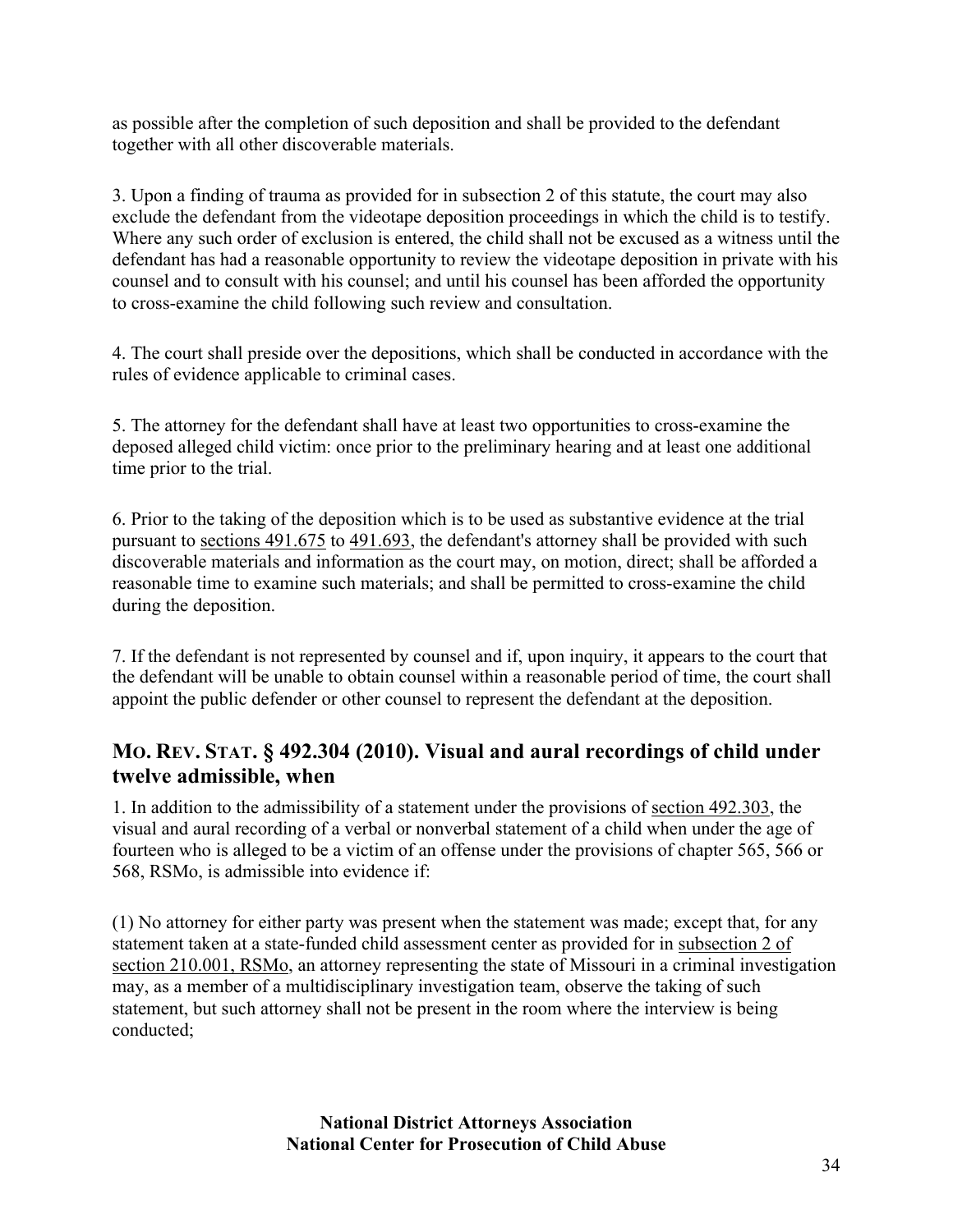(2) The recording is both visual and aural and is recorded on film or videotape or by other electronic means;

(3) The recording equipment was capable of making an accurate recording, the operator of the equipment was competent, and the recording is accurate and has not been altered;

(4) The statement was not made in response to questioning calculated to lead the child to make a particular statement or to act in a particular way;

(5) Every voice on the recording is identified;

(6) The person conducting the interview of the child in the recording is present at the proceeding and available to testify or be cross-examined by either party; and

(7) The defendant or the attorney for the defendant is afforded an opportunity to view the recording before it is offered into evidence.

2. If the child does not testify at the proceeding, the visual and aural recording of a verbal or nonverbal statement of the child shall not be admissible under this section unless the recording qualifies for admission under section 491.075, RSMo.

3. If the visual and aural recording of a verbal or nonverbal statement of a child is admissible under this section and the child testifies at the proceeding, it shall be admissible in addition to the testimony of the child at the proceeding whether or not it repeats or duplicates the child's testimony.

4. As used in this section, a nonverbal statement shall be defined as any demonstration of the child by his or her actions, facial expressions, demonstrations with a doll or other visual aid whether or not this demonstration is accompanied by words.

# **MONTANA**

#### **MONT. CODE ANN. ch. 10, RULE 601 (2009). Competency in General; disqualification**

(a) General rule competency. Every person is competent to be a witness except as otherwise provided in these rules.

(b) Disqualification of witnesses. A person is disqualified to be a witness if the court finds that (1) the witness is incapable of expression concerning the matter so as to be understood by the judge and jury either directly or through interpretation by one who can understand the witness or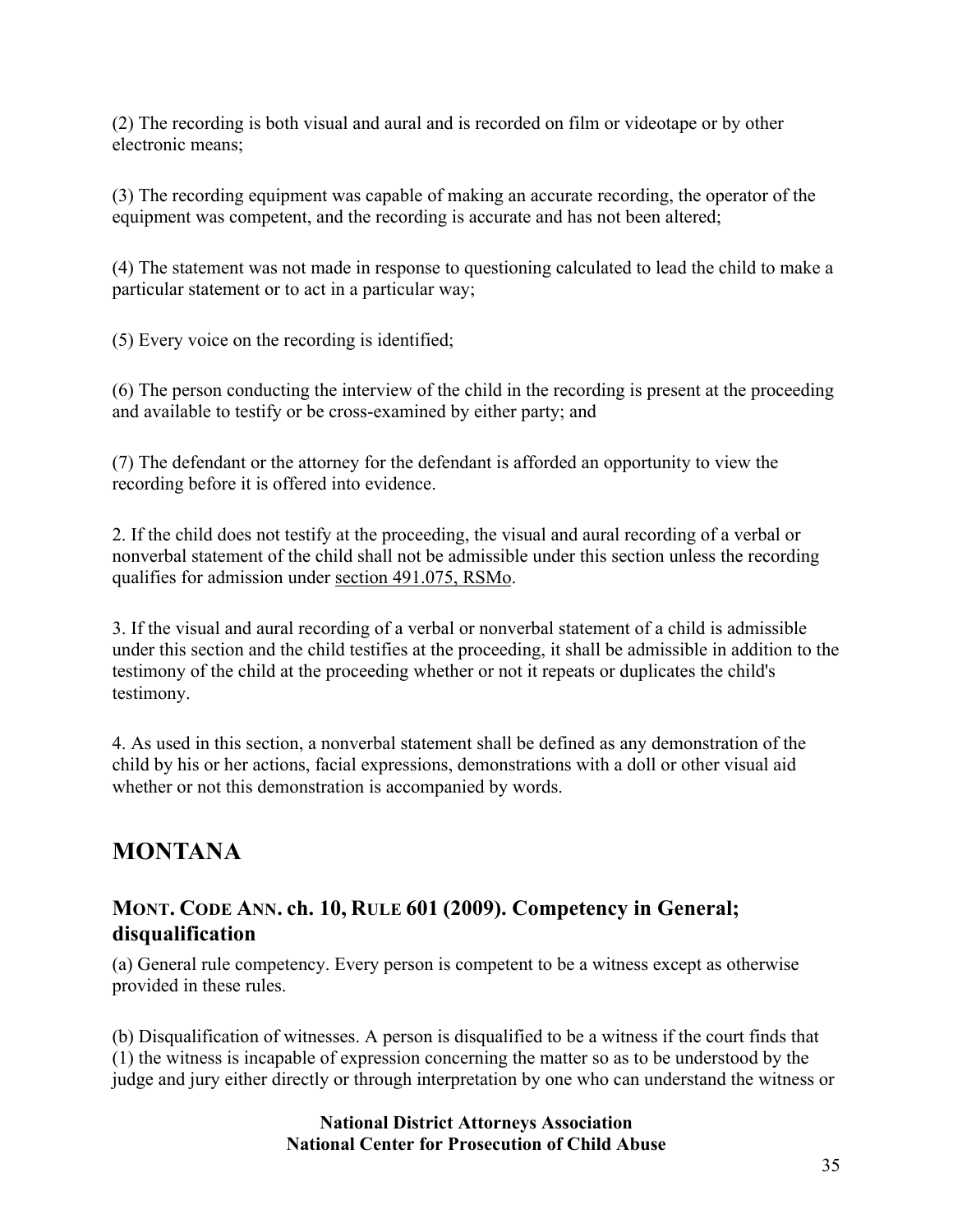(2) the witness is incapable of understanding the duty of a witness to tell the truth.

#### **MONT. CODE ANN. § 46-16-211 (2009). Who are competent witnesses**

The rules for determining the competency of witnesses in civil actions are applicable also to criminal actions and proceedings, except as otherwise provided in this code.

### **NEBRASKA**

#### **NEB. REV. STAT. § 27-601 (2010). General rule of competency**

Every person is competent to be a witness except as otherwise provided in these rules. Common law rule applied in *State v. M.L.S.*, 452 N.W. 2d 39 (Neb. 1990) (there is no age below which a child is incompetent to testify).

#### **NEB. REV. STAT. § 29-1925 (2010). Child victim or child witness; testimony; legislative intent**

The Legislature recognizes that obtaining testimony in a criminal prosecution from a child victim of or a child witness to a felony offense may be a delicate matter and may require some special considerations. It is the intent of the Legislature to promote, facilitate, and preserve the testimony of such child victim or child witness in a criminal prosecution to the fullest extent possible consistent with the constitutional right to confrontation guaranteed by the Sixth Amendment of the Constitution of the United States and Article I, section 11, of the Nebraska Constitution

### **NEVADA**

#### **NEV. REV. STAT. § 50.015 (2010). General rule of competency**

Every person is competent to be a witness except as otherwise provided in this Title.

#### **NEV. REV. STAT. § 51.385 (2010). Admissibility; notice of unavailability or inability of child to testify**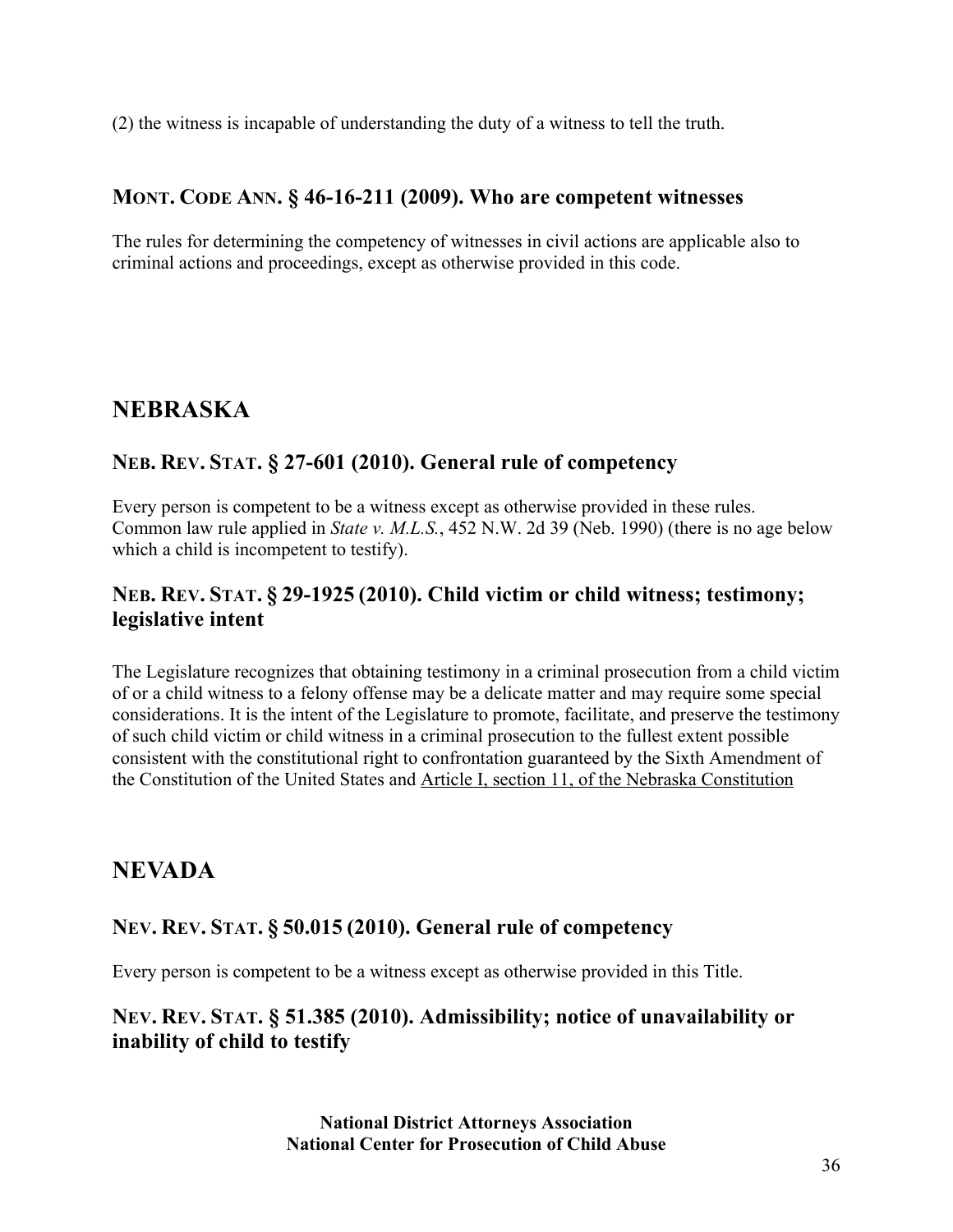1. In addition to any other provision for admissibility made by statute or rule of court, a statement made by a child under the age of 10 years describing any act of sexual conduct performed with or on the child or any act of physical abuse of the child is admissible in a criminal proceeding regarding that act of sexual conduct or physical abuse if:

(a) The court finds, in a hearing out of the presence of the jury, that the time, content and circumstances of the statement provide sufficient circumstantial guarantees of trustworthiness; and

(b) The child testifies at the proceeding or is unavailable or unable to testify.

2. In determining the trustworthiness of a statement, the court shall consider, without limitation, whether:

- (a) The statement was spontaneous;
- (b) The child was subjected to repetitive questioning;
- (c) The child had a motive to fabricate;
- (d) The child used terminology unexpected of a child of similar age; and
- (e) The child was in a stable mental state.

3. If the child is unavailable or unable to testify, written notice must be given to the defendant at least 10 days before the trial of the prosecution's intention to offer the statement in evidence.

### **NEW HAMPSHIRE**

#### **N.H. R. EVID. 601 (2010). General rule of competency**

**(a) General Rule of Competency.** Every person is competent to be a witness except as otherwise provided by statute or in these rules.

**(b) Incompetence of a Witness.** A person is not competent to testify as a witness if the court finds that the witness lacks sufficient capacity to observe, remember and narrate as well as understand the duty to tell the truth.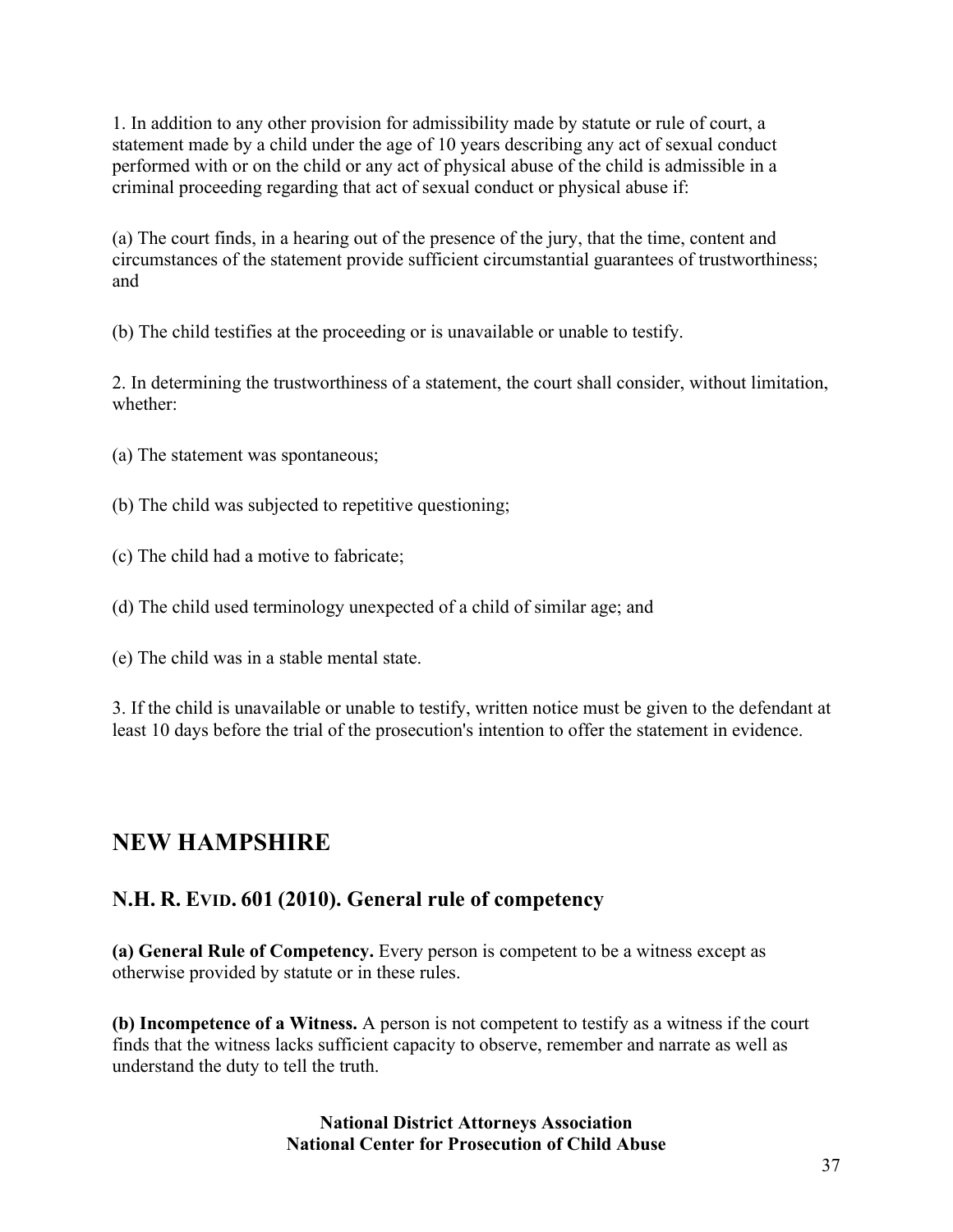# **NEW JERSEY**

### **N.J. R. EVID. 601 (2009). General rule of competency**

Every person is competent to be a witness unless (a) the judge finds that the proposed witness is incapable of expression concerning the matter so as to be understood by the judge and jury either directly or through interpretation, or (b) the proposed witness is incapable of understanding the duty of a witness to tell the truth, or (c) except as otherwise provided by these rules or by law.

#### **N.J. REV. STAT. § 2A:84A-32.4 (2011). Prosecutions or actions for sexual assault, criminal sexual conduct, or child abuse or neglect; closed circuit testimony by minor**

a. In prosecutions for aggravated sexual assault, sexual assault, aggravated criminal sexual contact, criminal sexual contact, or child abuse, or in any action alleging an abused or neglected child under P.L.1974, c. 119 (C.9:6-8.21 et seq.), the court may, on motion and after conducting a hearing in camera, order the taking of the testimony of a witness on closed circuit television at the trial, out of the view of the jury, defendant, or spectators upon making findings as provided in subsection b. of this section.

b. An order under this section may be made only if the court finds that the witness is 16 years of age or younger and that there is a substantial likelihood that the witness would suffer severe emotional or mental distress if required to testify in open court. The order shall be specific as to whether the witness will testify outside the presence of spectators, the defendant, the jury, or all of them and shall be based on specific findings relating to the impact of the presence of each.

c. A motion seeking closed circuit testimony under subsection a. of this section may be filed by:

- (1) The victim or witness or the victim's or witness's attorney, parent or legal guardian;
- (2) The prosecutor;
- (3) The defendant or the defendant's counsel; or
- (4) The trial judge on the judge's own motion.

d. The defendant's counsel shall be present at the taking of testimony in camera. If the defendant is not present, he and his attorney shall be able to confer privately with each other during the testimony by a separate audio system.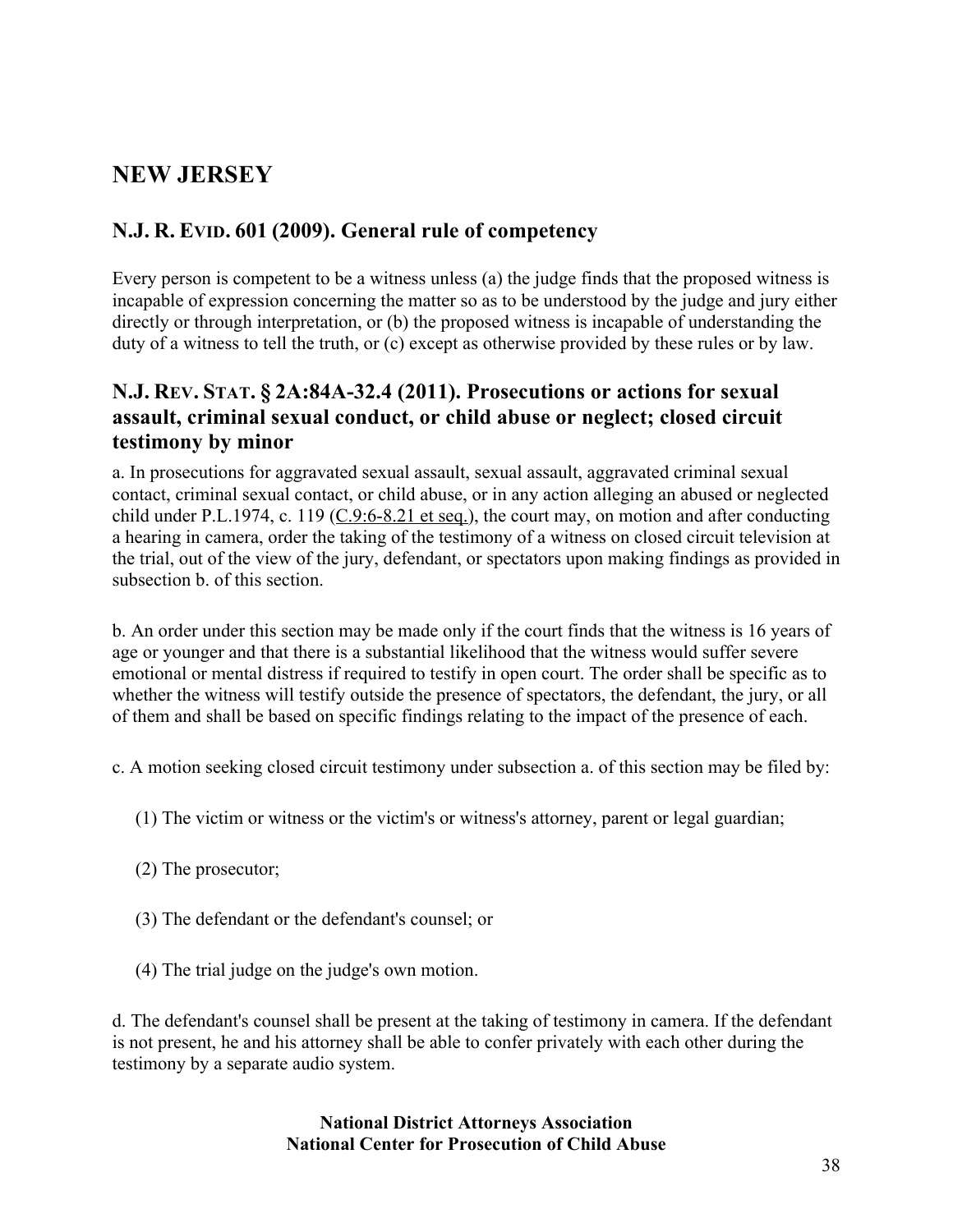e. If testimony is taken on closed circuit television pursuant to the provisions of this act, a stenographic recording of that testimony shall also be required. A typewritten transcript of that testimony shall be included in the record on appeal. The closed circuit testimony itself shall not constitute part of the record on appeal except on motion for good cause shown.

### **NEW MEXICO**

#### **N.M. R. EVID. 11-601 (2010). General rule of competency**

Every person is competent to be a witness except as otherwise provided in these rules.

### **N.M. STAT. § 30-9-18 (2010). Alleged victims who are under thirteen years of age; psychological evaluation**

In any prosecution for criminal sexual penetration or criminal sexual contact of a minor, if the alleged victim is under thirteen years of age, the court may hold an evidentiary hearing to determine whether to order a psychological evaluation of the alleged victim on the issue of competency as a witness. If the court determines that the issue of competency is in sufficient doubt that the court requires expert assistance, then the court may order a psychological evaluation of the alleged victim, provided however, that if a psychological evaluation is ordered it shall be conducted by only one psychologist or psychiatrist selected by the court who may be utilized by either or both parties; further provided that if the alleged victim has been evaluated on the issue of competency during the course of investigation by a psychologist or psychiatrist selected in whole or in part by law enforcement officials, the psychological evaluation, if any, shall be conducted by a psychologist or psychiatrist selected by the court upon the recommendation of the defense.

#### **N.M. STAT. § 32A-6A-5 (2010). Competence**

The fact that a child has received treatment or habilitation services or has been accepted at or admitted to a hospital or institutional facility shall not constitute a sufficient basis for a finding of incompetence or the denial of a right or benefit of any nature that the child would otherwise have.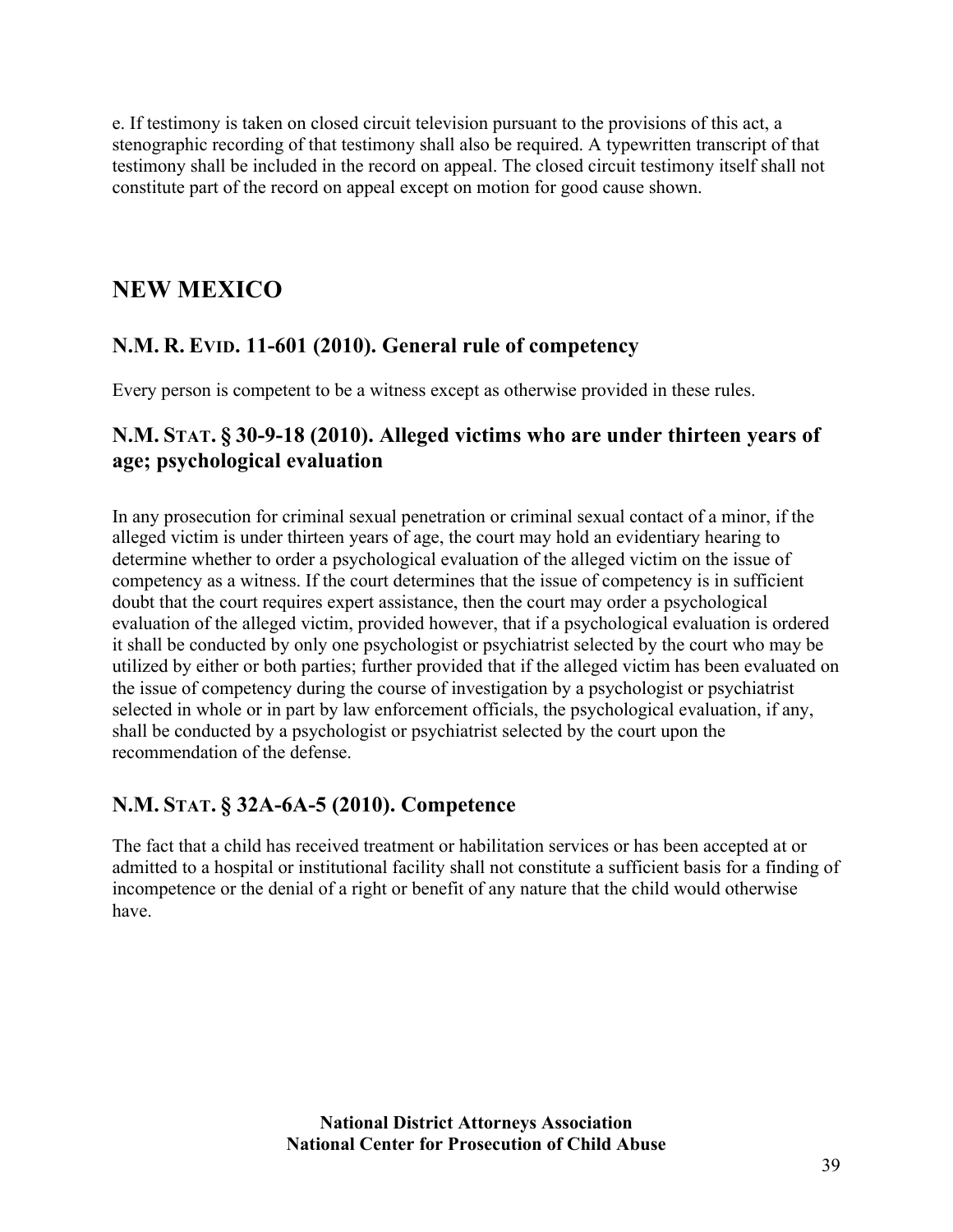# **NEW YORK**

#### **N.Y. CRIM. PROC. LAW § 60.20 (2010). General rule of competency**

1. Any person may be a witness in a criminal proceeding unless the court finds that, by reason of infancy or mental disease or defect, he does not possess sufficient intelligence or capacity to justify the reception of his evidence.

2. Every witness more than nine years old may testify only under oath unless the court is satisfied that such witness cannot, as a result of mental disease or defect, understand the nature of an oath. A witness less than nine years old may not testify under oath unless the court is satisfied that he or she understands the nature of an oath. If [fig 1] under either of the above provisions, a witness is deemed to be ineligible to testify under oath, the witness may nevertheless be permitted to give unsworn evidence if the court is satisfied that the witness possesses sufficient intelligence and capacity to justify the reception thereof. A witness understands the nature of an oath if he or she appreciates the difference between truth and falsehood, the necessity for telling the truth, and the fact that a witness who testifies falsely may be punished.

3. A defendant may not be convicted of an offense solely upon unsworn evidence given pursuant to subdivision two.

#### **N.Y. CRIM. PROC. LAW § 65.10 (2010). Closed-circuit television; general rule; declaration of vulnerability**

[Expires and deemed repealed Sept. 1, 2011, pursuant to L.1985, c. 505, § 5]

1. A child witness shall be declared vulnerable when the court, in accordance with the provisions of section 65.20, determines by clear and convincing evidence that it is likely that such child witness will suffer serious mental or emotional harm if required to testify at a criminal proceeding without the use of live, two-way closed-circuit television and that the use of such live, two-way closed-circuit television will diminish the likelihood or extent of, such harm.

2. When the court declares a child witness to be vulnerable, it shall, except as provided in subdivision four of section 65.30, authorize the taking of the testimony of the vulnerable child witness from the testimonial room by means of live, two-way closed-circuit television. Under no circumstances shall the provisions of this article be construed to authorize a closed-circuit television system by which events in the courtroom are not transmitted to the testimonial room during the testimony of the vulnerable child witness.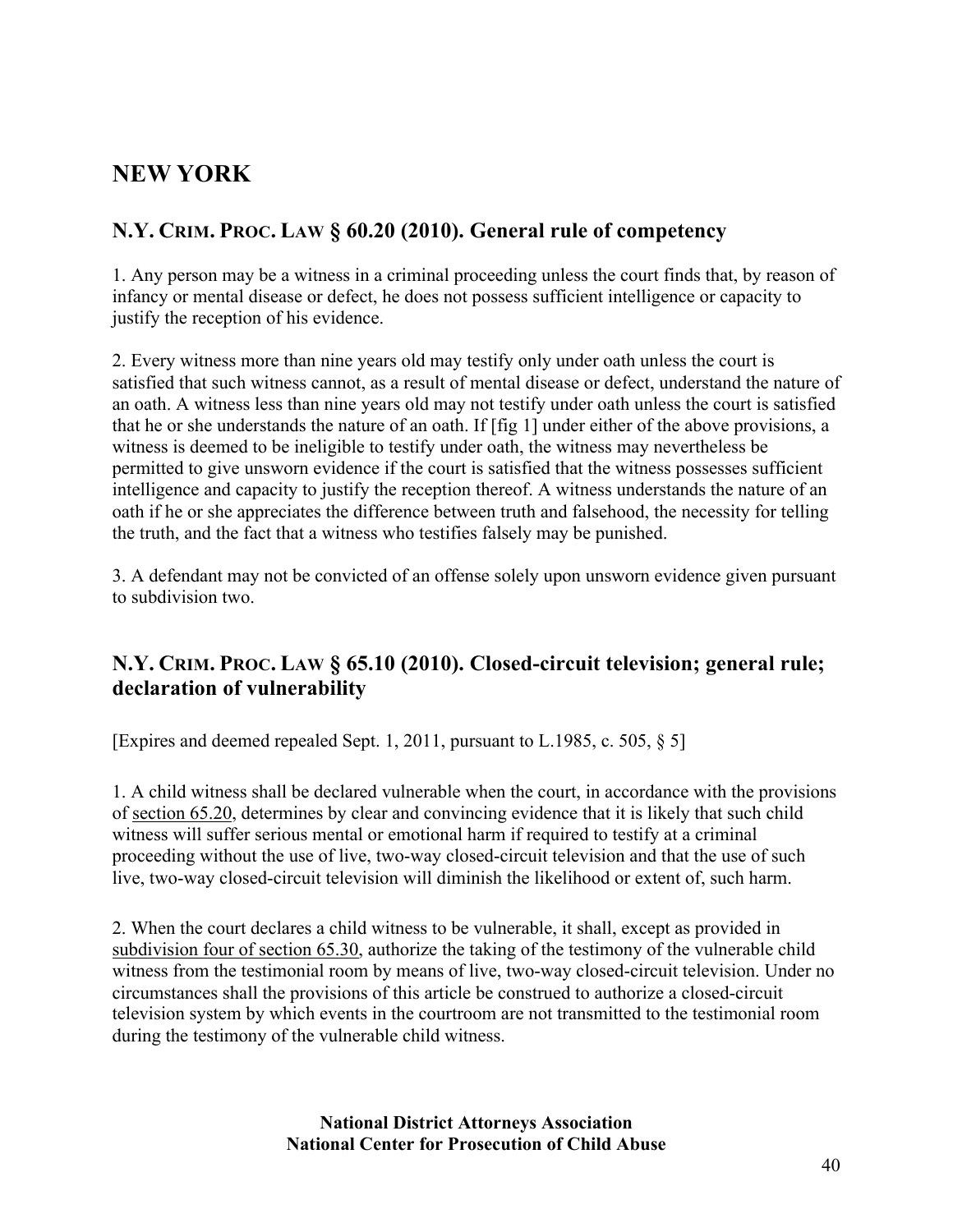3. Nothing herein shall be construed to preclude the court from exercising its power to close the courtroom or from exercising any authority it otherwise may have to protect the well-being of a witness and the rights of the defendant.

### **NORTH CAROLINA**

#### **N.C. GEN. STAT. § 8C-1, RULE 601 (2009). General rule of competency; disqualification of witness**

Every person is competent to be a witness unless otherwise provided in the rules of evidence. A person is disqualified to testify as a witness when the court determines that he or she is; (1) incapable of expressing himself concerning the matter as to be understood, either directly or through interpretation by one who can understand him; or (2) incapable of understanding the duty of a witness to tell the truth.

Interpreted in *State v. Fearing*, 337 S.E.2d 551 (N.C. 1985) (defining competency as "the capacity of the proposed witness to understand and to relate under the obligation of an oath facts which will assist the jury in determining the truth of the matters as to which it is called upon to decide").

### **NORTH DAKOTA**

#### **N.D. R. EVID. 601 (2011). General rule of competency**

Every person is competent to be a witness except as otherwise provided in these rules.

### **OHIO**

#### **OHIO R. EVID. 601 (2011). General rule of competency**

Every person is competent to be a witness except:

(A) Those of unsound mind, and children under ten years of age, who appear incapable of receiving just impressions of the facts and transactions respecting which they are examined, or of relating them truly.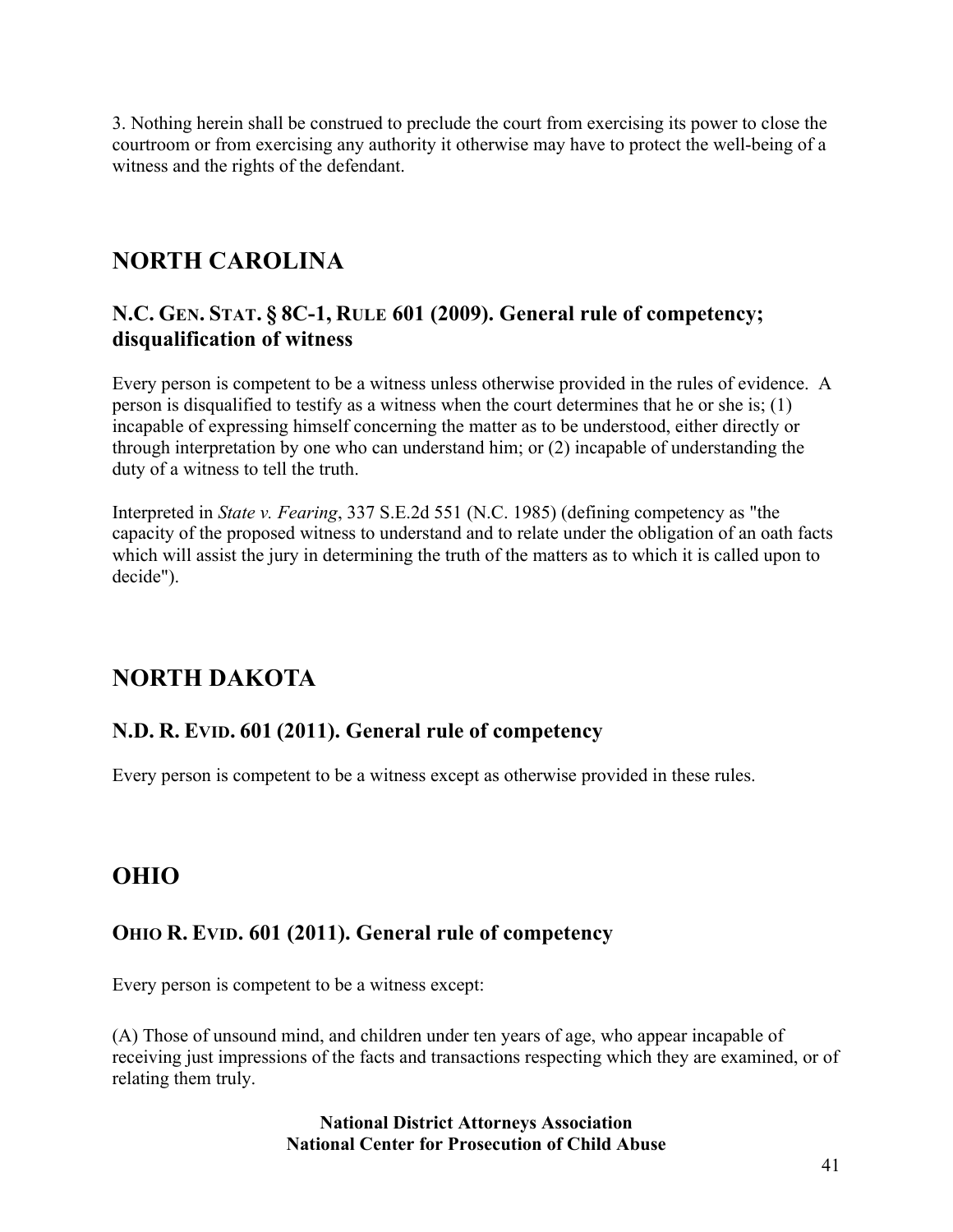(B) A spouse testifying against the other spouse charged with a crime except when either of the following applies:

(1) a crime against the testifying spouse or a child of either spouse is charged;

(2) the testifying spouse elects to testify.

(C) An officer, while on duty for the exclusive or main purpose of enforcing traffic laws, arresting or assisting in the arrest of a person charged with a traffic violation punishable as a misdemeanor where the officer at the time of the arrest was not using a properly marked motor vehicle as defined by statute or was not wearing a legally distinctive uniform as defined by statute.

(D) A person giving expert testimony on the issue of liability in any claim asserted in any civil action against a physician, podiatrist, or hospital arising out of the diagnosis, care, or treatment of any person by a physician or podiatrist, unless the person testifying is licensed to practice medicine and surgery, osteopathic medicine and surgery, or podiatric medicine and surgery by the state medical board or by the licensing authority of any state, and unless the person devotes at least one-half of his or her professional time to the active clinical practice in his or her field of licensure, or to its instruction in an accredited school. This division shall not prohibit other medical professionals who otherwise are competent to testify under these rules from giving expert testimony on the appropriate standard of care in their own profession in any claim asserted in any civil action against a physician, podiatrist, medical professional, or hospital arising out of the diagnosis, care, or treatment of any person.

(E) As otherwise provided in these rules.

### **OHIO REV. CODE ANN. § 2317.01 (2011). Competent witnesses**

All persons are competent witnesses except those of unsound mind and children under ten years of age who appear incapable of receiving just impressions of the facts and transactions respecting which they are examined, or of relating them truly.

In a hearing in an abuse, neglect, or dependency case, any examination made by the court to determine whether a child is a competent witness shall be conducted by the court in an office or room other than a courtroom or hearing room, shall be conducted in the presence of only those individuals considered necessary by the court for the conduct of the examination or the wellbeing of the child, and shall be conducted with a court reporter present. The court may allow the prosecutor, guardian ad litem, or attorney for any party to submit questions for use by the court in determining whether the child is a competent witness.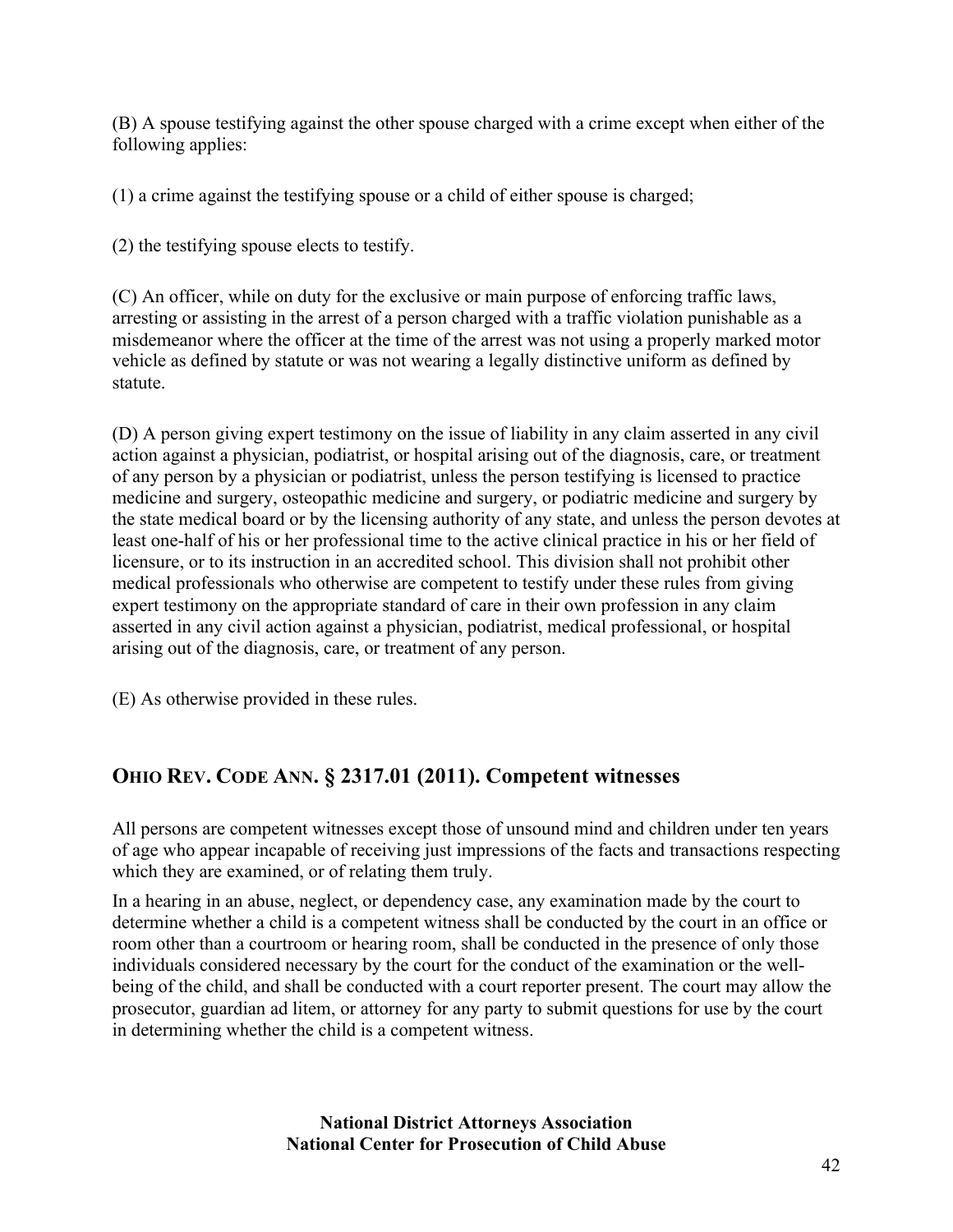# **OKLAHOMA**

#### **OKLA. STAT. tit. 12, § 2601 (2010). General Rule of Competency**

Every person is competent to be a witness except as otherwise provided in this Code.

### **OREGON**

#### **OR. EVID. CODE 601 (2011). General rule of competency**

Except as provided in ORS 40.310 to 40.335, any person who, having organs of sense can perceive, and perceiving can make known the perception to others, may be a witness.

#### **OR. S. § 44.545 (2011). Children or Persons with Developmental Disabilities as Witnesses; Expediting proceedings**

(1) Except as otherwise provided in subsection (2) of this section or except for good cause shown by either party, in any case where a child or a member of the family of the child is a victim of a crime and where a child under 18 years of age is called to give testimony, the court, consistent with the rules of civil or criminal procedure, shall expedite the action and insure that it takes precedence over any other. When determining whether or not to grant a continuance, the judge shall take into consideration the age of the child and the potential adverse impact the delay may have on the well-being of the child. The court shall make written findings of fact and conclusions of law when granting a continuance.

(2) The provisions of subsection (1) of this section do not apply to any juvenile proceeding other than the termination of parental rights.

### **PENNSYLVANIA**

#### **PA. R. EVID. 601 (2011). Competency**

**(a) General Rule.** Every person is competent to be a witness except as otherwise provided by statute or in these Rules.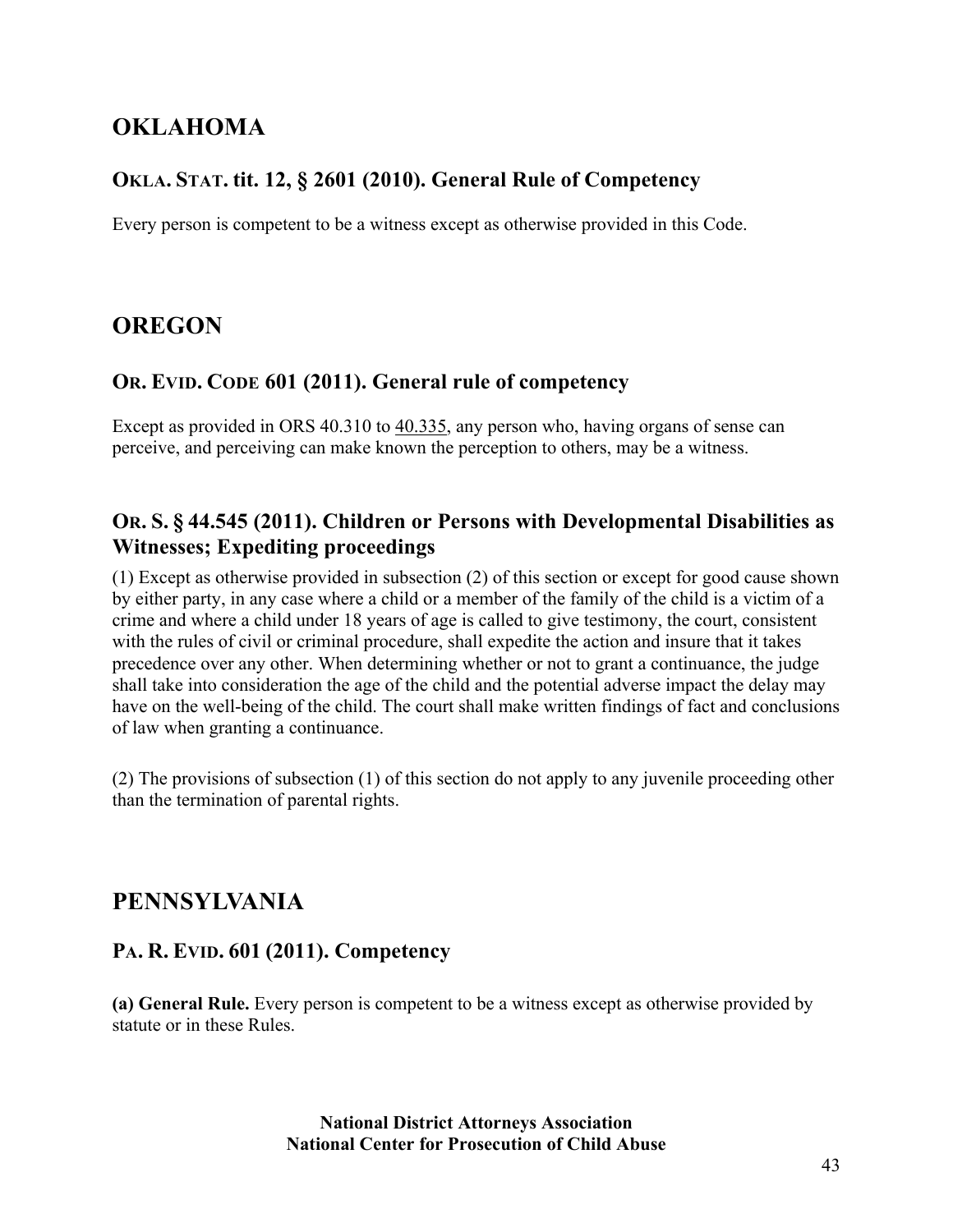**(b) Disqualification for Specific Defects.** A person is incompetent to testify if the Court finds that because of a mental condition or immaturity the person:

(1) is, or was, at any relevant time, incapable of perceiving accurately;

(2) is unable to express himself or herself so as to be understood either directly or through an interpreter;

(3) has an impaired memory; or

(4) does not sufficiently understand the duty to tell the truth.

### **42 PA. CONS. STAT. § 5911 (2008). Competency of witnesses generally**

Except as otherwise provided in this subchapter, all persons shall be fully competent witnesses in any criminal proceeding before any tribunal.

### **RHODE ISLAND**

### **R.I. R. EVID. 601 (2010). General rule of competency**

Every person is competent to be a witness except as otherwise provided in these rules or by statute.

### **SOUTH CAROLINA**

#### **S.C. R. EVID. 601 (2010). Competency**

**(a) General Rule.** Every person is competent to be a witness except as otherwise provided by statute or these rules.

**(b) Disqualification of a Witness.** A person is disqualified to be a witness if the court determines that (1) the proposed witness is incapable of expressing himself concerning the matter as to be understood by the judge and jury either directly or through interpretation by one who can understand him, or (2) the proposed witness is incapable of understanding the duty of a witness to tell the truth.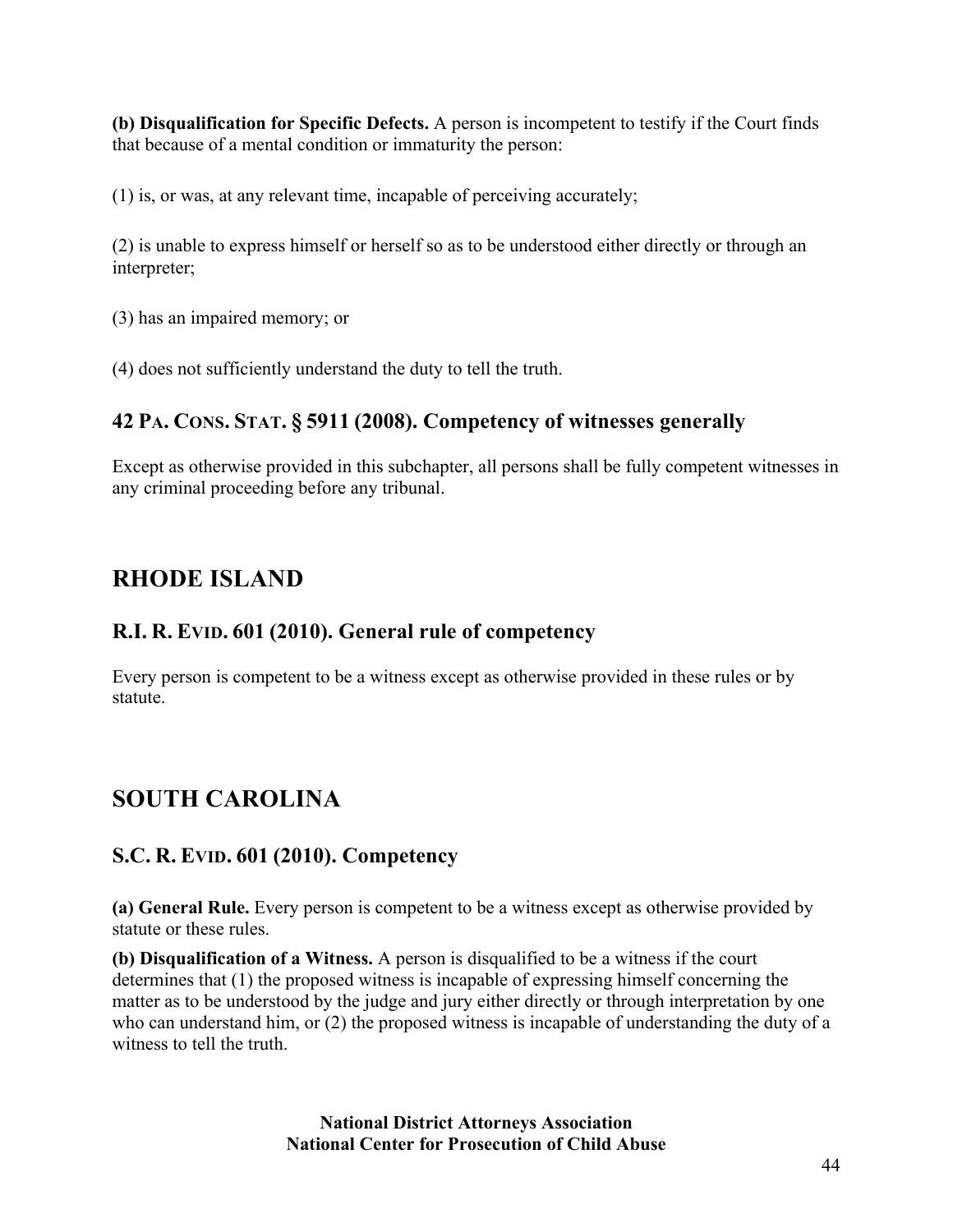### **S.C. CODE ANN. § 16-3-1550(E) (2010). Restriction on employers of victims and witnesses; protection of rights of victims and witnesses**

The circuit or family court must treat sensitively witnesses who are very young, elderly, handicapped, or who have special needs by using closed or taped sessions when appropriate. The prosecuting agency or defense attorney must notify the court when a victim or witness deserves special consideration.

# **SOUTH DAKOTA**

#### **S.D. CODIFIED LAWS § 19-14-1 (Rule 601) (2010). General Rule of Competency**

Every person is competent to be a witness except as otherwise provided in chapters 19-9 to 19- 18, inclusive.

#### **S.D. CODIFIED LAWS § 19-16-38 (2010). Statement of sex crime, physical abuse, or neglect by victim under age thirteen or developmentally disabled**

A statement made by a child under the age of thirteen, or by a child thirteen years of age or older who is developmentally disabled as defined in  $\S 27B-1-18$ , describing any act of sexual contact or rape performed with or on the child by another, or describing any act of physical abuse or neglect of the child by another, or any act of physical abuse or neglect of another child observed by the child making the statement, not otherwise admissible by statute or court rule, is admissible in evidence in criminal proceedings against the defendant or in any proceeding under chapters 26- 7A, 26-8A, 26-8B, and 26-8C in the courts of this state if:

(1) The court finds, in a hearing conducted outside the presence of the jury, that the time, content, and circumstances of the statement provide sufficient indicia of reliability; and

- (2) The child either:
- (a) Testifies at the proceedings; or
- (b) Is unavailable as a witness.

However, if the child is unavailable as a witness, such statement may be admitted only if there is corroborative evidence of the act.

No statement may be admitted under this section unless the proponent of the statement makes known the proponent's intention to offer the statement and the particulars of it, including the name and address of the declarant to the adverse party sufficiently in advance of the trial or hearing to provide the adverse party with a fair opportunity to prepare to meet the statement.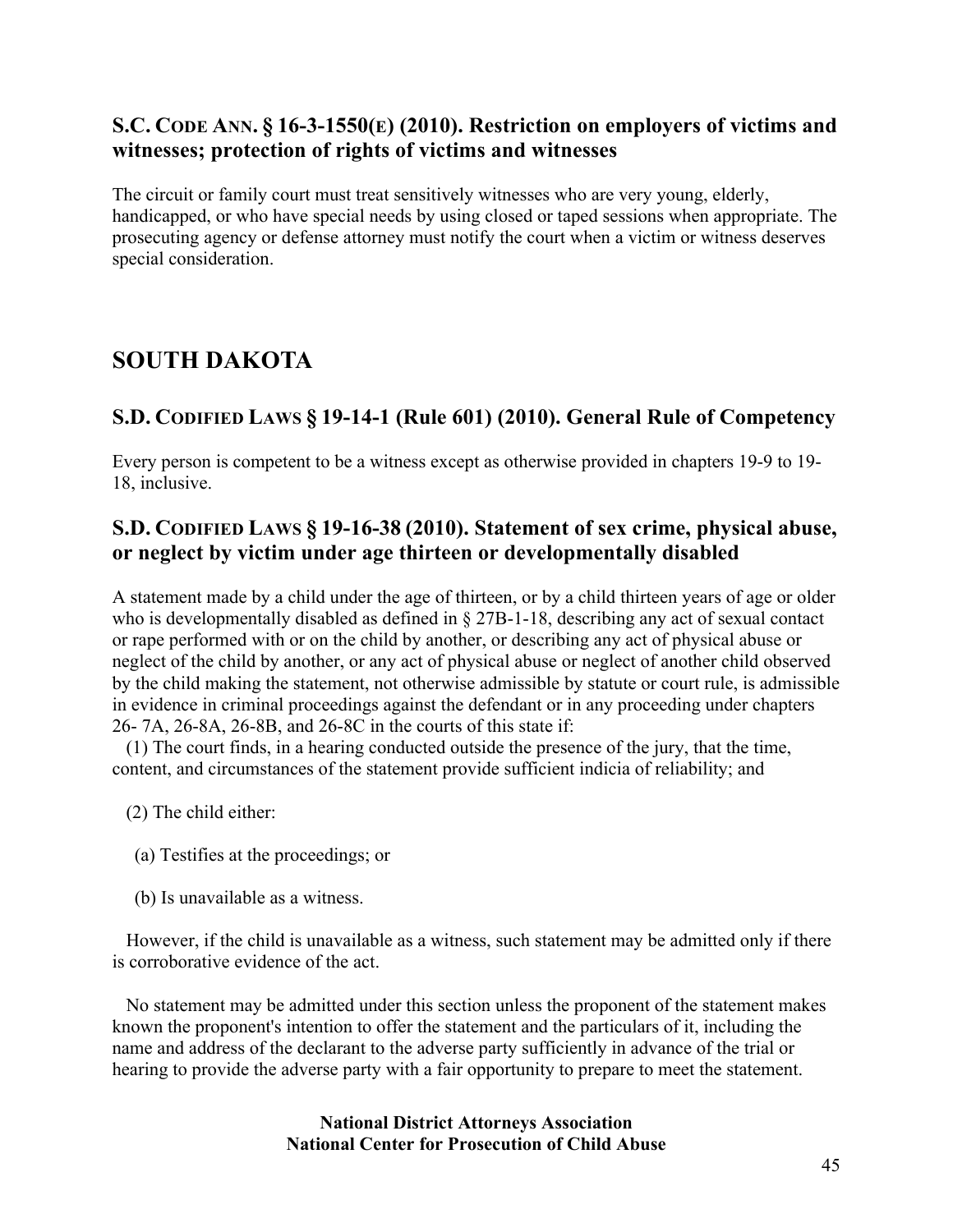### **TENNESSEE**

#### **TENN. R. EVID. 601 (2010). General rule of competency**

Every person is presumed competent to be a witness except as otherwise provided in these rules or by statute.

### **TEXAS**

#### **TEXAS R. EVID. 601 (2010). Competency and Incompetency of Witnesses**

**(a) General Rule.** Every person is competent to be a witness except as otherwise provided in these rules. The following witnesses shall be incompetent to testify in any proceeding subject to these rules:

(1) *Insane persons.* Insane persons who, in the opinion of the court, are in an insane condition of mind at the time when they are offered as a witness, or who, in the opinion of the court, were in that condition when the events happened of which they are called to testify.

(2) *Children.* Children or other persons who, after being examined by the court, appear not to possess sufficient intellect to relate transactions with respect to which they are interrogated.

**(b) "Dead Man's Rule" in Civil Actions.** In civil actions by or against executors, administrators, or guardians, in which judgment may be rendered for or against them as such, neither party shall be allowed to testify against the others as to any oral statement by the testator, intestate or ward, unless that testimony to the oral statement is corroborated or unless the witness is called at the trial to testify thereto by the opposite party; and, the provisions of this article shall extend to and include all actions by or against the heirs or legal representatives of a decedent based in whole or in part on such oral statement. Except for the foregoing, a witness is not precluded from giving evidence of or concerning any transaction with, any conversations with, any admissions of, or statement by, a deceased or insane party or person merely because the witness is a party to the action or a person interested in the event thereof. The trial court shall, in a proper case, where this rule prohibits an interested party or witness from testifying, instruct the jury that such person is not permitted by the law to give evidence relating to any oral statement by the deceased or ward unless the oral statement is corroborated or unless the party or witness is called at the trial by the opposite party.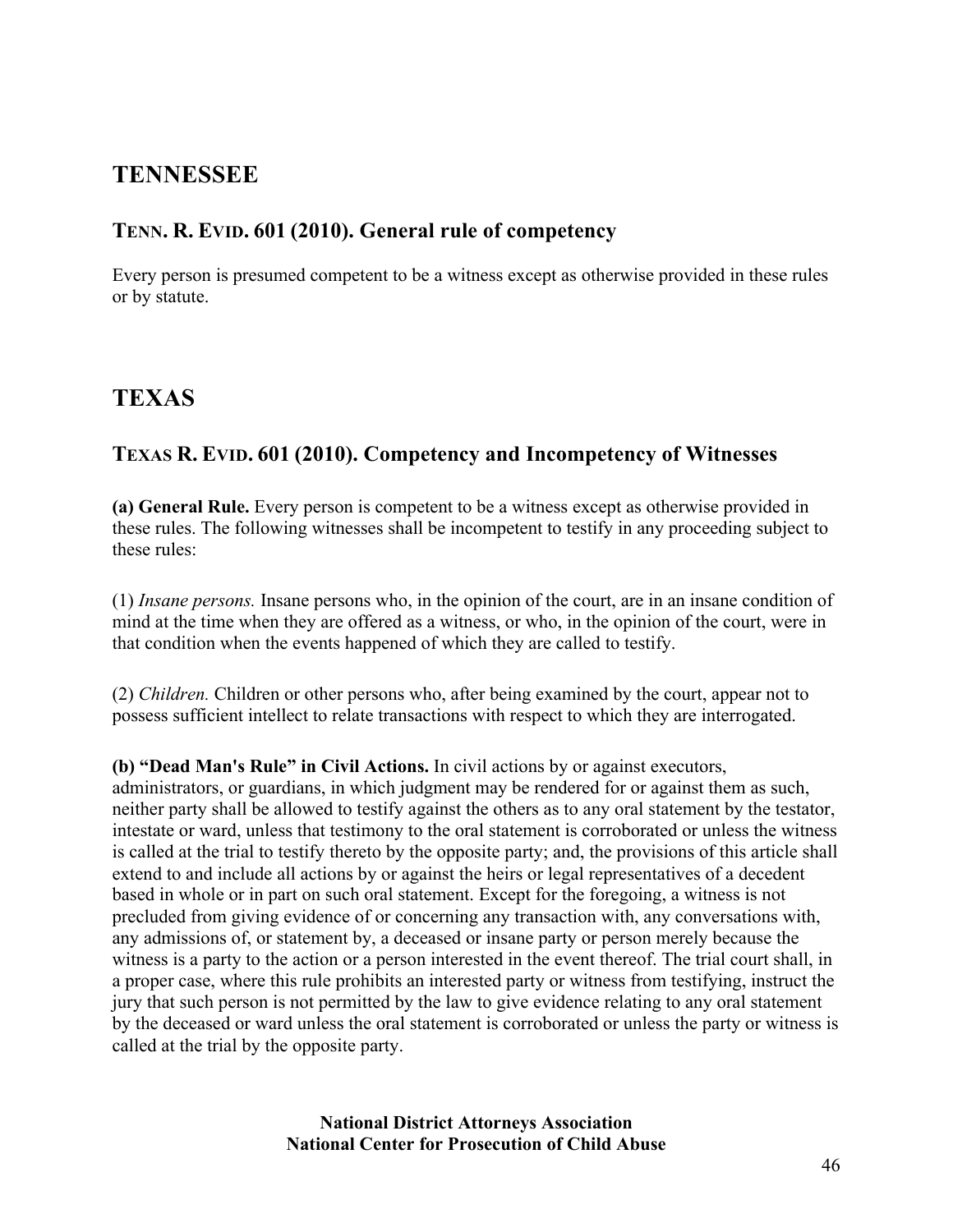# **UTAH**

#### **UTAH CODE ANN. § 76-5-410 (2010). Child victim of sexual abuse as competent witness**

A child victim of sexual abuse under the age of 10 is a competent witness and shall be allowed to testify without prior qualification in any judicial proceeding. The trier of fact shall determine the weight and credibility of the testimony.

### **VERMONT**

#### **VT. R. EVID. 601 (2011). Competency in general; Disqualification**

**(a) General Rule of Competency.** Every person is competent to be a witness except as otherwise provided by statute or in these rules.

**(b) Disqualification of Witness.** A person is disqualified to be a witness if the court determines that (1) the proposed witness is incapable of expressing himself concerning the matter so as to be understood by the judge and jury either directly or through interpretation by one who can understand him, or (2) the proposed witness is incapable of understanding the duty of a witness to tell the truth.

### **VIRGINIA**

### **VA. CODE ANN. § 8.01-396.1 (2010). Competency of witness**

No child shall be deemed incompetent to testify solely because of age.

#### **VA. CODE ANN. § 18.2-67.9 (2010). Testimony by child victims and witnesses using two-way closed-circuit television**

A. The provisions of this section shall apply to an alleged victim who was fourteen years of age or under at the time of the alleged offense and is sixteen or under at the time of the trial and to a witness who is fourteen years of age or under at the time of the trial.

In any criminal proceeding, including preliminary hearings, involving an alleged offense against a child, relating to a violation of the laws pertaining to kidnapping  $(\S 18.2-47 \text{ et seq.})$ , criminal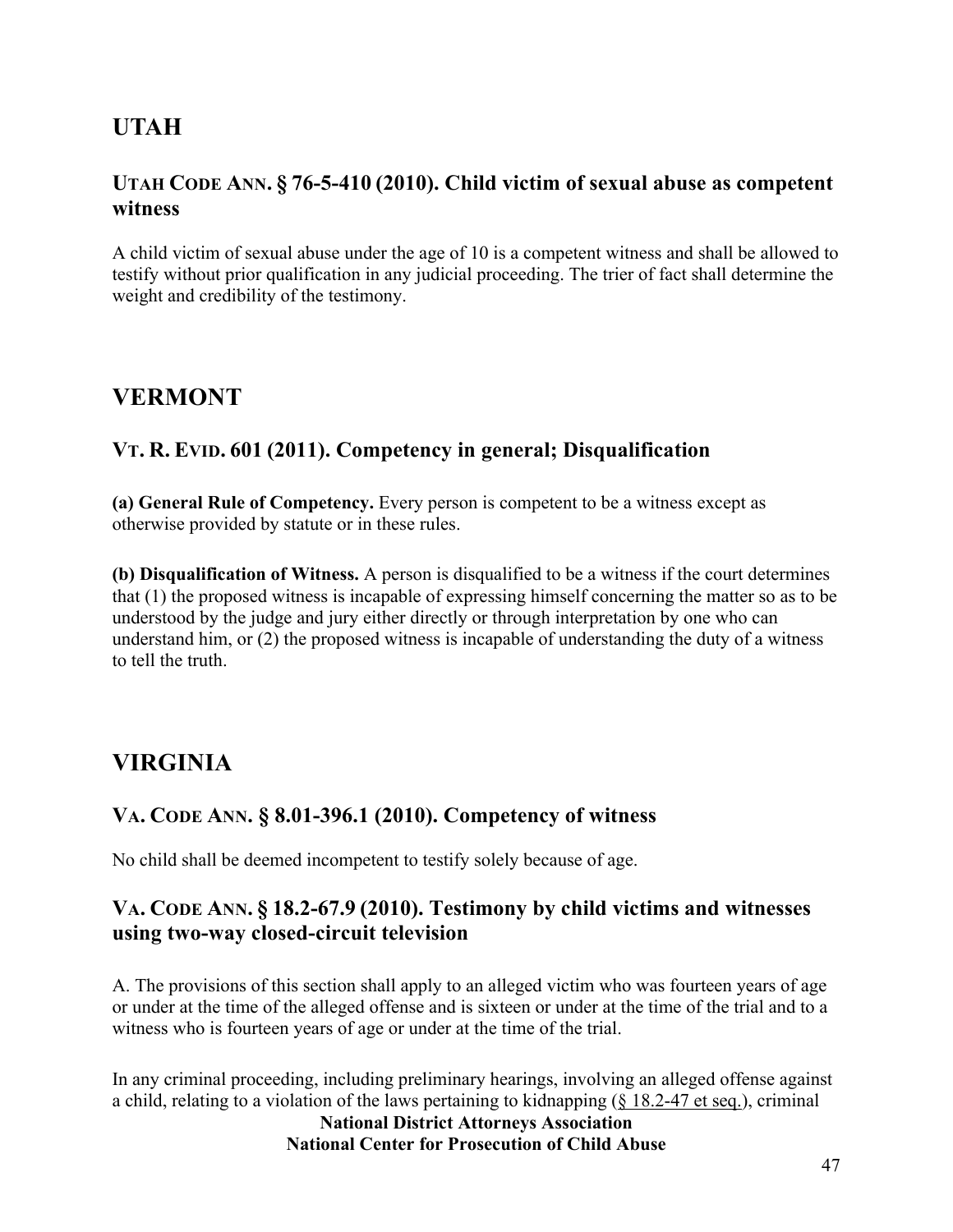sexual assault (§ 18.2-61 et seq.) or family offenses pursuant to Article 4 (§ 18.2-362 et seq.) of Chapter 8 of Title 18.2, or involving an alleged murder of a person of any age, the attorney for the Commonwealth or the defendant may apply for an order from the court that the testimony of the alleged victim or a child witness be taken in a room outside the courtroom and be televised by two-way closed-circuit television. The party seeking such order shall apply for the order at least seven days before the trial date or at least seven days before such other preliminary proceeding to which the order is to apply.

B. The court may order that the testimony of the child be taken by closed-circuit television as provided in subsection A if it finds that the child is unavailable to testify in open court in the presence of the defendant, the jury, the judge, and the public, for any of the following reasons:

1. The child's persistent refusal to testify despite judicial requests to do so;

2. The child's substantial inability to communicate about the offense; or

3. The substantial likelihood, based upon expert opinion testimony, that the child will suffer severe emotional trauma from so testifying.

Any ruling on the child's unavailability under this subsection shall be supported by the court with findings on the record or with written findings in a court not of record.

C. In any proceeding in which closed-circuit television is used to receive testimony, the attorney for the Commonwealth and the defendant's attorney shall be present in the room with the child, and the child shall be subject to direct and cross-examination. The only other persons allowed to be present in the room with the child during his testimony shall be those persons necessary to operate the closed-circuit equipment, and any other person whose presence is determined by the court to be necessary to the welfare and well-being of the child.

D. The child's testimony shall be transmitted by closed-circuit television into the courtroom for the defendant, jury, judge and public to view. The defendant shall be provided with a means of private, contemporaneous communication with his attorney during the testimony.

E. Notwithstanding any other provision of law, none of the cost of the two-way closed-circuit television shall be assessed against the defendant.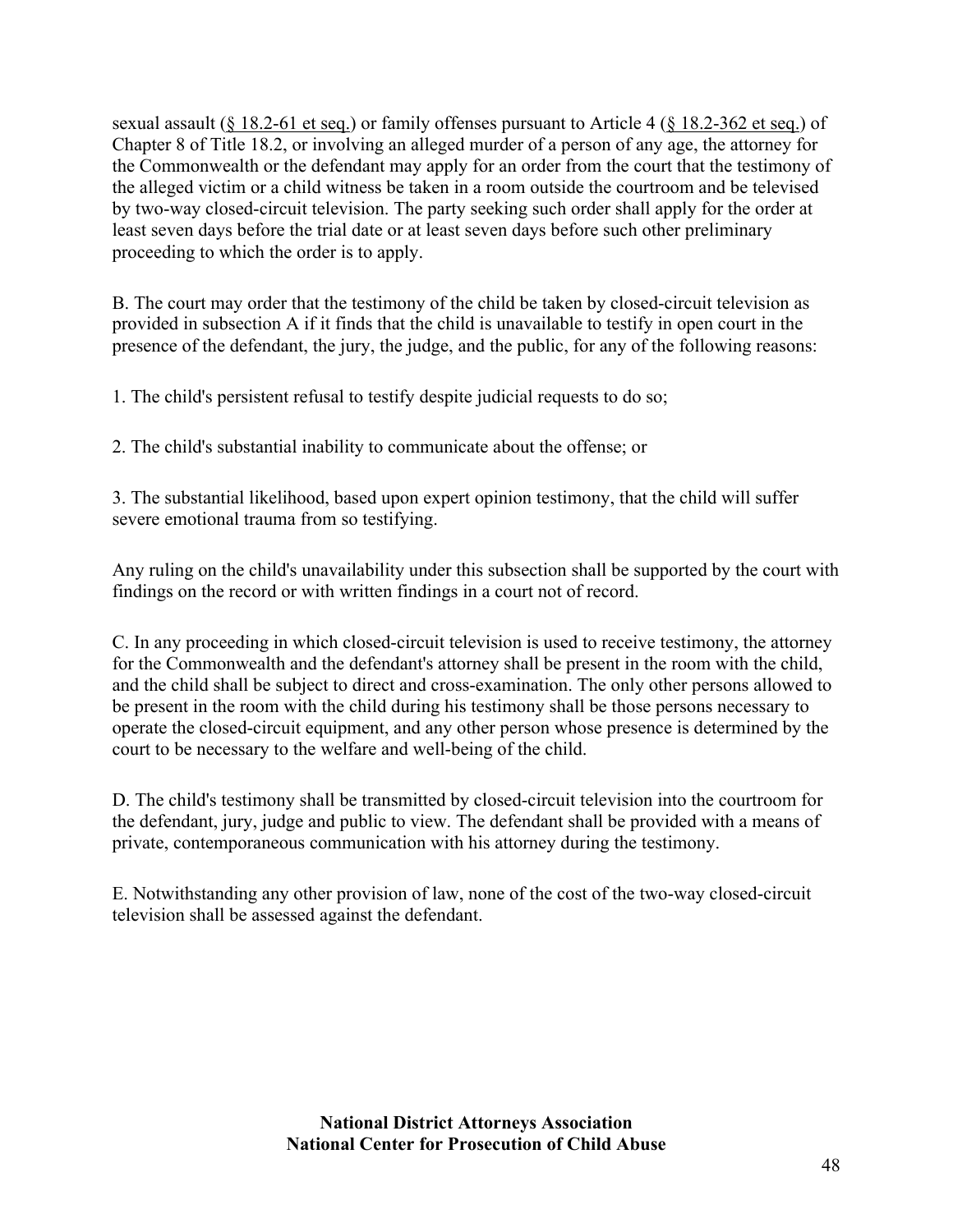# **WASHINGTON**

#### **WASH. R. EVID. 601 (2010). General rule of competency**

Every person is competent to be a witness except as otherwise provided by statute or by court rule.

#### **WASH. REV. CODE § 5.60.020 (2011). Who may testify**

Every person of sound mind and discretion, except as hereinafter provided, may be a witness in any action, or proceeding.

#### **WASH. REV. CODE § 5.60.050 (2011). Who are incompetent**

The following persons shall not be competent to testify:

(1) Those who are of unsound mind, or intoxicated at the time of their production for examination, and

(2) Those who appear incapable of receiving just impressions of the facts, respecting which they are examined, or of relating them truly.

### **WEST VIRGINIA**

#### **W. VA. R. EVID. 601 (2009). General rule of competency**

Every person is competent to be a witness except as otherwise provided for by statute or these rules.

#### **W. VA. CHILD ABUSE AND NEGLECT PROC., Rule 8 (2009). Testimony of Children**

**(a) Restrictions on the Testimony of Children.** Notwithstanding any limitation on the ability to testify imposed by this rule, all children remain competent to testify in any proceeding before the presiding judicial officer as determined by the Rules of Evidence and the Rules of Civil Procedure. However, there shall be a rebuttable presumption that the potential psychological harm to the child outweighs the necessity of the child's testimony and the presiding judicial officer shall exclude this testimony if the potential psychological harm to the child outweighs the necessity of the child's testimony. Further, the judicial officer may exclude the child's testimony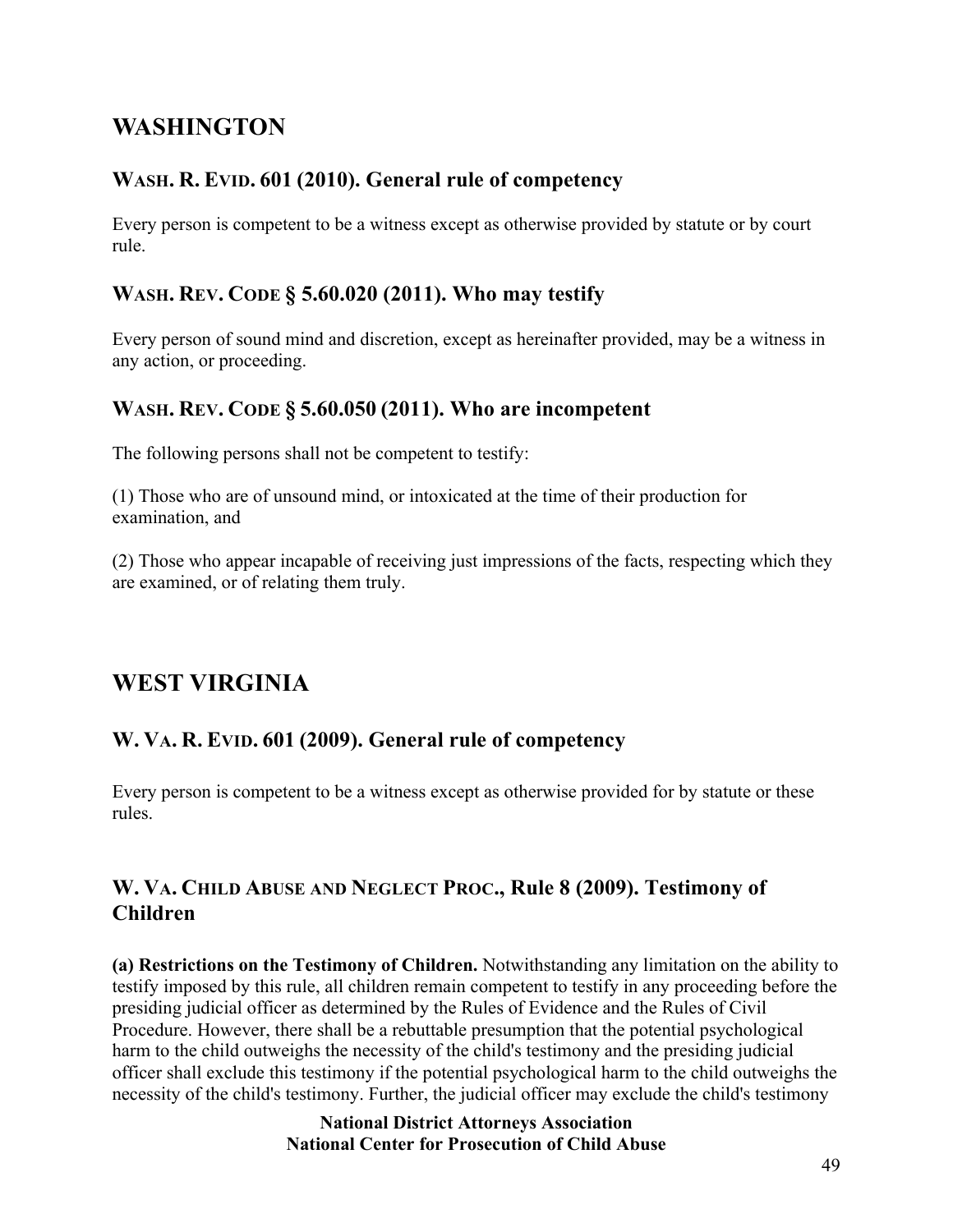if (A) the equivalent evidence can be procured through other reasonable efforts; (B) the child's testimony is not more probative on the issue than the other forms of evidence presented; and (C) the general purposes of these rules and the interest of justice will best be served by the exclusion of the child's testimony.

**(b) Procedure for Taking Testimony From Children.** The presiding judicial officer may conduct in camera interviews of a minor child, outside the presence of the parent(s). The parties' attorneys shall be allowed to attend such interviews, except when the presiding judicial officer determines that the presence of attorneys will be especially intimidating to the child witness. When attorneys are not allowed to be present for in camera interviews of a child, the presiding judicial officer shall, unless otherwise agreed by the parties, have the interview electronically or stenographically recorded and make the recording available to the attorneys before the evidentiary hearing resumes. Under exceptional circumstances, the presiding judicial officer may elect not to make the recording available to the attorneys but must place the basis for a finding of exceptional circumstances on the record. Under these exceptional circumstances, the recording only will be available for review by the Supreme Court of Appeals. When attorneys are present for an in camera interview of a child, the presiding judicial officer may, before the interview, require the attorneys to submit questions for the presiding judicial officer to ask the child witness rather than allow the attorneys to question the child directly, and the presiding judicial officer may require the attorney to sit in an unobtrusive manner during the in camera interview.

**(c) Sealing of Child's Testimony.** If an interview was recorded and disclosed to the attorneys, the record of the child's testimony thereafter shall be sealed and shall not be opened unless:

(1) Ordered by the presiding judicial officer for good cause shown; or

(2) For purposes of appeal.

### **WISCONSIN**

#### **WIS. STAT. § 906.01 (2011). General rule of competency**

Every person is competent to be a witness except as provided by ss. 885.16 and 885.17 or as otherwise provided in these rules.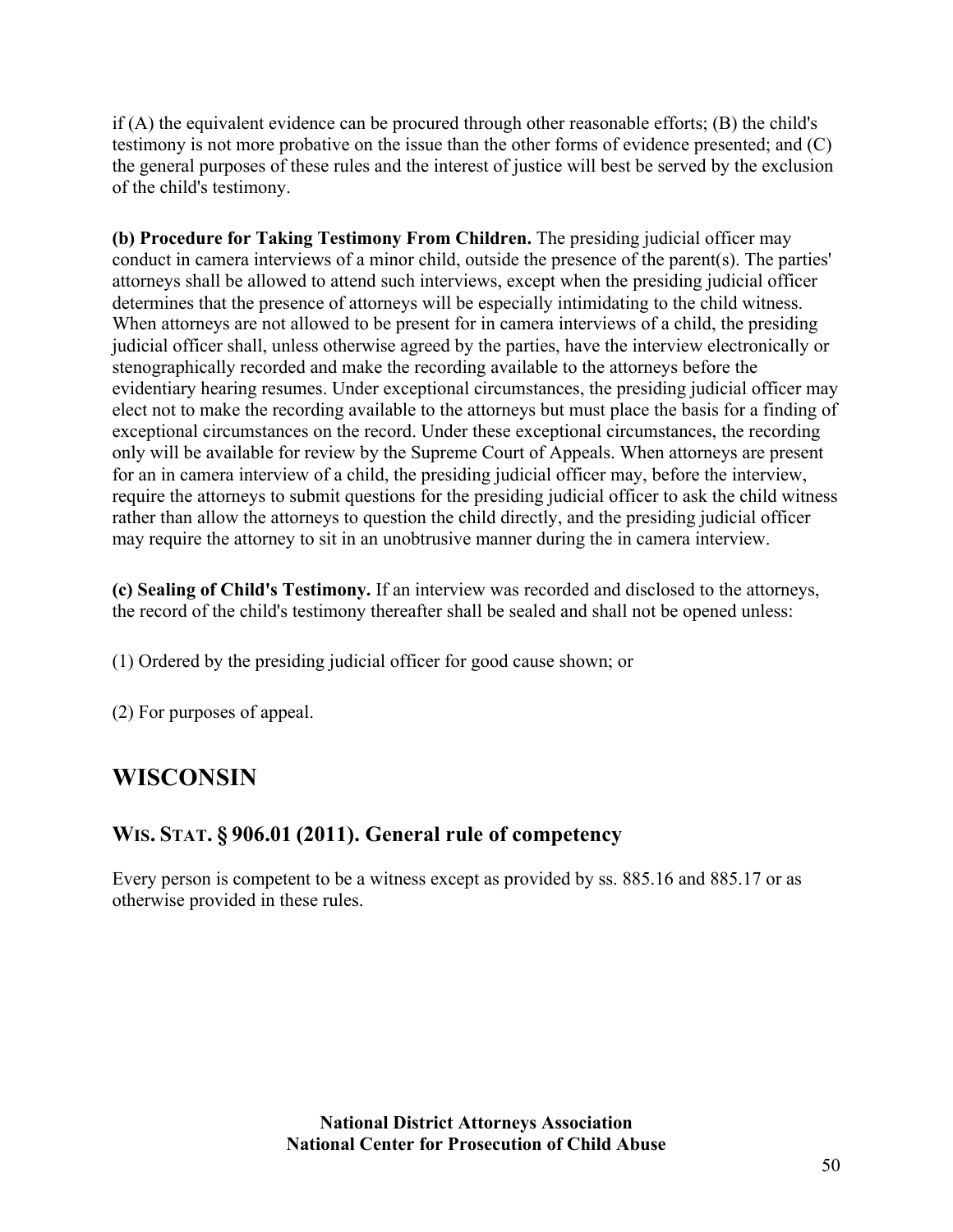### **WYOMING**

### **WYO. R. EVID. 601 (2010). General rule of competency**

Every person is competent to be a witness except as otherwise provided in the rules.

### **American Territories**

### **AMERICAN SAMOA**

**GUAM**

# **PUERTO RICO**

#### **P.R. LAWS ANN. tit. 24, § 6158b (2008). Presumption of rehabilitative potential; obligation to provide mental healthcare services to minors who so require**

It is presumed that all minors are mentally competent, except when otherwise found by the court. The judicial finding of disability under § 2342 of Title 31, shall be distinct and separate from the judicial proceeding to determine whether a minor should be subject to involuntary placement. It shall be presumed that all minors with mental disorders have the potential to recover and be rehabilitated by receiving mental healthcare services befitting their diagnosis and severity of their symptoms and signs. In order to accomplish the foregoing, all direct or indirect mental healthcare service providers are hereby placed under the obligation to promptly address any claim for services regarding this population.

### **P.R. LAWS ANN. tit. 32, Rule 36 (2008). Competency**

Every person is competent to be a witness, except as otherwise provided by these rules or by statute.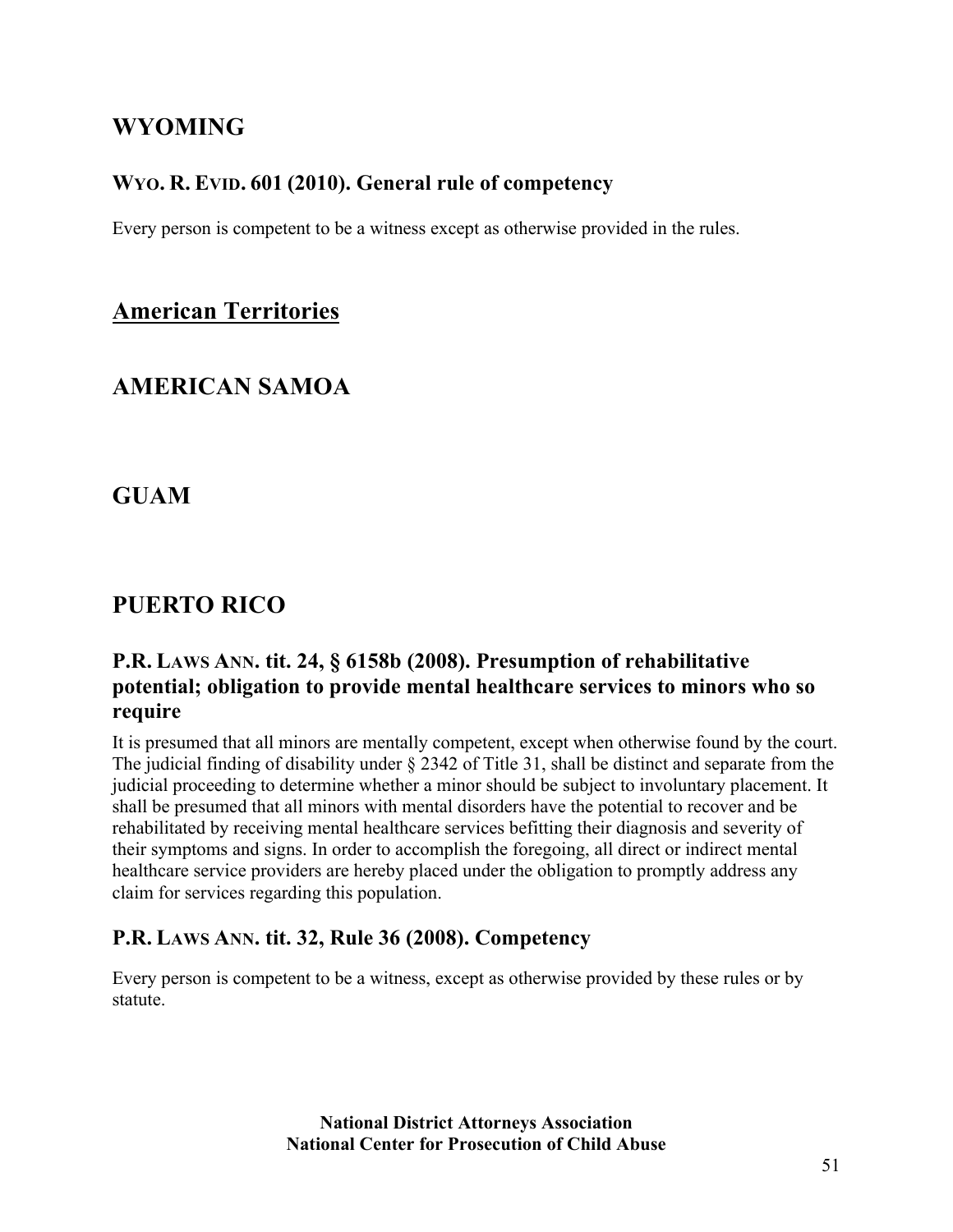# **VIRGIN ISLANDS**

#### **V.I. CODE ANN. tit. 5, § 3510 (2009). Videotaped testimony of minors who are the victims of sexual and child abuse**

(a) It is the intent of the Legislature in enacting this section to provide the court with discretion to employ unusual court procedures to protect the rights of a minor victim, the rights of the defendant, and the integrity of the judicial process. In exercising its discretion, the court necessarily will be required to balance the rights of the defendant against the need to protect a minor witness and to preserve the integrity of the court's fact finding function. This discretion is intended to be used selectively when the facts and circumstances in the individual case present compelling evidence of the need to use these unusual procedures.

(b) Notwithstanding any other provision of law to the contrary, the court in an adjudicatory or disposition hearing pursuant to section 2548 or 2549 of this title or, in a criminal proceeding involving sexual and child abuse, or in a criminal case involving a crime of violence, as defined in Title 23, section 451(e), Virgin Islands Code, or a violation of the controlled substances law as codified in Title 19, chapter 29 of this code, and where a minor is to testify as a witness, upon written notice of the prosecutor made at least three days prior to the date of the hearing or trial on which the testimony of the minor is scheduled, or during the course of the proceeding on the court's own motion, may order that the testimony of a minor, who is 16 years of age or younger, be taken by contemporaneous examination and cross-examination in a room near the courtroom and out of the presence of the jury, defendant and public, and communicated contemporaneously to the courtroom by means of two-way closed-circuit television, if the court makes any of the following findings:

(1) The minor's testimony will involve a recitation of the facts of an alleged sexual or physical offense committed on, with, or in the presence of the minor.

(2) The impact on the minor of one or more factors enumerated in subparagraphs (A) to (D) of this paragraph, inclusive, is shown by clear an convincing evidence to be so substantial as to make the minor unavailable as a witness unless closed-circuit television is used:

(A) Threats of serious bodily injury to be inflicted on the minor or a family member, of incarceration or deportation of the minor or a family member, or of removal of the minor from the family or dissolution of the family, in order to prevent or dissuade the minor from attending or giving testimony at any trial or court proceeding or to prevent the minor from reporting the alleged sexual or physical offense or from assisting in criminal prosecution;

(B) Use of a firearm or any other deadly weapon during the commission of the crime;

(C) Infliction of great bodily injury upon the victim during the commission of the crime;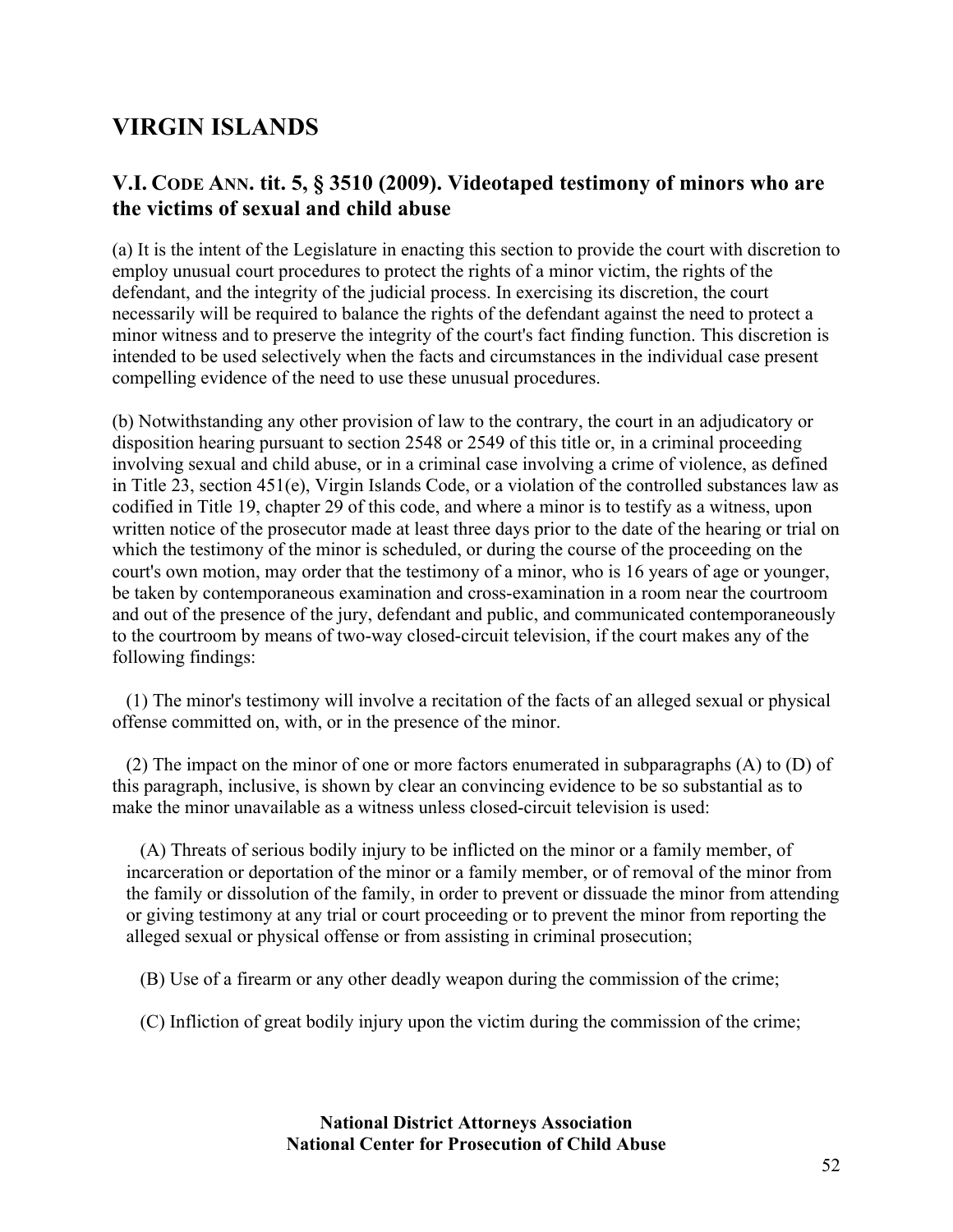(D) Conduct on the part of the defendant or defense counsel during the hearings or trial which causes the minor to be unable to continue his or her testimony.

In making the determination required by this section, the court shall consider the age of the minor, the relationship between the minor and the defendant or defendants, any handicap or disability of the minor, and the nature of the acts charged. The minor's refusal to testify shall not alone constitute sufficient evidence that the special procedure described in this section is necessary in order to obtain the minor's testimony.

(c) The conditions imposed on the use of the closed circuit video-taped presentation shall be as follows:

(1) In addition to the minor, the persons present in the room from which the minor will testify, (hereinafter referred to as the "testimonial room") shall consist of the prosecutor, the defense attorney, the guardian ad litem as provided by section 2542 of this title, the therapist, counselor, or other professional who has worked most closely with the minor concerning the alleged sexual or child abuse, and the judge if he determines that his presence is necessary.

(2) The videocamera and cameraman shall be separated from the testimonial room by means of a one-way mirror which would allow the videotaping of the minor's testimony.

(3) The courtroom shall be equipped with monitors having the capacity to present images and sound with clarity, in order that the jury, defendant, and judge shall be able to see and hear the testimony of the minor.

(4) No bright lights shall be employed in the testimonial room.

(5) Color images may be projected to the courtroom by the videocamera.

(6) The videocamera may be equipped with zoom lens to be used only on notice to counsel who may have an opportunity to object.

(7) The videocamera, the witness and counsel shall be so arranged that the witness and counsel in the testimonial room can be seen on the courtroom monitors simultaneously. The face of the witness shall be visible on the monitors at all times, except on agreement by counsel or direction by the court for some other arrangement. The placement of counsel in the testimonial room shall be at the discretion of each counsel.

(8) The defendant and his attorney shall be provided by the Government with a video system which will permit constant private communication between them during the testimony of the minor.

(9) If the judge determines that his presence is not necessary in the testimonial room, an audio system may be provided connecting the judge with the testimonial room in order that he may be able to rule on objections and otherwise control the proceedings from the bench.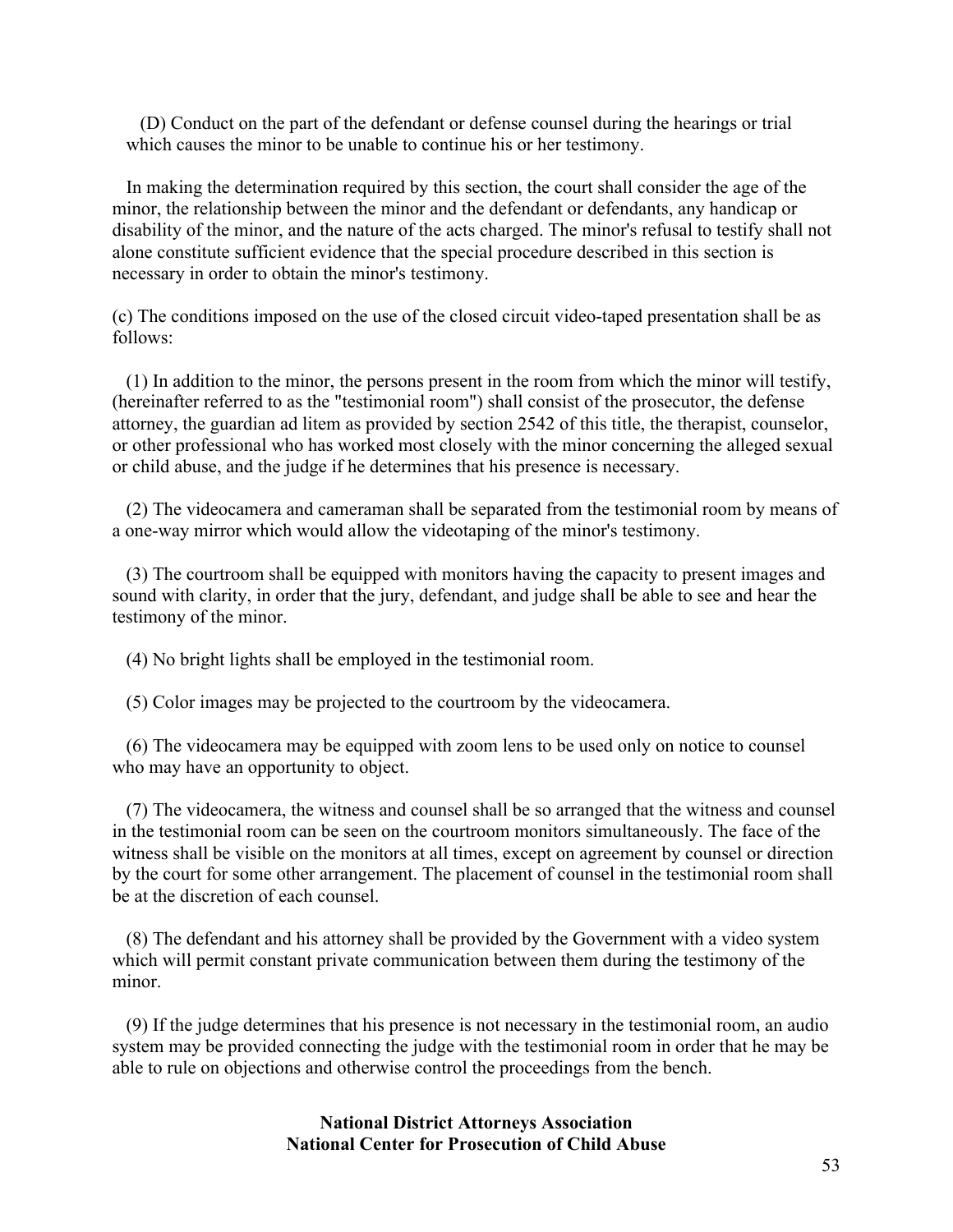(10) The testimony of the minor may be interrupted at reasonable intervals to provide the defendant with an opportunity for consultation with his counsel.

(d) (1) The hearing on a motion to videotape the minor witness, pursuant to this section, shall be conducted out of the presence of the jury.

(2) Notwithstanding any other provision of law to the contrary, the court, in determining the merits of the motion, shall not compel the minor to testify at the hearing nor shall the court deny the motion on the ground that the minor has not testified.

(3) In determining whether the impact on an individual child of one or more of the four factors enumerated in subsection (b)(2) of this section, is so substantial that the minor is unavailable as a witness unless closed-circuit television is used, the court may question the minor in chambers, or at some other comfortable place other than the courtroom, on the record for a reasonable period of time with the guardian ad litem, the prosecutor, and defense counsel present. The defendant or defendants shall not be present. The court shall conduct the questioning of the minor and shall not permit the prosecutor or defense counsel to examine the minor. The prosecutor and the defense counsel shall be permitted to submit proposed questions to the court prior to the session in chambers. Defense counsel shall be afforded a reasonable opportunity to consult with the defendant or defendants prior to the conclusion of the session in chambers.

(e) When the court orders the testimony of a minor to be taken in the testimonial room, the court shall:

(1) Make a brief statement on the record, outside of the presence of the jury, of the reasons in support of its order and the reasons in support of the exclusion of the defendant from the testimonial room. While the statement need not include traditional findings of fact, the reasons shall be set forth with sufficient specificity to permit meaningful review and to demonstrate that discretion was exercised in a careful, reasonable, and equitable manner.

(2) Instruct the members of the jury that they are to draw no inferences from the use of twoway closed-circuit television as a means of facilitating the testimony of the minor.

(3) Instruct respective counsel, outside of the presence of the jury, that they are to make no comment during the course of the hearing or trial on the use of two-way closed-circuit television procedures.

(4) Instruct the guardian ad litem, outside of the presence of the jury, that he is not to coach, cue, or in any way, influence or attempt to influence the testimony of the minor.

(5) Order that a complete record of the examination of the minor, including the images and voices of all persons who in any way participated in the examination, be made and preserved on videotape in addition to being stenographically recorded. The videotape shall be transmitted to the clerk of the court in which the action is pending and shall be made available for viewing to the prosecuting attorney, the defendant, and his attorney during ordinary business hours. The videotape shall be destroyed after five years have elapsed from the date of entry of judgment. If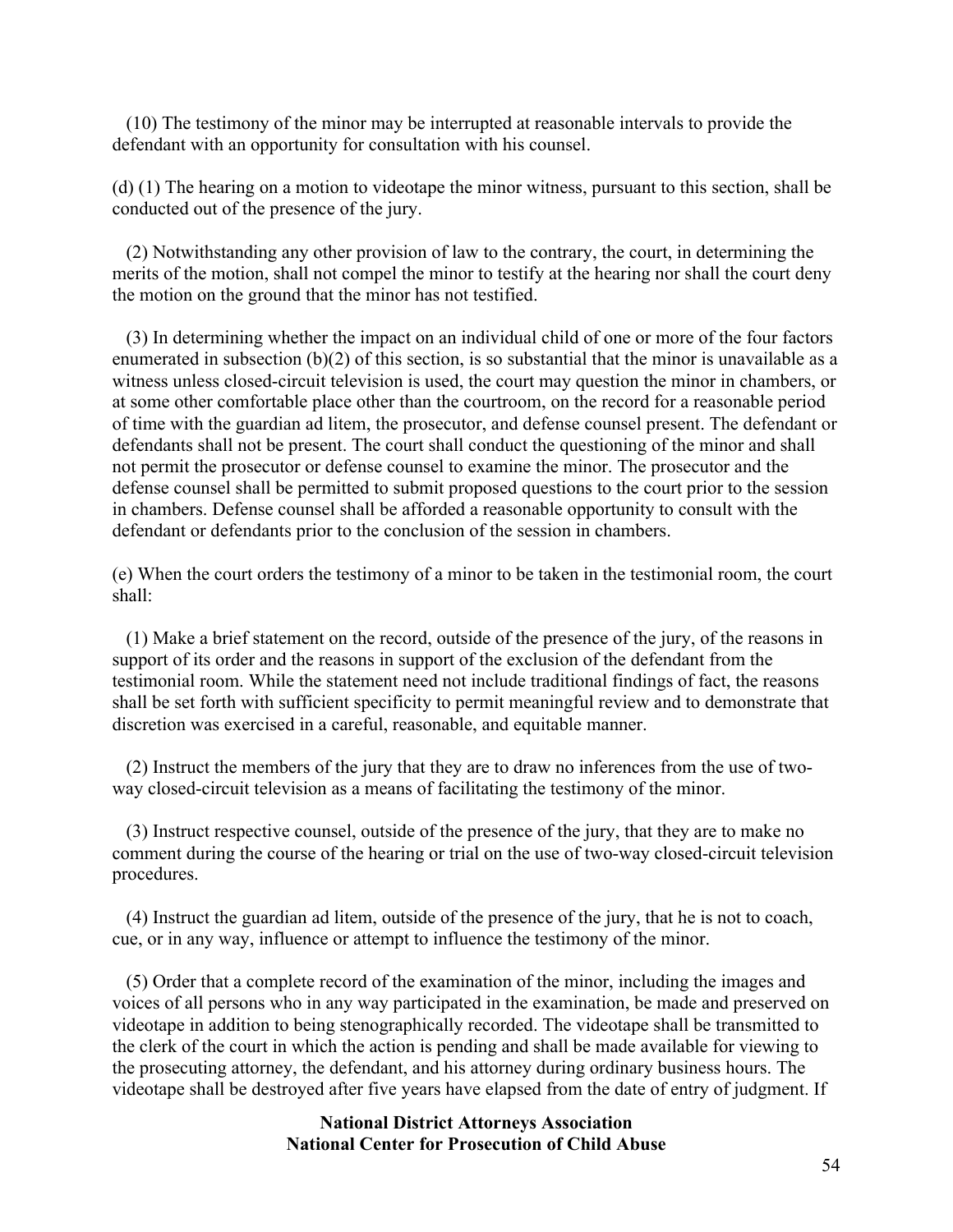an appeal is filed, the videotape shall not be destroyed until a final judgment on appeal has been ordered. Any videotape which is taken pursuant to this section is subject to a protective order of the court for the purpose of protecting the privacy of the witness.

(f) When the court orders the testimony of a minor to be taken in a room near the courtroom, the minor shall be brought into the judge's chambers prior to the taking of his testimony to meet for a reasonable period of time with the judge, the prosecutor, defense counsel and the guardian ad litem. The purpose of the meeting shall be to explain the court process to the child and to allow the attorneys an opportunity to establish a rapport with the minor to facilitate later questioning by closed-circuit television. No participant shall discuss the defendant or any of the facts of the case with the minor during the meeting.

(g) When the court orders that the testimony of a minor may be taken in the testimonial room, nothing in this section shall prohibit the court from ordering the minor to be brought into the courtroom for a limited purpose, including the identification of the defendant or defendants, as the court deems necessary.

(h) The examination of the minor shall be under oath.

(i) Nothing in this section shall affect the requirements of section 831 of this title.

### **FEDERAL LEGISLATION**

#### **FED. R. EVID. 601 (2010). General rule of competency**

Every person is competent to be a witness except as otherwise provided in these rules. However, in civil actions and proceedings, with respect to an element of a claim or defense as to which State law supplies the rule of decision, the competency of a witness shall be determined in accordance with State law.

### **18 U.S.C.S. § 3509 (2009). Child victims' and child witnesses' rights**

**(a) Definitions.**--For purposes of this section--

**(1)** the term "adult attendant" means an adult described in subsection (i) who accompanies a child throughout the judicial process for the purpose of providing emotional support;

**(2)** the term "child" means a person who is under the age of 18, who is or is alleged to be--

**(A)** a victim of a crime of physical abuse, sexual abuse, or exploitation; or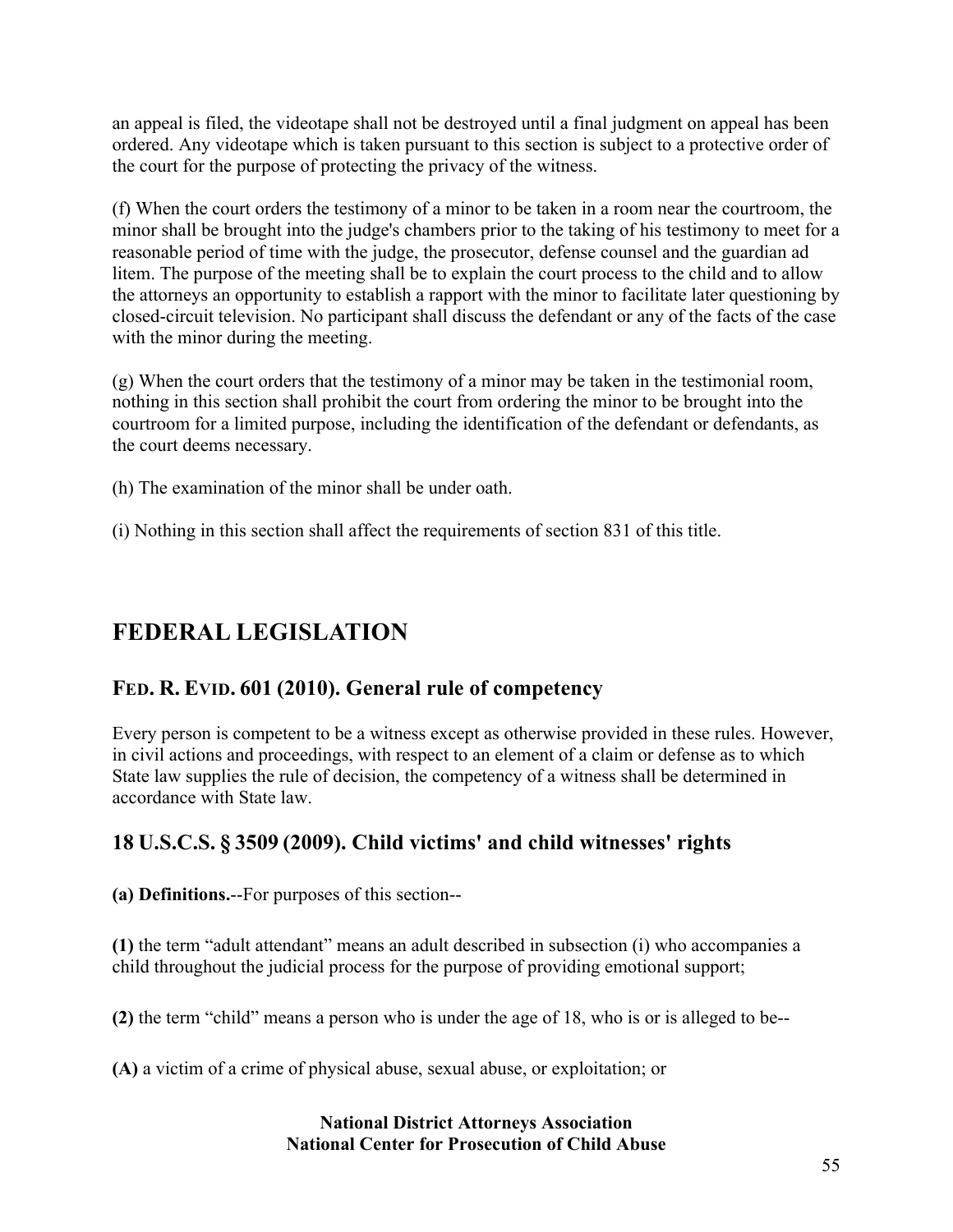**(B)** a witness to a crime committed against another person;

**(3)** the term "child abuse" means the physical or mental injury, sexual abuse or exploitation, or negligent treatment of a child;

**(4)** the term "physical injury" includes lacerations, fractured bones, burns, internal injuries, severe bruising or serious bodily harm;

**(5)** the term "mental injury" means harm to a child's psychological or intellectual functioning which may be exhibited by severe anxiety, depression, withdrawal or outward aggressive behavior, or a combination of those behaviors, which may be demonstrated by a change in behavior, emotional response, or cognition;

**(6)** the term "exploitation" means child pornography or child prostitution;

**(7)** the term "multidisciplinary child abuse team" means a professional unit composed of representatives from health, social service, law enforcement, and legal service agencies to coordinate the assistance needed to handle cases of child abuse;

**(8)** the term "sexual abuse" includes the employment, use, persuasion, inducement, enticement, or coercion of a child to engage in, or assist another person to engage in, sexually explicit conduct or the rape, molestation, prostitution, or other form of sexual exploitation of children, or incest with children;

**(9)** the term "sexually explicit conduct" means actual or simulated--

**(A)** sexual intercourse, including sexual contact in the manner of genital-genital, oral-genital, anal-genital, or oral-anal contact, whether between persons of the same or of opposite sex; sexual contact means the intentional touching, either directly or through clothing, of the genitalia, anus, groin, breast, inner thigh, or buttocks of any person with an intent to abuse, humiliate, harass, degrade, or arouse or gratify sexual desire of any person;

**(B)** bestiality;

**(C)** masturbation;

**(D)** lascivious exhibition of the genitals or pubic area of a person or animal; or

**(E)** sadistic or masochistic abuse;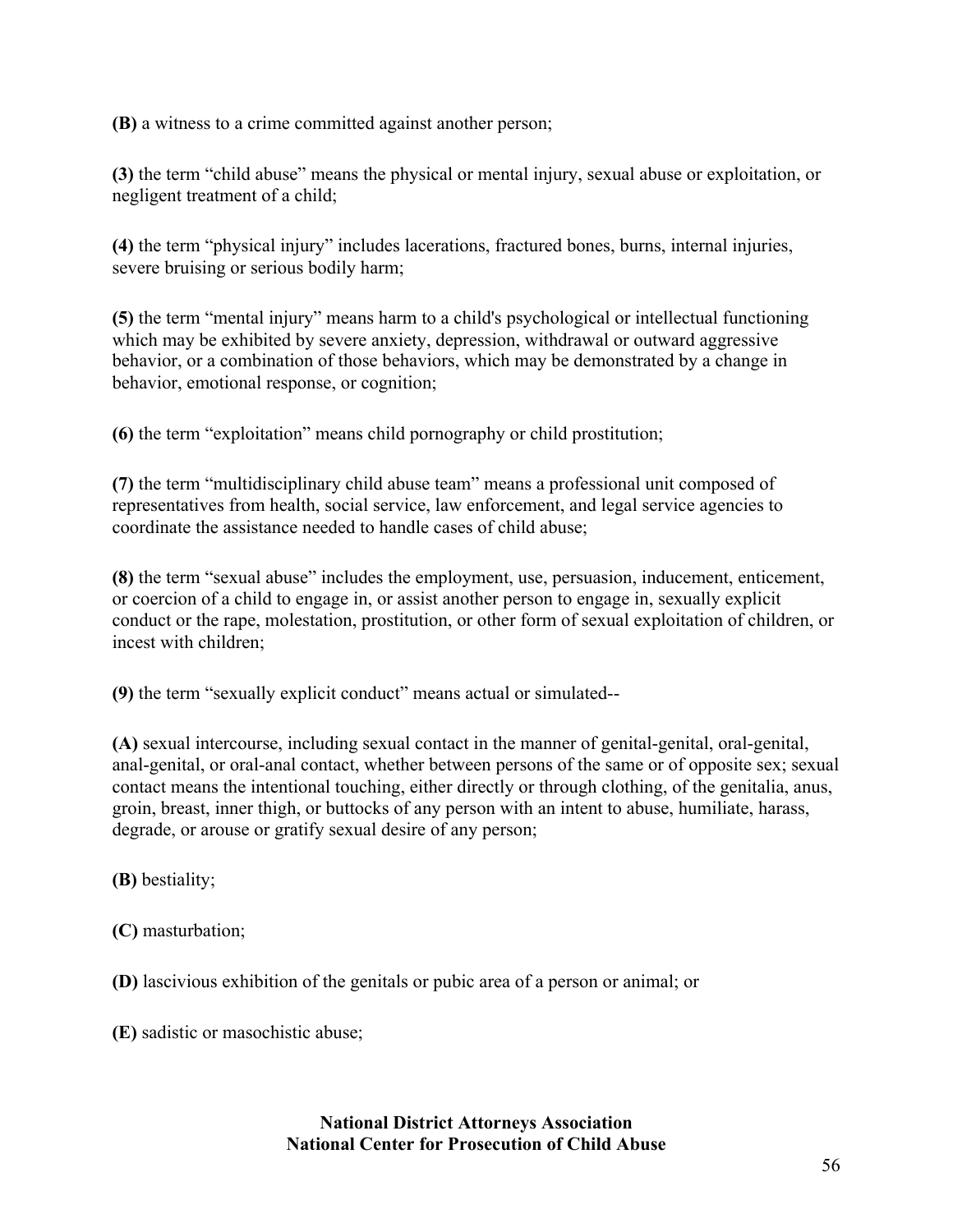**(10)** the term "sex crime" means an act of sexual abuse that is a criminal act;

**(11)** the term "negligent treatment" means the failure to provide, for reasons other than poverty, adequate food, clothing, shelter, or medical care so as to seriously endanger the physical health of the child; and

**(12)** the term "child abuse" does not include discipline administered by a parent or legal guardian to his or her child provided it is reasonable in manner and moderate in degree and otherwise does not constitute cruelty.

#### **(b) Alternatives to live in-court testimony.--**

#### **(1) Child's live testimony by 2-way closed circuit television.--**

**(A)** In a proceeding involving an alleged offense against a child, the attorney for the Government, the child's attorney, or a guardian ad litem appointed under subsection (h) may apply for an order that the child's testimony be taken in a room outside the courtroom and be televised by 2-way closed circuit television. The person seeking such an order shall apply for such an order at least 7 days before the trial date, unless the court finds on the record that the need for such an order was not reasonably foreseeable.

**(B)** The court may order that the testimony of the child be taken by closed-circuit television as provided in subparagraph (A) if the court finds that the child is unable to testify in open court in the presence of the defendant, for any of the following reasons:

**(i)** The child is unable to testify because of fear.

**(ii)** There is a substantial likelihood, established by expert testimony, that the child would suffer emotional trauma from testifying.

**(iii)** The child suffers a mental or other infirmity.

**(iv)** Conduct by defendant or defense counsel causes the child to be unable to continue testifying.

**(C)** The court shall support a ruling on the child's inability to testify with findings on the record. In determining whether the impact on an individual child of one or more of the factors described in subparagraph (B) is so substantial as to justify an order under subparagraph (A), the court may question the minor in chambers, or at some other comfortable place other than the courtroom, on the record for a reasonable period of time with the child attendant, the prosecutor, the child's attorney, the guardian ad litem, and the defense counsel present.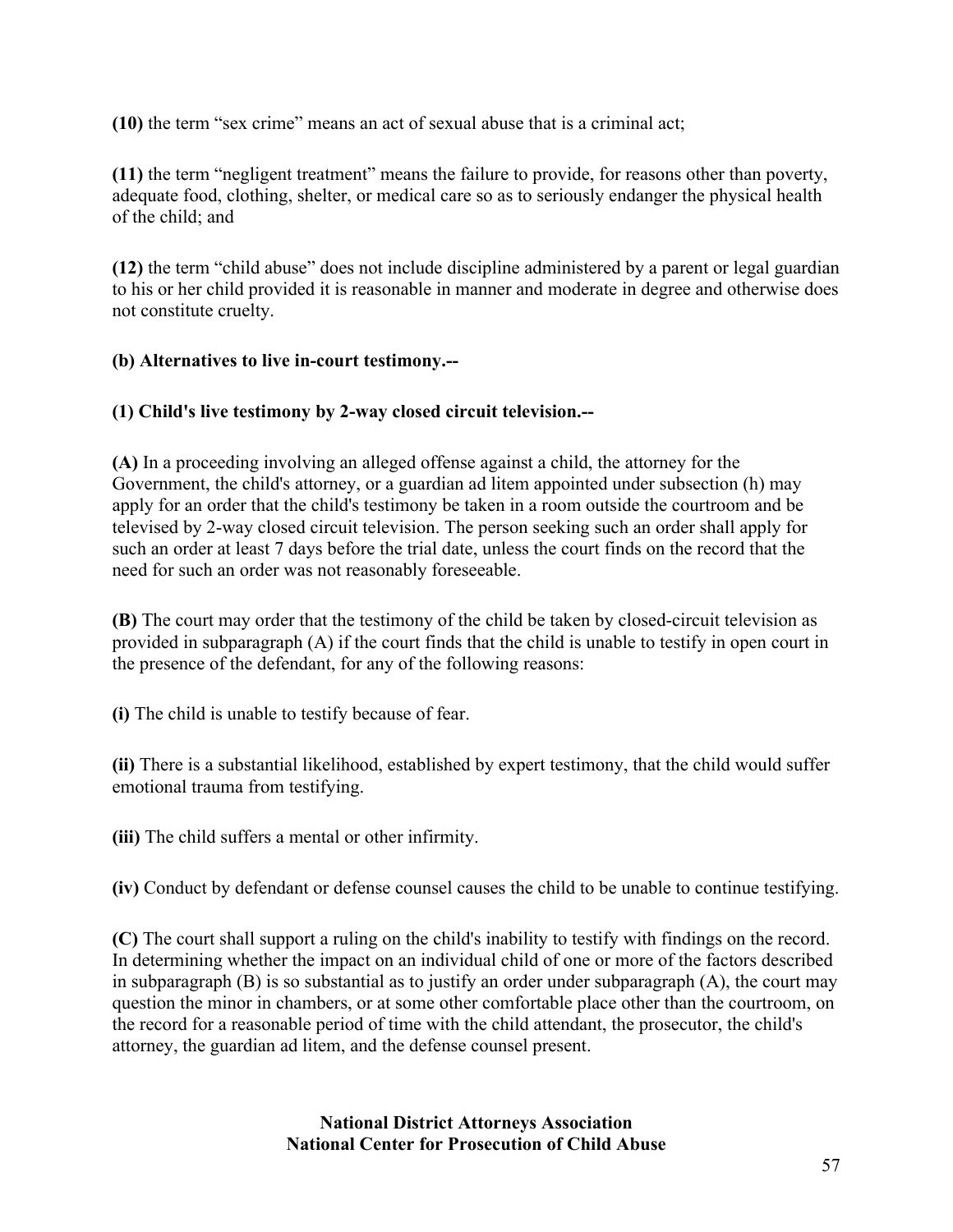**(D)** If the court orders the taking of testimony by television, the attorney for the Government and the attorney for the defendant not including an attorney pro se for a party shall be present in a room outside the courtroom with the child and the child shall be subjected to direct and crossexamination. The only other persons who may be permitted in the room with the child during the child's testimony are--

**(i)** the child's attorney or guardian ad litem appointed under subsection (h);

**(ii)** Persons necessary to operate the closed-circuit television equipment;

**(iii)** A judicial officer, appointed by the court; and

**(iv)** Other persons whose presence is determined by the court to be necessary to the welfare and well-being of the child, including an adult attendant.

The child's testimony shall be transmitted by closed circuit television into the courtroom for viewing and hearing by the defendant, jury, judge, and public. The defendant shall be provided with the means of private, contemporaneous communication with the defendant's attorney during the testimony. The closed circuit television transmission shall relay into the room in which the child is testifying the defendant's image, and the voice of the judge.

**(2) Videotaped deposition of child.--(A)** In a proceeding involving an alleged offense against a child, the attorney for the Government, the child's attorney, the child's parent or legal guardian, or the guardian ad litem appointed under subsection (h) may apply for an order that a deposition be taken of the child's testimony and that the deposition be recorded and preserved on videotape.

**(B)(i)** Upon timely receipt of an application described in subparagraph (A), the court shall make a preliminary finding regarding whether at the time of trial the child is likely to be unable to testify in open court in the physical presence of the defendant, jury, judge, and public for any of the following reasons:

**(I)** The child will be unable to testify because of fear.

**(II)** There is a substantial likelihood, established by expert testimony, that the child would suffer emotional trauma from testifying in open court.

**(III)** The child suffers a mental or other infirmity.

**(IV)** Conduct by defendant or defense counsel causes the child to be unable to continue testifying.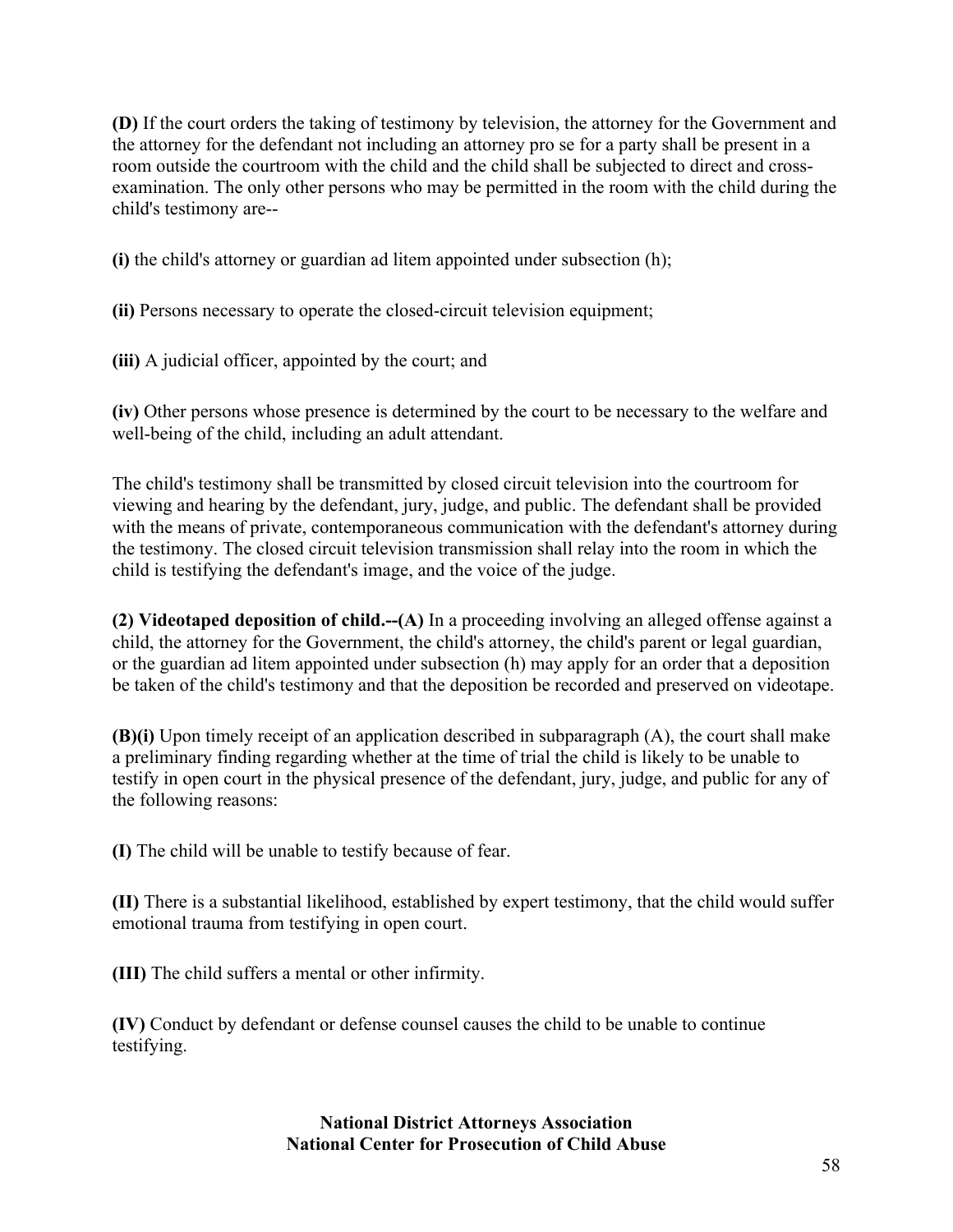**(ii)** If the court finds that the child is likely to be unable to testify in open court for any of the reasons stated in clause (i), the court shall order that the child's deposition be taken and preserved by videotape.

**(iii)** The trial judge shall preside at the videotape deposition of a child and shall rule on all questions as if at trial. The only other persons who may be permitted to be present at the proceeding are--

**(I)** the attorney for the Government;

**(II)** the attorney for the defendant;

**(III)** the child's attorney or guardian ad litem appointed under subsection (h);

**(IV)** persons necessary to operate the videotape equipment;

**(V)** subject to clause (iv), the defendant; and

**(VI)** other persons whose presence is determined by the court to be necessary to the welfare and well-being of the child.

The defendant shall be afforded the rights applicable to defendants during trial, including the right to an attorney, the right to be confronted with the witness against the defendant, and the right to cross-examine the child.

**(iv)** If the preliminary finding of inability under clause (i) is based on evidence that the child is unable to testify in the physical presence of the defendant, the court may order that the defendant, including a defendant represented pro se, be excluded from the room in which the deposition is conducted. If the court orders that the defendant be excluded from the deposition room, the court shall order that 2-way closed circuit television equipment relay the defendant's image into the room in which the child is testifying, and the child's testimony into the room in which the defendant is viewing the proceeding, and that the defendant be provided with a means of private, contemporaneous communication with the defendant's attorney during the deposition.

**(v) Handling of videotape.**--The complete record of the examination of the child, including the image and voices of all persons who in any way participate in the examination, shall be made and preserved on video tape in addition to being stenographically recorded. The videotape shall be transmitted to the clerk of the court in which the action is pending and shall be made available for viewing to the prosecuting attorney, the defendant, and the defendant's attorney during ordinary business hours.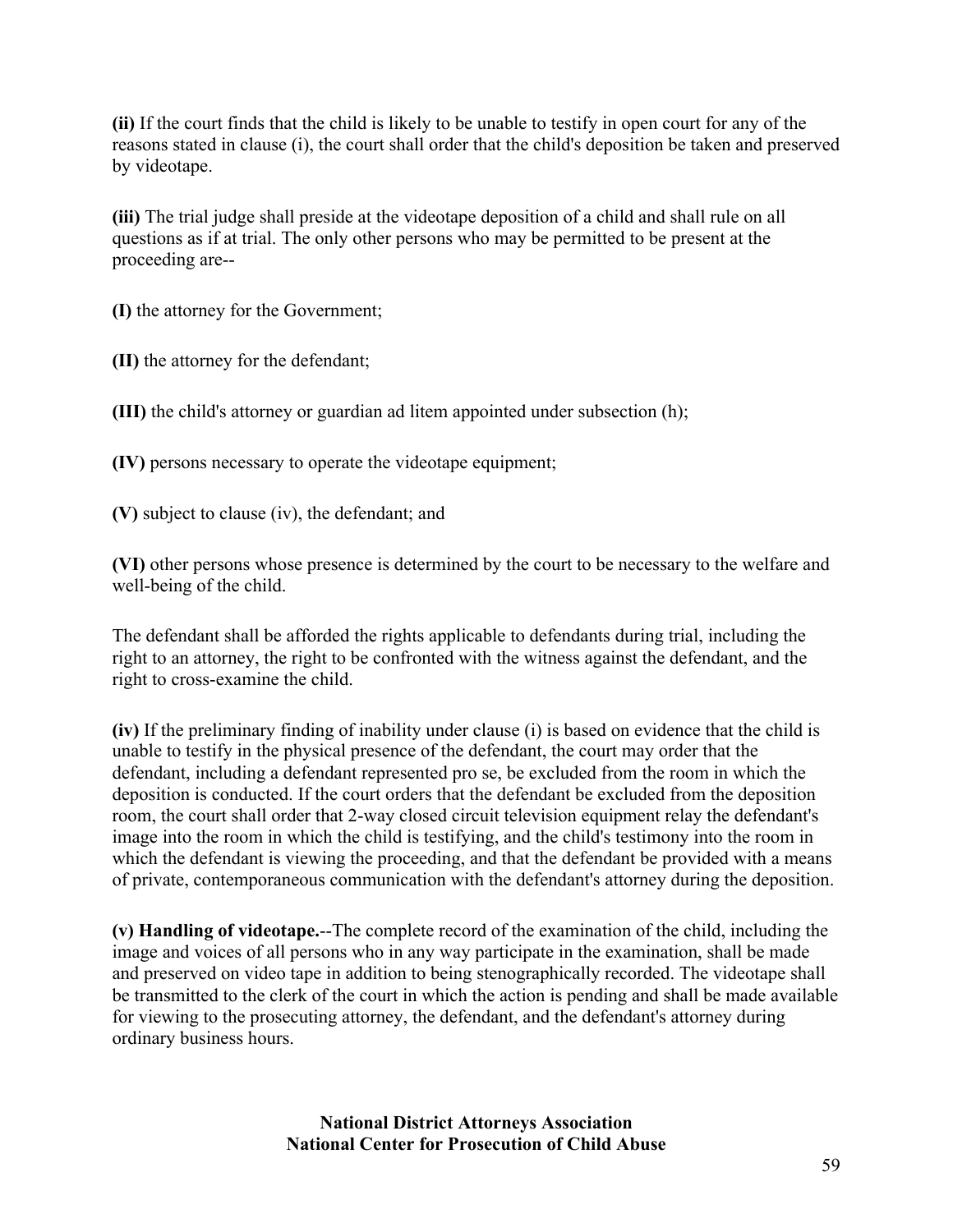**(C)** If at the time of trial the court finds that the child is unable to testify as for a reason described in subparagraph (B)(i), the court may admit into evidence the child's videotaped deposition in lieu of the child's testifying at the trial. The court shall support a ruling under this subparagraph with findings on the record.

**(D)** Upon timely receipt of notice that new evidence has been discovered after the original videotaping and before or during trial, the court, for good cause shown, may order an additional videotaped deposition. The testimony of the child shall be restricted to the matters specified by the court as the basis for granting the order.

**(E)** In connection with the taking of a videotaped deposition under this paragraph, the court may enter a protective order for the purpose of protecting the privacy of the child.

**(F)** The videotape of a deposition taken under this paragraph shall be destroyed 5 years after the date on which the trial court entered its judgment, but not before a final judgment is entered on appeal including Supreme Court review. The videotape shall become part of the court record and be kept by the court until it is destroyed.

#### **(c) Competency examinations.--**

**(1) Effect on Federal Rules of Evidence.**--Nothing in this subsection shall be construed to abrogate rule 601 of the Federal Rules of Evidence.

**(2) Presumption.**--A child is presumed to be competent.

**(3) Requirement of written motion.**--A competency examination regarding a child witness may be conducted by the court only upon written motion and offer of proof of incompetency by a party.

**(4) Requirement of compelling reasons.**--A competency examination regarding a child may be conducted only if the court determines, on the record, that compelling reasons exist. A child's age alone is not a compelling reason.

**(5) Persons permitted to be present.**--The only persons who may be permitted to be present at a competency examination are--

**(A)** the judge;

**(B)** the attorney for the Government;

**(C)** the attorney for the defendant;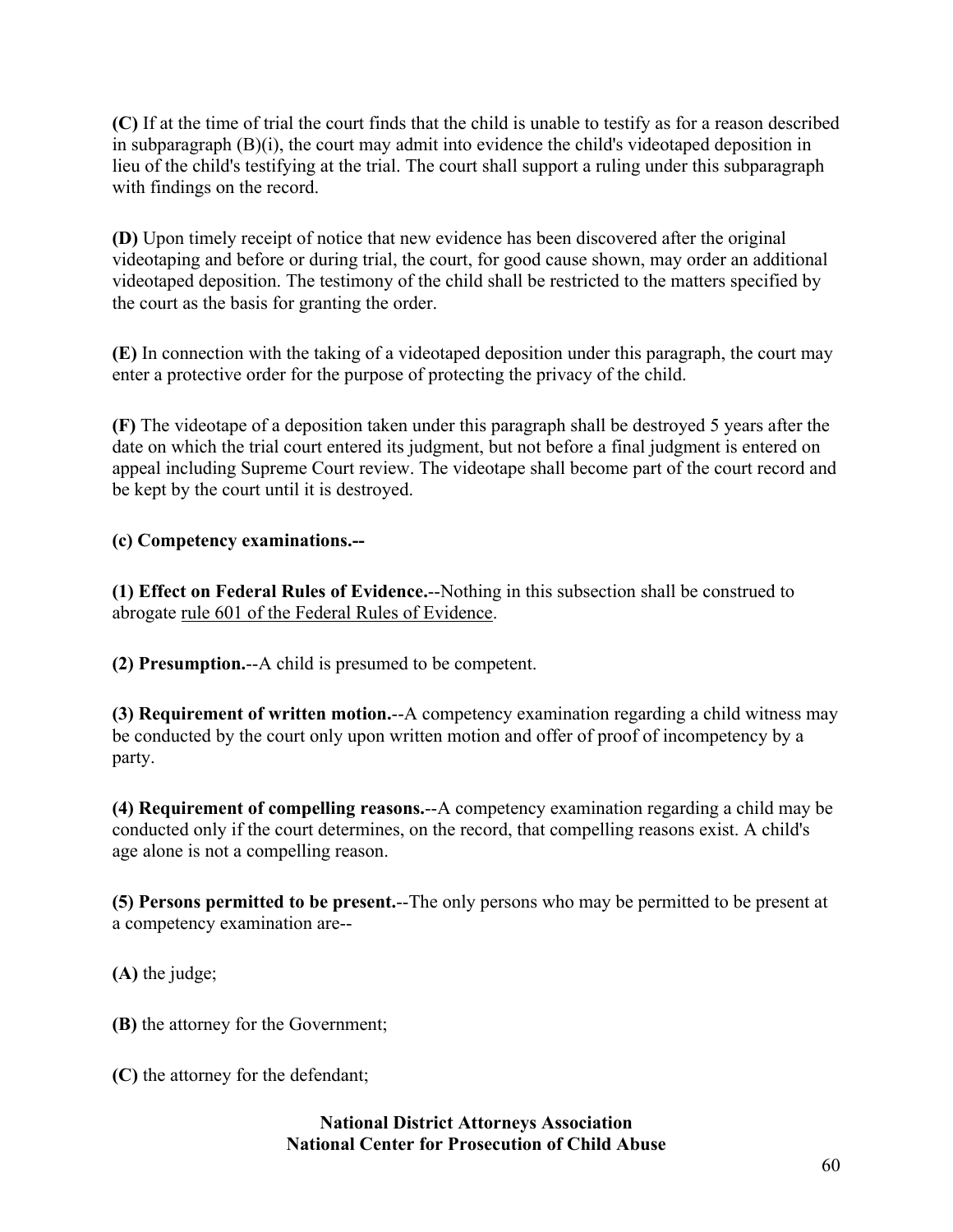**(D)** a court reporter; and

**(E)** persons whose presence, in the opinion of the court, is necessary to the welfare and wellbeing of the child, including the child's attorney, guardian ad litem, or adult attendant.

**(6) Not before jury.**--A competency examination regarding a child witness shall be conducted out of the sight and hearing of a jury.

**(7) Direct examination of child.**--Examination of a child related to competency shall normally be conducted by the court on the basis of questions submitted by the attorney for the Government and the attorney for the defendant including a party acting as an attorney pro se. The court may permit an attorney but not a party acting as an attorney pro se to examine a child directly on competency if the court is satisfied that the child will not suffer emotional trauma as a result of the examination.

**(8) Appropriate questions.**--The questions asked at the competency examination of a child shall be appropriate to the age and developmental level of the child, shall not be related to the issues at trial, and shall focus on determining the child's ability to understand and answer simple questions.

**(9) Psychological and psychiatric examinations.**--Psychological and psychiatric examinations to assess the competency of a child witness shall not be ordered without a showing of compelling need.

#### **(d) Privacy protection.--**

**(1) Confidentiality of information.--(A)** A person acting in a capacity described in subparagraph (B) in connection with a criminal proceeding shall--

**(i)** keep all documents that disclose the name or any other information concerning a child in a secure place to which no person who does not have reason to know their contents has access; and

**(ii)** disclose documents described in clause (i) or the information in them that concerns a child only to persons who, by reason of their participation in the proceeding, have reason to know such information.

**(B)** Subparagraph (A) applies to--

**(i)** all employees of the Government connected with the case, including employees of the Department of Justice, any law enforcement agency involved in the case, and any person hired by the Government to provide assistance in the proceeding;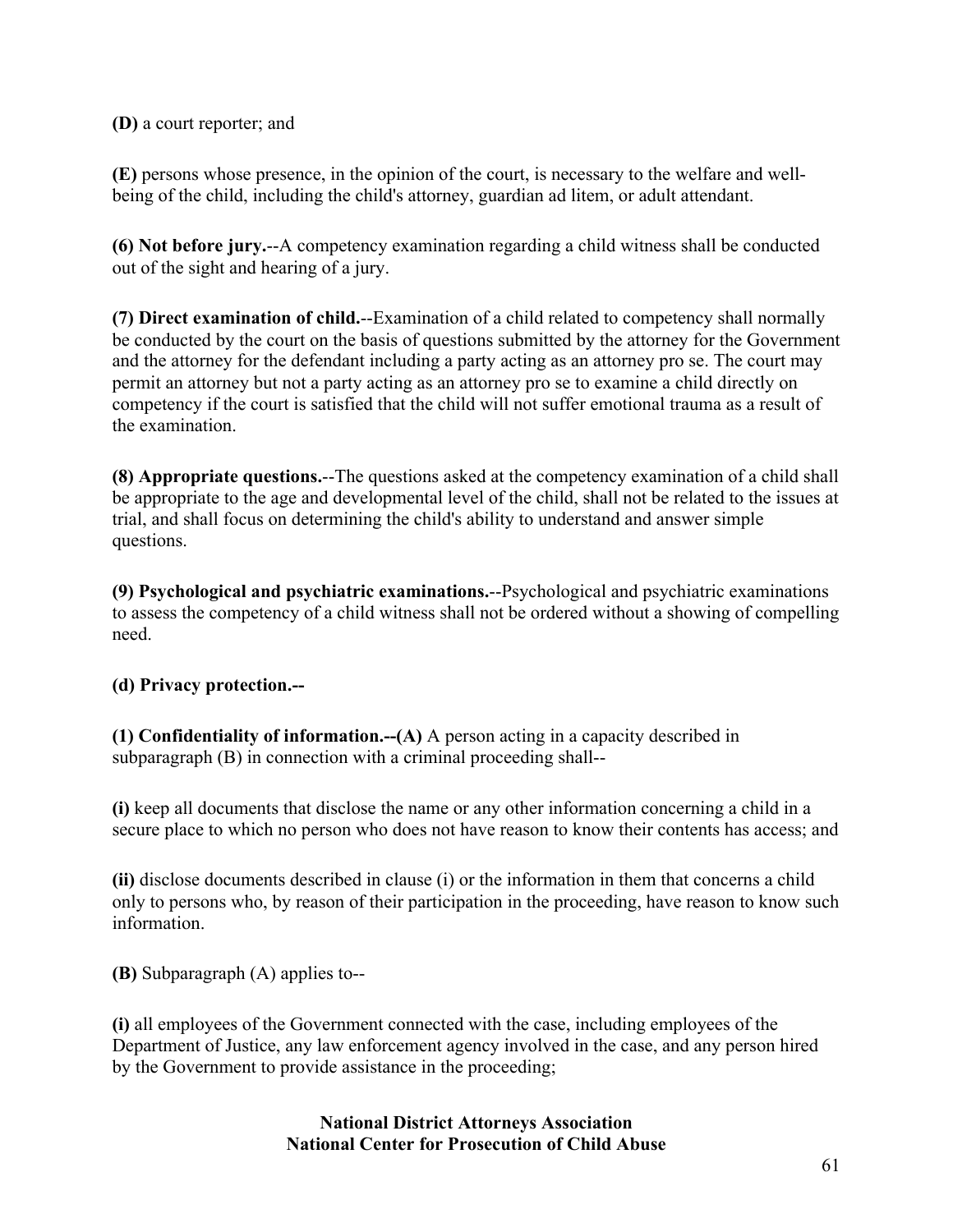**(ii)** employees of the court;

**(iii)** the defendant and employees of the defendant, including the attorney for the defendant and persons hired by the defendant or the attorney for the defendant to provide assistance in the proceeding; and

**(iv)** members of the jury.

**(2) Filing under seal.**--All papers to be filed in court that disclose the name of or any other information concerning a child shall be filed under seal without necessity of obtaining a court order. The person who makes the filing shall submit to the clerk of the court--

**(A)** the complete paper to be kept under seal; and

**(B)** the paper with the portions of it that disclose the name of or other information concerning a child redacted, to be placed in the public record.

**(3) Protective orders.--(A)** On motion by any person the court may issue an order protecting a child from public disclosure of the name of or any other information concerning the child in the course of the proceedings, if the court determines that there is a significant possibility that such disclosure would be detrimental to the child.

**(B)** A protective order issued under subparagraph (A) may--

**(i)** provide that the testimony of a child witness, and the testimony of any other witness, when the attorney who calls the witness has reason to anticipate that the name of or any other information concerning a child may be divulged in the testimony, be taken in a closed courtroom; and

**(ii)** provide for any other measures that may be necessary to protect the privacy of the child.

**(4) Disclosure of information.**--This subsection does not prohibit disclosure of the name of or other information concerning a child to the defendant, the attorney for the defendant, a multidisciplinary child abuse team, a guardian ad litem, or an adult attendant, or to anyone to whom, in the opinion of the court, disclosure is necessary to the welfare and well-being of the child.

**(e) Closing the courtroom.**--When a child testifies the court may order the exclusion from the courtroom of all persons, including members of the press, who do not have a direct interest in the case. Such an order may be made if the court determines on the record that requiring the child to testify in open court would cause substantial psychological harm to the child or would result in the child's inability to effectively communicate. Such an order shall be narrowly tailored to serve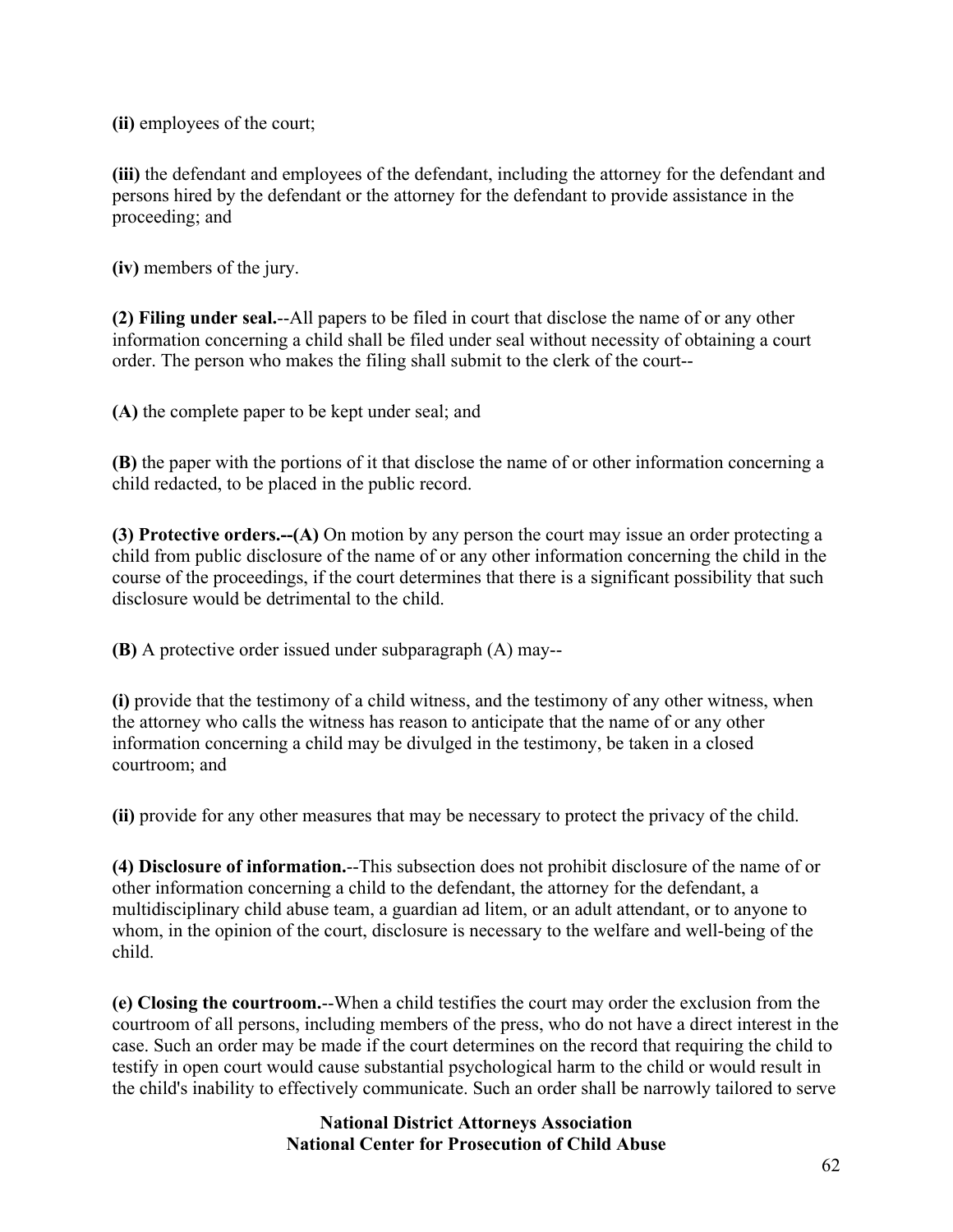the Government's specific compelling interest.

**(f) Victim impact statement.**--In preparing the presentence report pursuant to rule 32(c) of the Federal Rules of Criminal Procedure, the probation officer shall request information from the multidisciplinary child abuse team and other appropriate sources to determine the impact of the offense on the child victim and any other children who may have been affected. A guardian ad litem appointed under subsection (h) shall make every effort to obtain and report information that accurately expresses the child's and the family's views concerning the child's victimization. A guardian ad litem shall use forms that permit the child to express the child's views concerning the personal consequences of the child's victimization, at a level and in a form of communication commensurate with the child's age and ability.

#### **(g) Use of multidisciplinary child abuse teams.--**

**(1) In general.**--A multidisciplinary child abuse team shall be used when it is feasible to do so. The court shall work with State and local governments that have established multidisciplinary child abuse teams designed to assist child victims and child witnesses, and the court and the attorney for the Government shall consult with the multidisciplinary child abuse team as appropriate.

**(2) Role of multidisciplinary child abuse teams.**--The role of the multidisciplinary child abuse team shall be to provide for a child services that the members of the team in their professional roles are capable of providing, including--

**(A)** medical diagnoses and evaluation services, including provision or interpretation of x-rays, laboratory tests, and related services, as needed, and documentation of findings;

**(B)** telephone consultation services in emergencies and in other situations;

**(C)** medical evaluations related to abuse or neglect;

**(D)** psychological and psychiatric diagnoses and evaluation services for the child, parent or parents, guardian or guardians, or other caregivers, or any other individual involved in a child victim or child witness case;

**(E)** expert medical, psychological, and related professional testimony;

**(F)** case service coordination and assistance, including the location of services available from public and private agencies in the community; and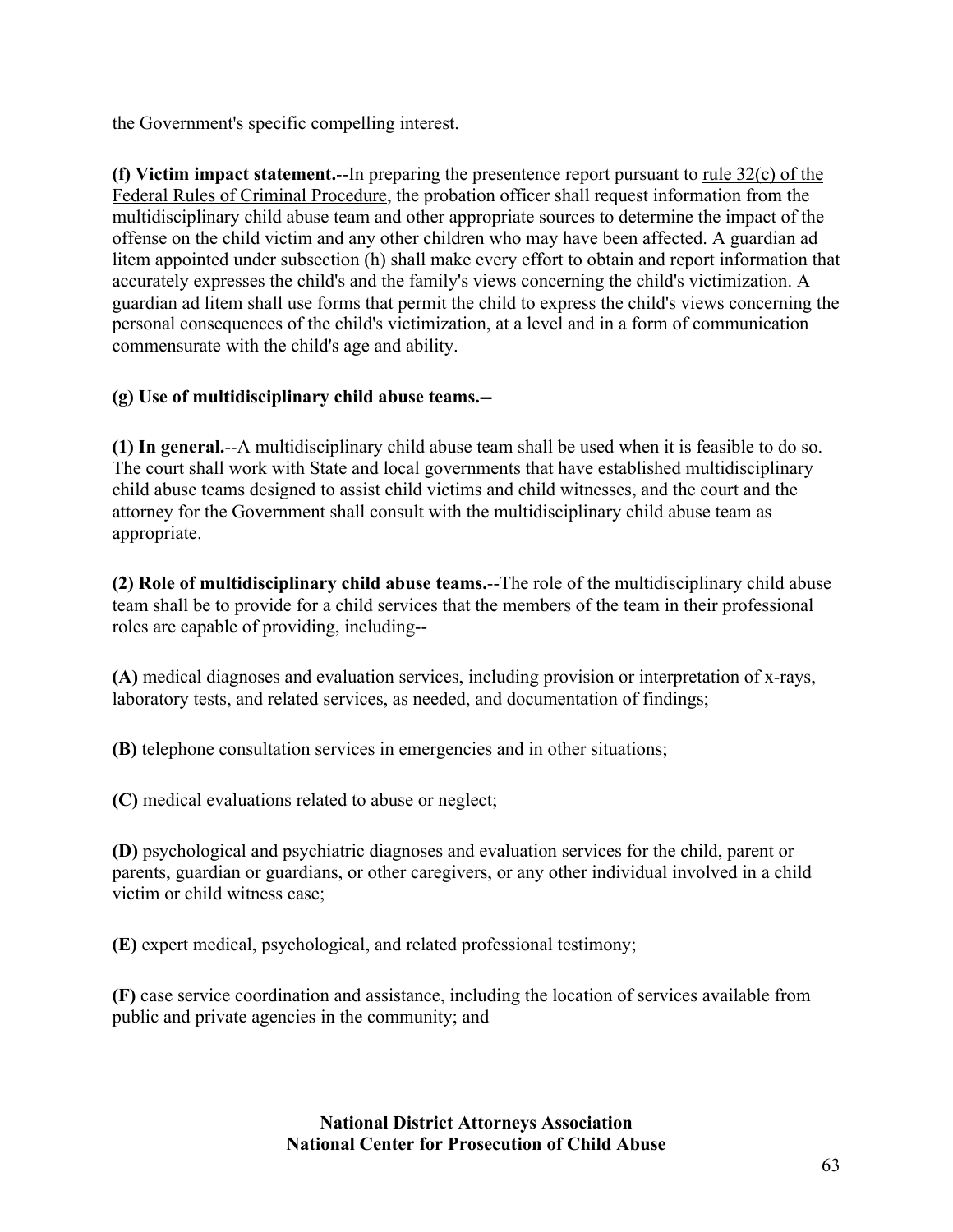**(G)** training services for judges, litigators, court officers and others that are involved in child victim and child witness cases, in handling child victims and child witnesses.

#### **(h) Guardian ad litem.--**

**(1) In general.**--The court may appoint, and provide reasonable compensation and payment of expenses for, a guardian ad litem for a child who was a victim of, or a witness to, a crime involving abuse or exploitation to protect the best interests of the child. In making the appointment, the court shall consider a prospective guardian's background in, and familiarity with, the judicial process, social service programs, and child abuse issues. The guardian ad litem shall not be a person who is or may be a witness in a proceeding involving the child for whom the guardian is appointed.

**(2) Duties of guardian ad litem.**--A guardian ad litem may attend all the depositions, hearings, and trial proceedings in which a child participates, and make recommendations to the court concerning the welfare of the child. The guardian ad litem may have access to all reports, evaluations and records, except attorney's work product, necessary to effectively advocate for the child. (The extent of access to grand jury materials is limited to the access routinely provided to victims and their representatives.) A guardian ad litem shall marshal and coordinate the delivery of resources and special services to the child. A guardian ad litem shall not be compelled to testify in any court action or proceeding concerning any information or opinion received from the child in the course of serving as a guardian ad litem.

**(3) Immunities.**--A guardian ad litem shall be presumed to be acting in good faith and shall be immune from civil and criminal liability for complying with the guardian's lawful duties described in paragraph (2).

**(i) Adult attendant.**--A child testifying at or attending a judicial proceeding shall have the right to be accompanied by an adult attendant to provide emotional support to the child. The court, at its discretion, may allow the adult attendant to remain in close physical proximity to or in contact with the child while the child testifies. The court may allow the adult attendant to hold the child's hand or allow the child to sit on the adult attendant's lap throughout the course of the proceeding. An adult attendant shall not provide the child with an answer to any question directed to the child during the course of the child's testimony or otherwise prompt the child. The image of the child attendant, for the time the child is testifying or being deposed, shall be recorded on videotape.

**(j) Speedy trial.**--In a proceeding in which a child is called to give testimony, on motion by the attorney for the Government or a guardian ad litem, or on its own motion, the court may designate the case as being of special public importance. In cases so designated, the court shall, consistent with these rules, expedite the proceeding and ensure that it takes precedence over any other. The court shall ensure a speedy trial in order to minimize the length of time the child must endure the stress of involvement with the criminal process. When deciding whether to grant a continuance, the court shall take into consideration the age of the child and the potential adverse impact the delay may have on the child's well-being. The court shall make written findings of